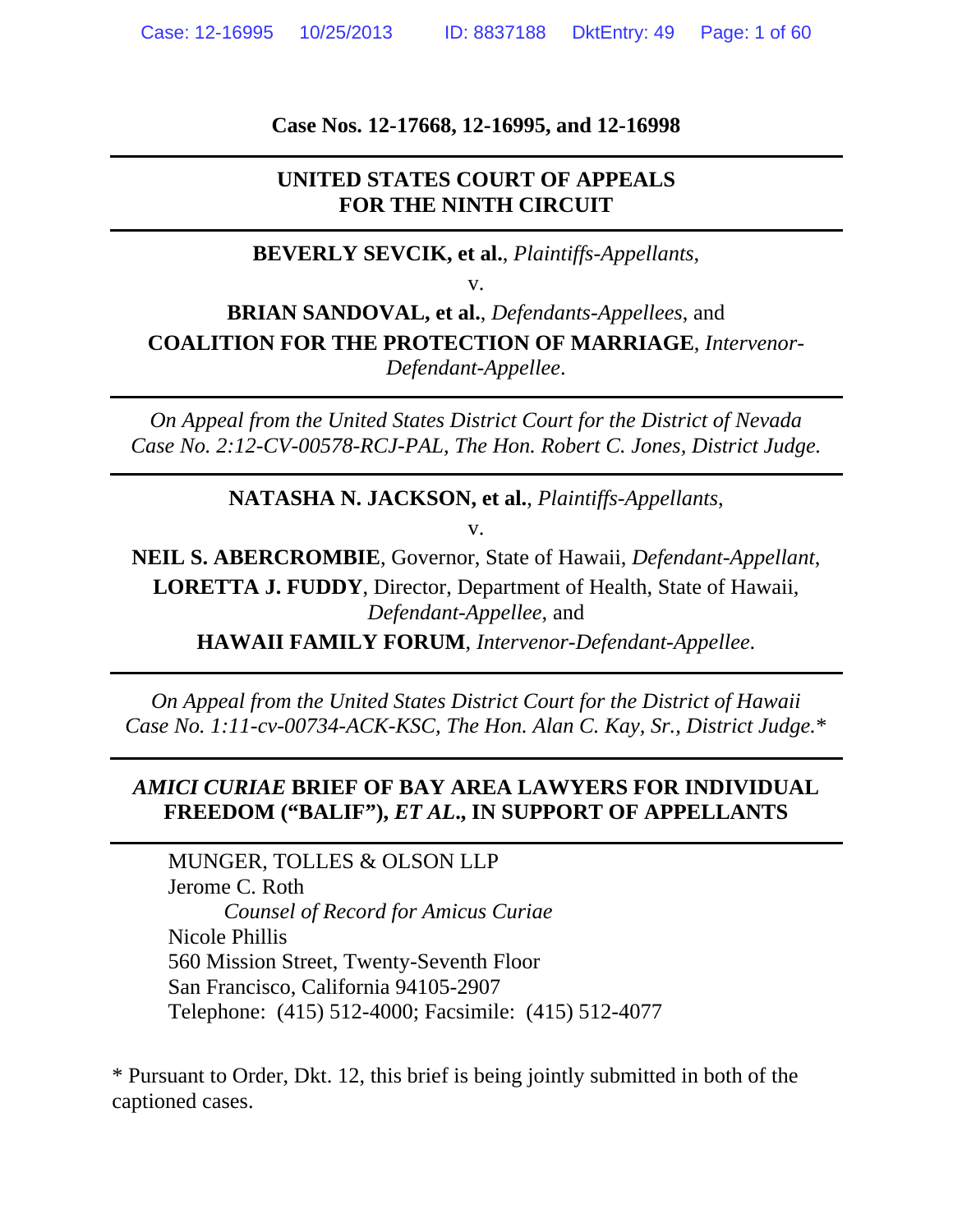# **TABLE OF CONTENTS**

# **Page**

| I.  |           |    |     | CLASSIFICATIONS THAT SERVE ONLY TO DISADVANTAGE<br>THE BURDENED GROUP FAIL RATIONAL BASIS REVIEW3             |
|-----|-----------|----|-----|---------------------------------------------------------------------------------------------------------------|
| II. |           |    |     | THE MARRIAGE BANS ESTABLISH AN UNEQUAL, TWO-<br>TIERED REGIME AND HARM GAY AND LESBIAN                        |
|     | A.        |    |     | The Legalistic Designation of Domestic Partnership Is Patently                                                |
|     |           | 1. |     | Marriage Is a Uniquely Revered Institution in American                                                        |
|     |           | 2. |     | Domestic Partnership and Civil Unions Are Legalistic<br>Mechanisms That Lack the Significance, Stability, and |
|     | <b>B.</b> |    |     | Excluding Same-Sex Couples From the Institution of Marriage                                                   |
|     | C.        |    |     | <b>Excluding Same-Sex Couples from Marriage Perpetuates</b><br>Discrimination Against Gay Men and Lesbians 17 |
|     |           | 1. |     | <b>Restricting Same-Sex Couples to Domestic Partnerships</b>                                                  |
|     |           |    | (a) | <b>Excluding Same-Sex Couples from Marriage</b><br><b>Expresses Government Disapproval of Same-Sex</b>        |
|     |           |    | (b) | The Stigma Created by the Marriage Bans Causes                                                                |
|     |           |    | (c) | The Stigma Created by the Marriage Bans<br>Perpetuates Discrimination Against Gay Men and<br>.24              |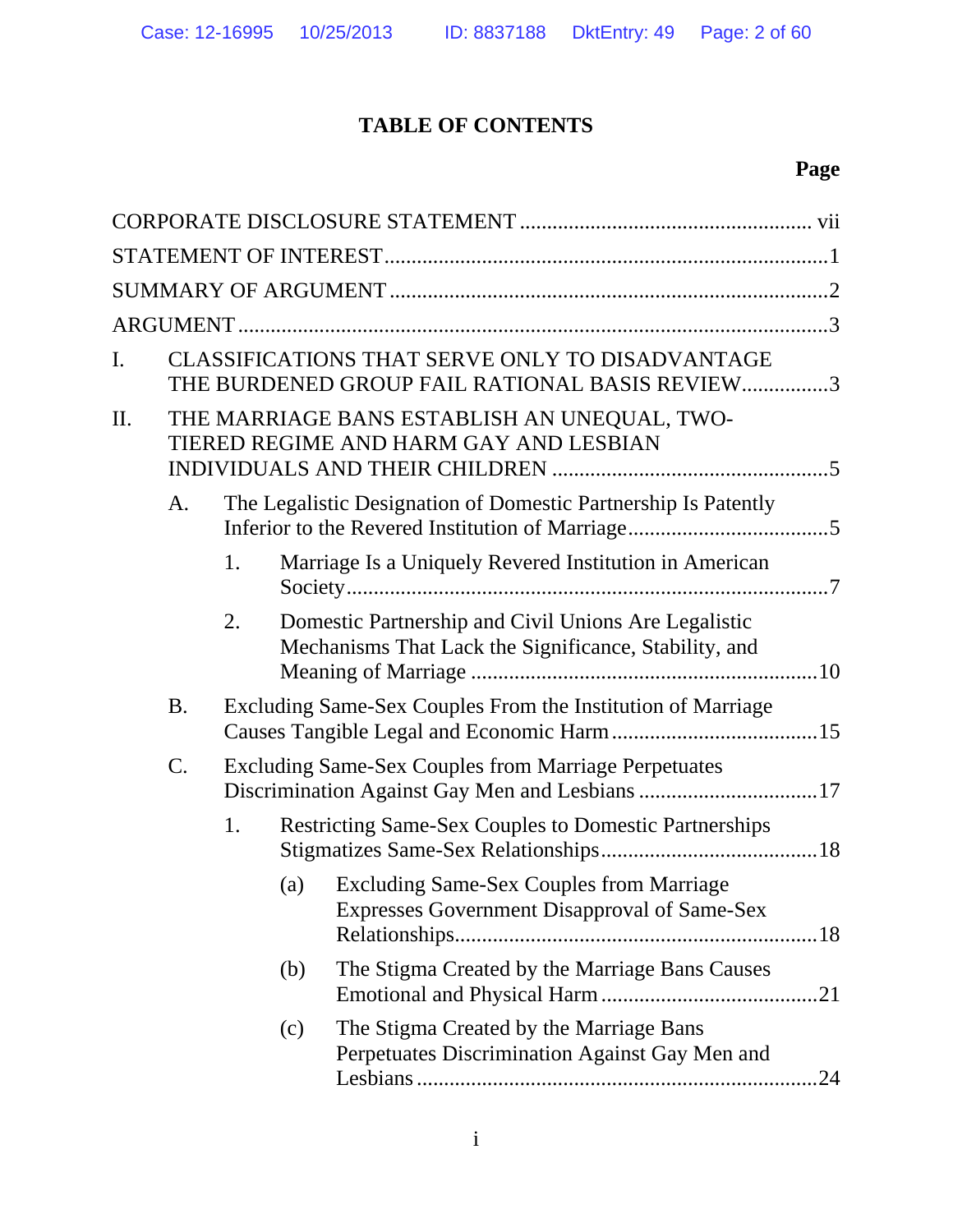# **TABLE OF CONTENTS (continued)**

# **Page**

|  | 2. Excluding Same-Sex Couples from Marriage Harms |  |
|--|---------------------------------------------------|--|
|  |                                                   |  |
|  |                                                   |  |
|  |                                                   |  |
|  |                                                   |  |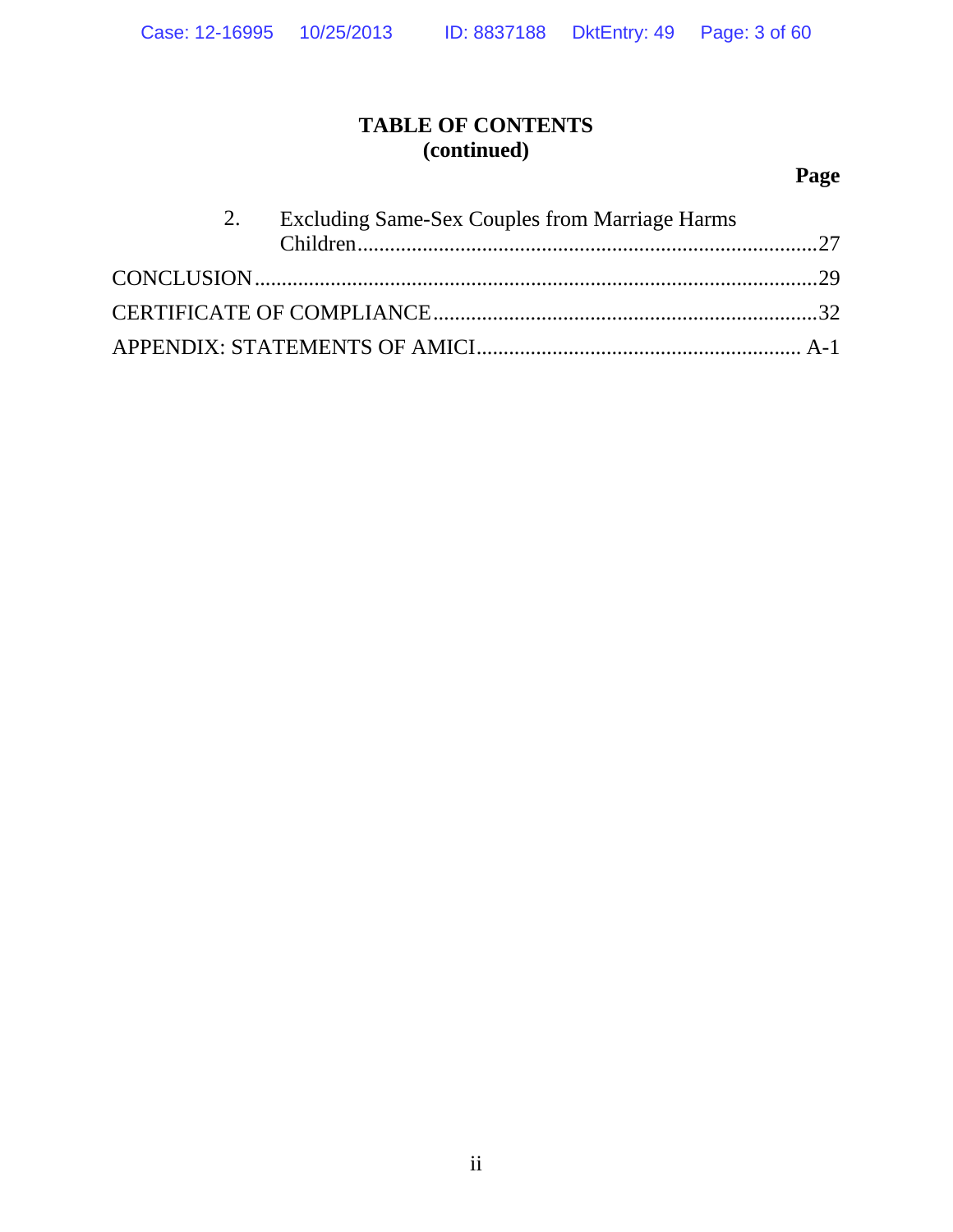# **TABLE OF AUTHORITIES**

# **Page(s)**

# **FEDERAL CASES**

| <i>Brown v. Board of Education,</i>                 |
|-----------------------------------------------------|
| Brown v. Louisiana,                                 |
| City of Cleburne, Tex. v. Cleburne Living Ctr.,     |
| Dep't of Agric. v. Moreno,                          |
| Eisenstadt v. Baird,                                |
| Gayle v. Browder,                                   |
| Griswold v. Connecticut,                            |
| Holmes v. City of Atlanta,                          |
| Jackson v. Abercrombie,                             |
| Lawrence v. Texas,                                  |
| Loving v. Virginia,                                 |
| Mayor & City Council of Balt. v. Dawson,            |
| New Orleans City Park Improvement Ass'n v. Detiege, |
| Perry v. Schwarzenegger,                            |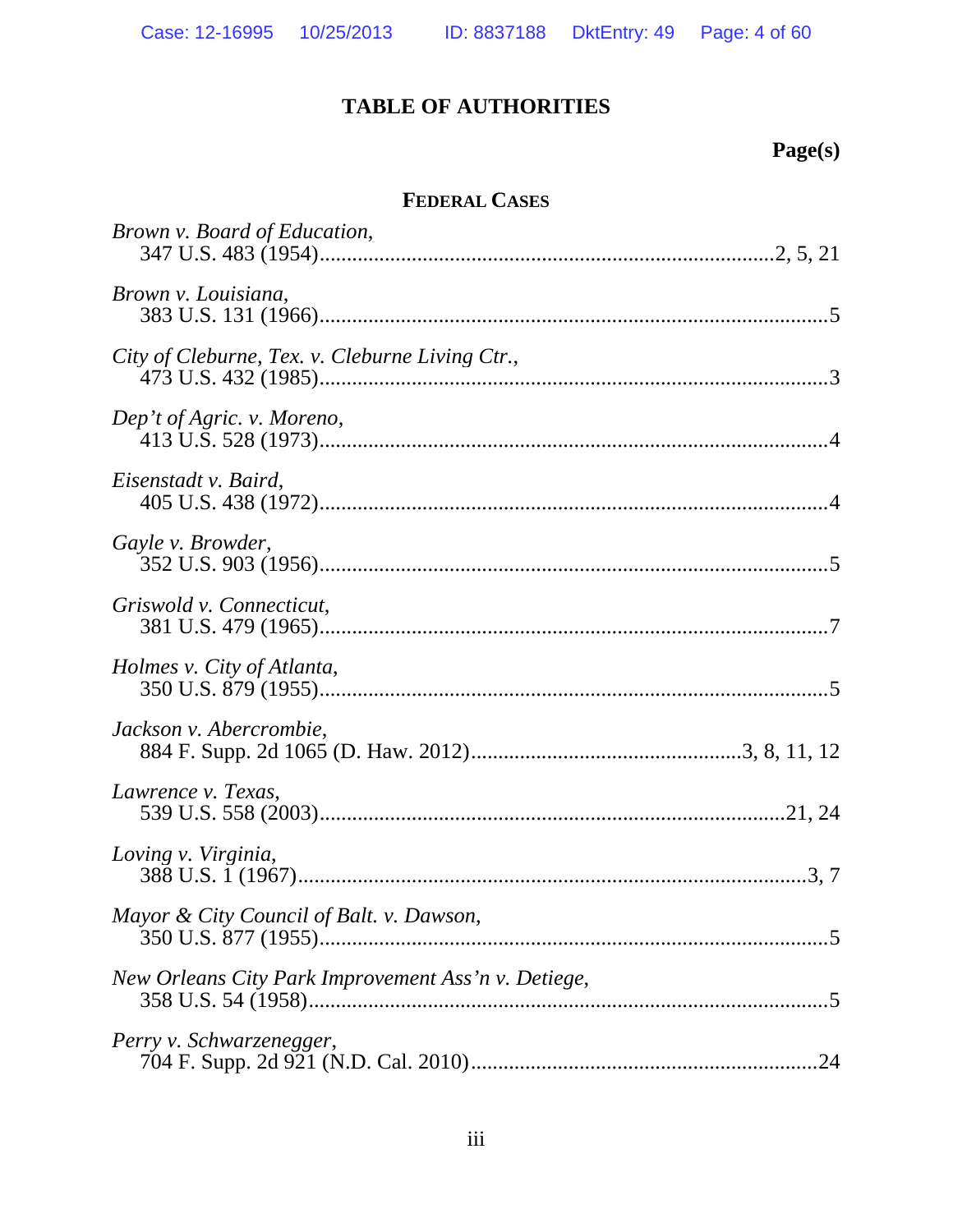# **TABLE OF AUTHORITIES (continued)**

| 1т Ді<br>٠ |  |
|------------|--|
|            |  |

| Peterson v. City of Greenville, |
|---------------------------------|
| Plessy v. Ferguson,             |
| Romer v. Evans,                 |
| Sevcik v. Sandoval,             |
| Strauder v. West Virginia,      |
| Sweatt v. Painter,              |
| Taylor v. Lousiana,             |
| Turner v. Safley,               |
| United States v. Virginia,      |
| United States v. Windsor,       |
| Williams v. North Carolina,     |

# **STATE CASES**

| Baehr v. Miike,                    |  |
|------------------------------------|--|
| Goodridge v. Dep't of Pub. Health, |  |
| In re Marriage Cases,              |  |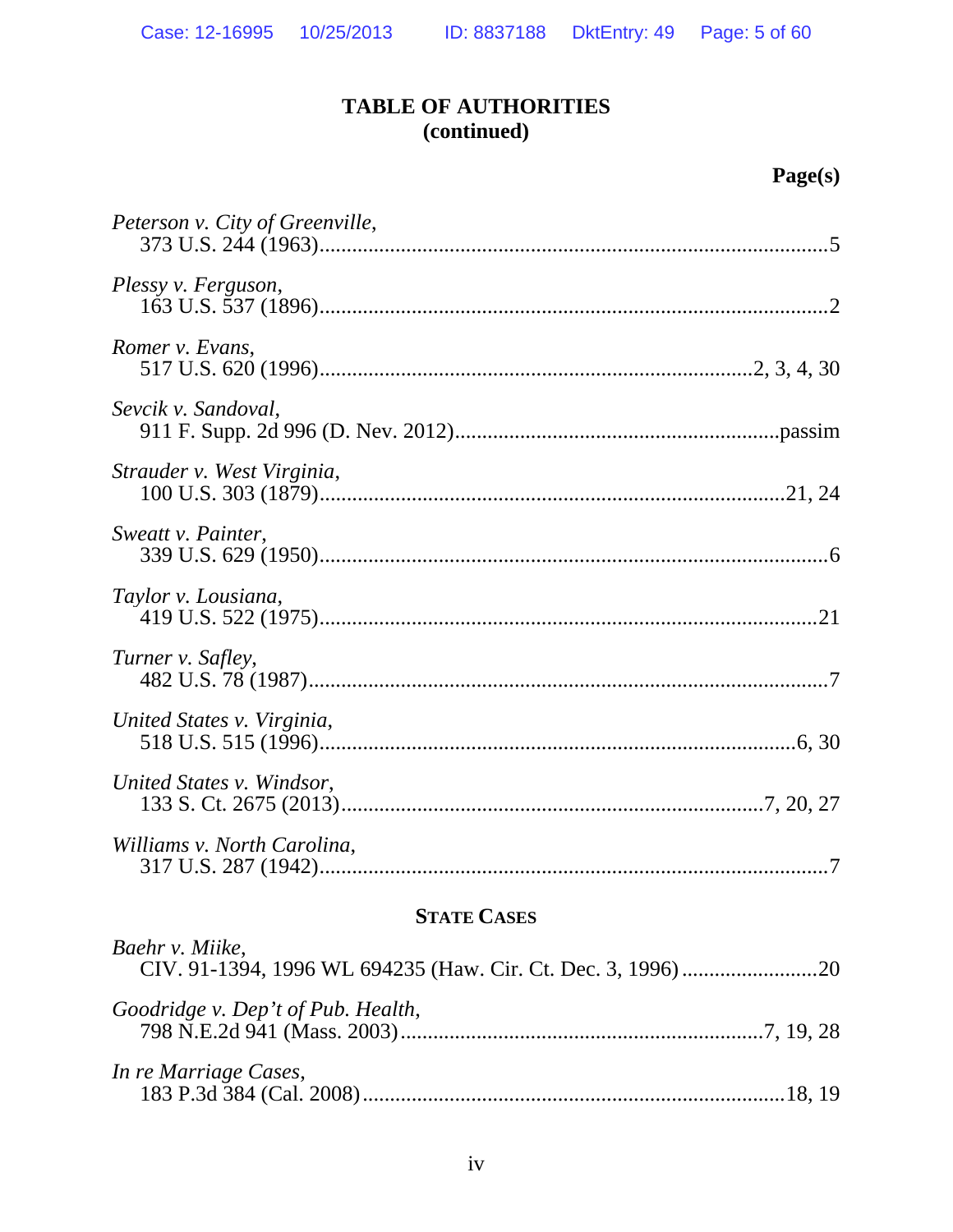# **TABLE OF AUTHORITIES (continued)**

# **Page(s)**

| Kerrigan v. Comm'r of Pub. Health, |  |
|------------------------------------|--|
| Perez v. Lippold,                  |  |
| Varnum v. Brien,                   |  |

#### **STATUTES - OTHER**

### **FEDERAL RULES**

|--|--|

# **OTHER AUTHORITIES**

| Christopher Ramos, et al., Williams Inst., The Effects of Marriage Equality<br>in Massachusetts: A Survey of the Experiences and Impact of Marriage<br>on Same-Sex Couples 1 (2009), available at                                  |     |
|------------------------------------------------------------------------------------------------------------------------------------------------------------------------------------------------------------------------------------|-----|
| http://williamsinstitute.law.ucla.edu/wp-content/uploads/Ramos-<br>Goldberg-Badgett-MA-Effects-Marriage-Equality-May-2009.pdf.                                                                                                     | .29 |
| Elizabeth S. Scott, Social Norms and the Legal Regulation of Marriage, 86                                                                                                                                                          |     |
| Gilbert Herdt & Robert Kertzner, <i>I Do, But I Can't: The Impact of Marriage</i><br>Denial on the Mental Health and Sexual Citizenship of Lesbians and Gay<br>Men in the United States, 3 J. Sexuality Res. Soc. Policy 33 (2006) | .23 |
| Gregory M. Herek et al., Correlates of Internalized Homophobia in a<br>Community Sample of Lesbians and Gay Men, 2 J. Gay Lesbian Med.<br>Assoc. 17 (1997)                                                                         | 23  |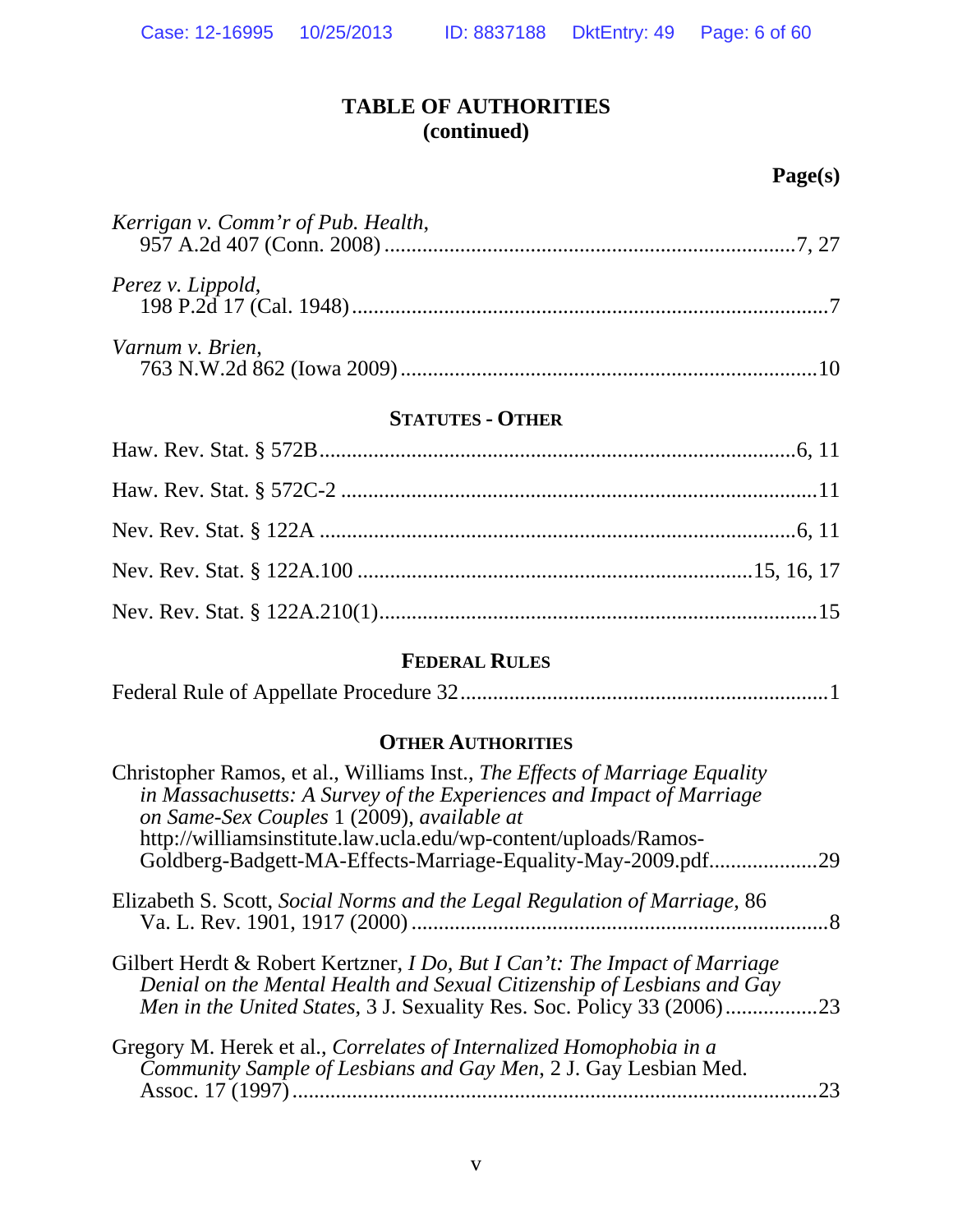# **TABLE OF AUTHORITIES (continued)**

# **Page(s)**

| Ilan H. Meyer, Prejudice, Social Stress, and Mental Health in Lesbian, Gay<br>and Bisexual Populations: Conceptual Issues and Research Evidence,                                                                                                                         |       |
|--------------------------------------------------------------------------------------------------------------------------------------------------------------------------------------------------------------------------------------------------------------------------|-------|
| James G. Pawelski et al., The Effects of Marriage, Civil Union, and<br>Domestic Partnership Laws on the Health and Well-being of Children,                                                                                                                               | .28   |
| Jeffrey M. Adams & Warren H. Jones, <i>The Conceptualization of Marital</i><br>Commitment: An Integrative Analysis, 72 J. Personality Soc. Psychol.                                                                                                                      | .8, 9 |
| Kristin D. Shotwell, The State Marriage Cases: Implications for Hawai'i's<br>Marriage Equality Debate in the Post-Lawrence and Romer Era, 31 U.                                                                                                                          | .20   |
| Marc R. Poirier, Name Calling: Identifying Stigma in the "Civil Union"/<br>"Marriage" Distinction, 41 Conn. L. Rev. 1425, 1429-30, 1479-89                                                                                                                               | 26    |
| Me. Dep't of Health and Human Servs., <i>Instructions and Information for the</i><br>Domestic Partnership Registry 2 (2011), available at<br>http://www.maine.gov/dhhs/mecdc/public-health-systems/data-<br>research/vital-records/documents/pdf-files/dompartinst.pdf15 |       |
| N.J. Civ. Union Rev. Comm'n, The Legal, Medical, Economic and Social<br>Consequences of New Jersey's Civil Union Law 2 (2008), available at<br>http://www.nj.gov/lps/dcr/downloads/CURC-Final-Report-.pdf ("New                                                          |       |
| Nancy Cott, Public Vows: A History of Marriage and the Nation 4 (2000)30                                                                                                                                                                                                 |       |
| Office of the City Clerk, City of N.Y, Domestic Partnership Registration,<br>http://www.cityclerk.nyc.gov/html/marriage/domestic_partnership_reg.sh<br>tml#disclaimer (listing rights of marriage that do not attach to domestic                                         |       |
| Robin A. Lenhardt, Understanding the Mark: Race, Stigma, and Equality in                                                                                                                                                                                                 |       |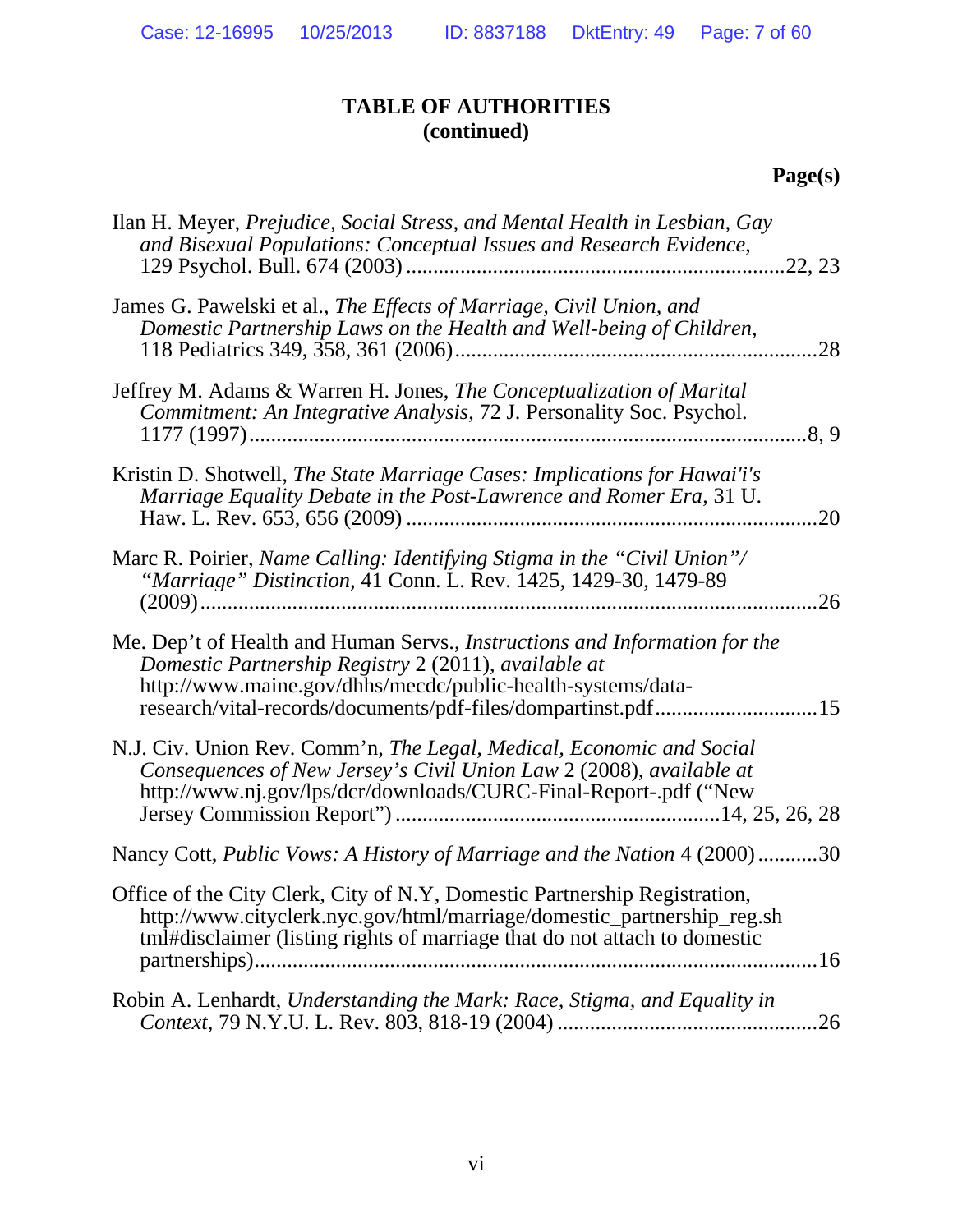# **CORPORATE DISCLOSURE STATEMENT**

None of *Amici Curiae* (identified in Appendix) has a parent

corporation. No publicly held company owns more than 10% of stock in any of

*Amici Curiae*.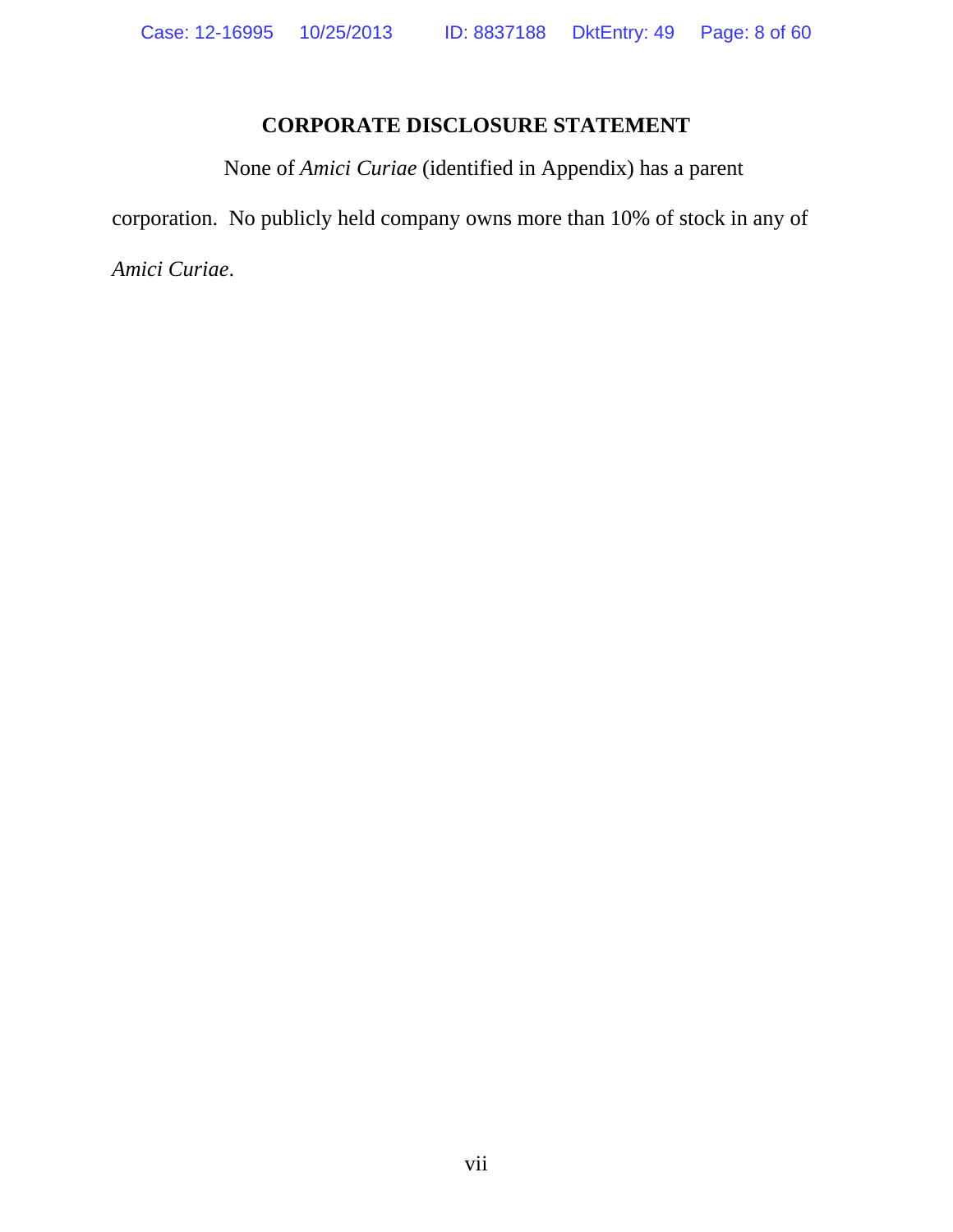#### **STATEMENT OF INTEREST**

Bay Area Lawyers for Individual Freedom ("BALIF") is a bar association of more than 700 lesbian, gay, bisexual, and transgender ("LGBT") members of the San Francisco Bay Area legal community. As the nation's oldest and largest LGBT bar association, BALIF promotes the professional interests of its members and the legal interests of the LGBT community at large. To accomplish this mission, BALIF actively participates in public policy debates concerning the rights of LGBT individuals and families. BALIF frequently appears as amicus curiae in cases, like this one, where it believes it can provide valuable perspective and argument that will inform court decisions on matters of broad public importance.

Additional *amici* include a broad array of organizations, including national, metropolitan, local, and minority bar associations and national and local non-profit organizations. Each organization supporting this *amicus* brief is dedicated to ensuring that its constituents and all others in this country, including gay men and lesbians, receive equal treatment under the law. *See* Appendix. All parties have consented to *Amici*'s submission of this brief.<sup>1</sup>

 $\overline{a}$ 

<sup>&</sup>lt;sup>1</sup> Pursuant to Federal Rule of Appellate Procedure 32, *Amici Curiae* affirm that no counsel for any party authored this brief in whole or in part, and no counsel or party made a monetary contribution intended to fund the preparation or submission of this brief. No person other than *Amici Curiae*, their members, or their counsel made a monetary contribution to its preparation or submission.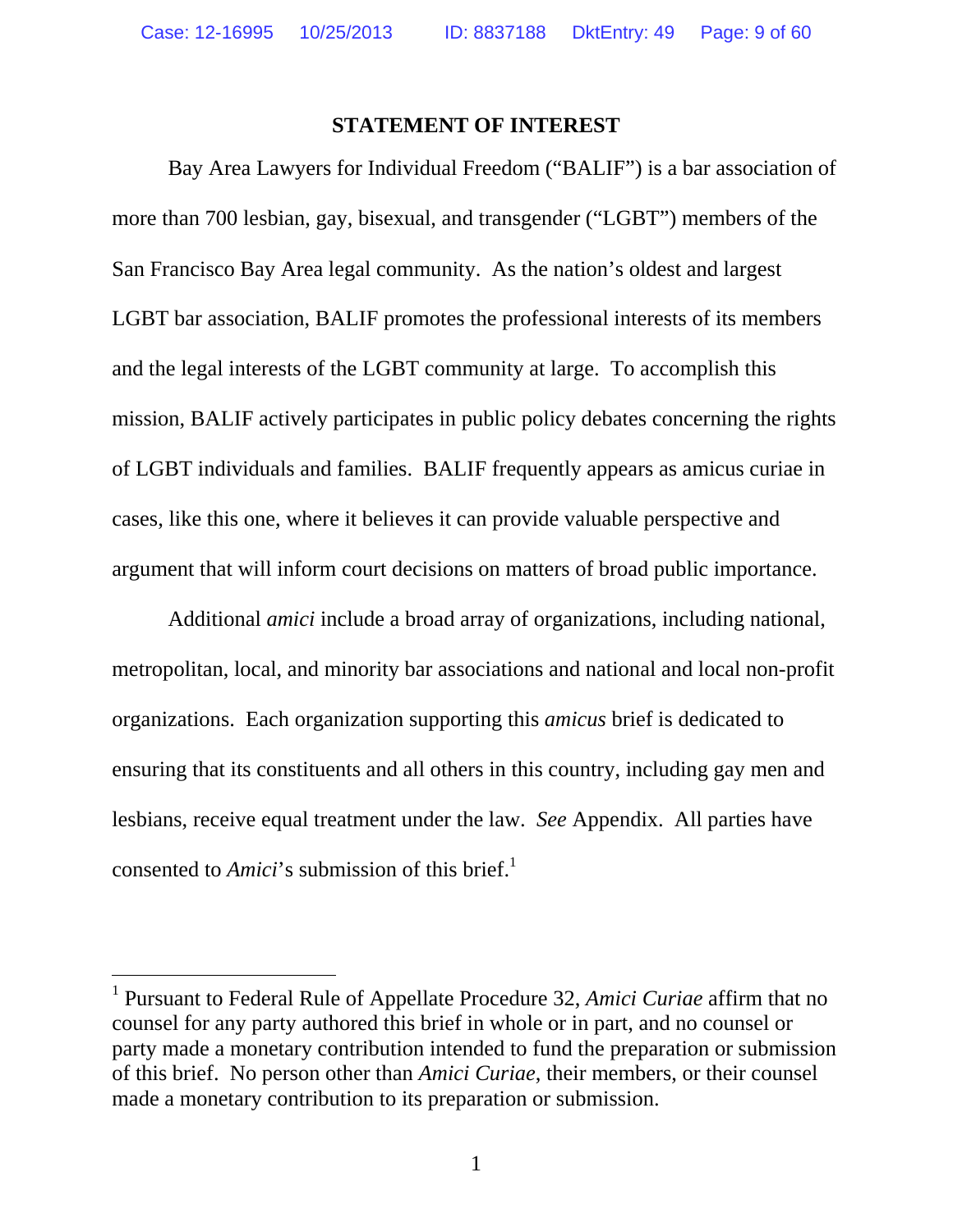#### **SUMMARY OF ARGUMENT**

Foundational to the Equal Protection Clause of the Fourteenth Amendment is the principle that "the Constitution 'neither knows nor tolerates classes among citizens.'" *Romer v. Evans*, 517 U.S. 620, 623 (1996) (quoting *Plessy v. Ferguson*, 163 U.S. 537, 559 (1896) (Harlan, J., dissenting)). In line with this principle, it has long been bedrock law that "separate but equal" treatment does not satisfy the federal Constitution. The very notion is a contradiction in terms: as the Supreme Court has emphasized since *Brown v. Board of Education*, the Constitution's promise of true equality is necessarily breached by government-sponsored separation of a disfavored class. The bans on same-sex marriage in Nevada and Hawaii ("the Marriage Bans") betray these longstanding values. They exclude a class of people—gay men and lesbians—from the venerated institution of marriage, relegating them instead to the inherently unequal and legalistic apparatus of domestic partnership or civil union.

This brief explains the harm inflicted on gay men and lesbians as a result of the Marriage Bans' pernicious classification. Because the Marriage Bans exclude them from marriage, gay men and lesbians and their families are stigmatized, deprived of benefits enjoyed by their heterosexual counterparts, and exposed to increased discrimination. These effects are repugnant to the Constitution's equality guarantee and are in no way mitigated by access to the separate and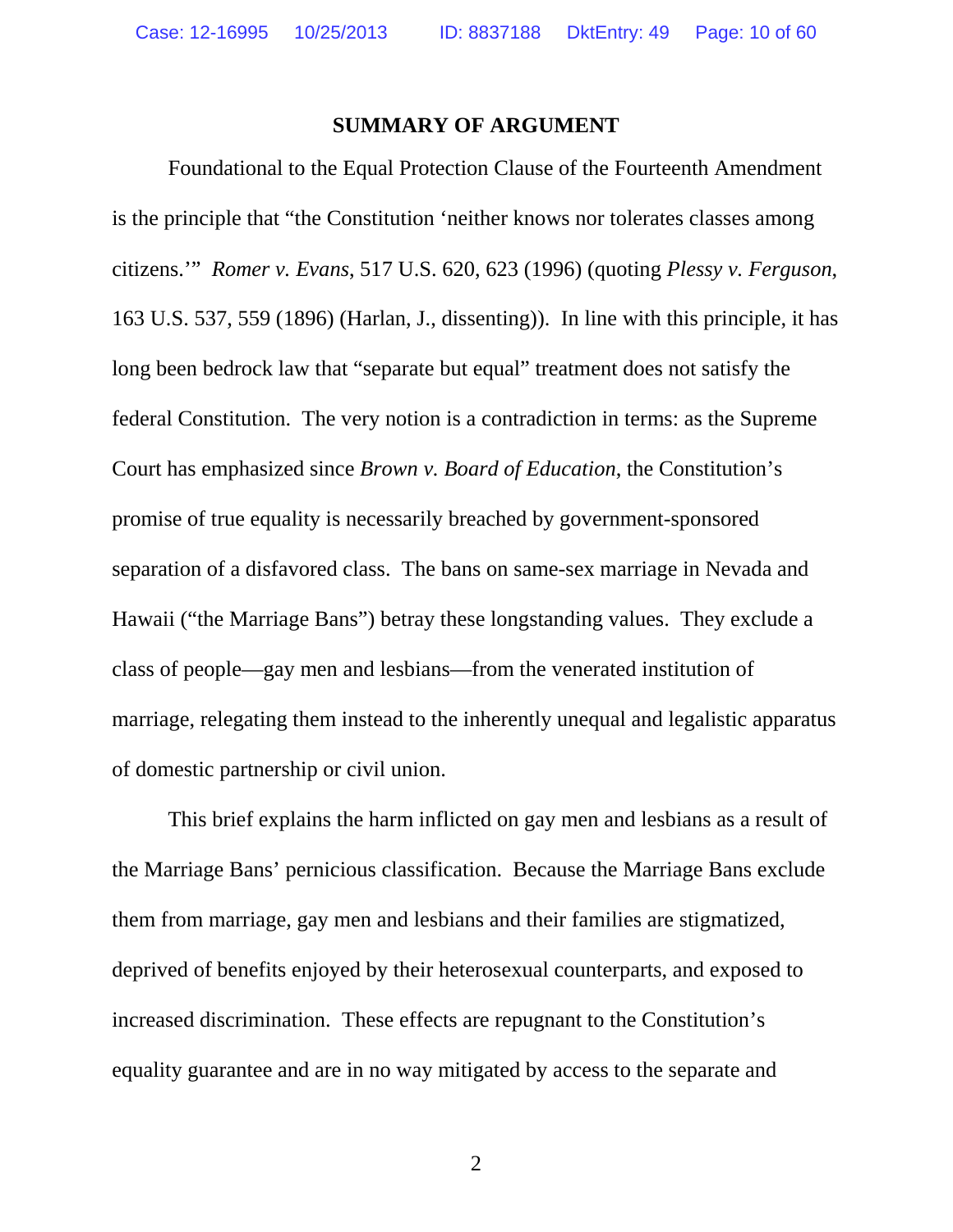inherently inferior mechanisms of domestic partnership or civil union. *Amici* urge this Court to reverse the district courts' conclusions and find that the Marriage Bans disadvantage gays and lesbians without any legitimate justification. *Sevcik v. Sandoval*, 911 F. Supp. 2d 996 (D. Nev. 2012); *Jackson v. Abercrombie*, 884 F. Supp. 2d 1065 (D. Haw. 2012).

#### **ARGUMENT**

### **I. CLASSIFICATIONS THAT SERVE ONLY TO DISADVANTAGE THE BURDENED GROUP FAIL RATIONAL BASIS REVIEW**

The Equal Protection Clause of the Fourteenth Amendment is "a commitment to the law's neutrality where the rights of persons are at stake." *Romer*, 517 U.S. at 623. The Clause "requires the consideration of whether the classifications drawn by any statute constitute an arbitrary and invidious discrimination." *Loving v. Virginia*, 388 U.S. 1, 10 (1967).Even under the most deferential review—the rational basis test—a state law must be "rationally related to a legitimate state interest." *E.g.*, *City of Cleburne, Tex. v. Cleburne Living Ctr.*, 473 U.S. 432, 440 (1985).<sup>2</sup> "The State may not rely on a classification whose relationship to an asserted goal is so attenuated as to render the distinction arbitrary or irrational." *Id.* at 446.

l

<sup>&</sup>lt;sup>2</sup> Plaintiffs-Appellants, Sevcik and Jackson, and Defendant-Appellant, Governor Abercrombie, amply demonstrate, and *amici* agree, that the Marriage Bans should be subject to heightened scrutiny. However, as this brief explains, the Marriage Bans' failure to advance a legitimate governmental purpose causes them to fail under even the most deferential standard of review.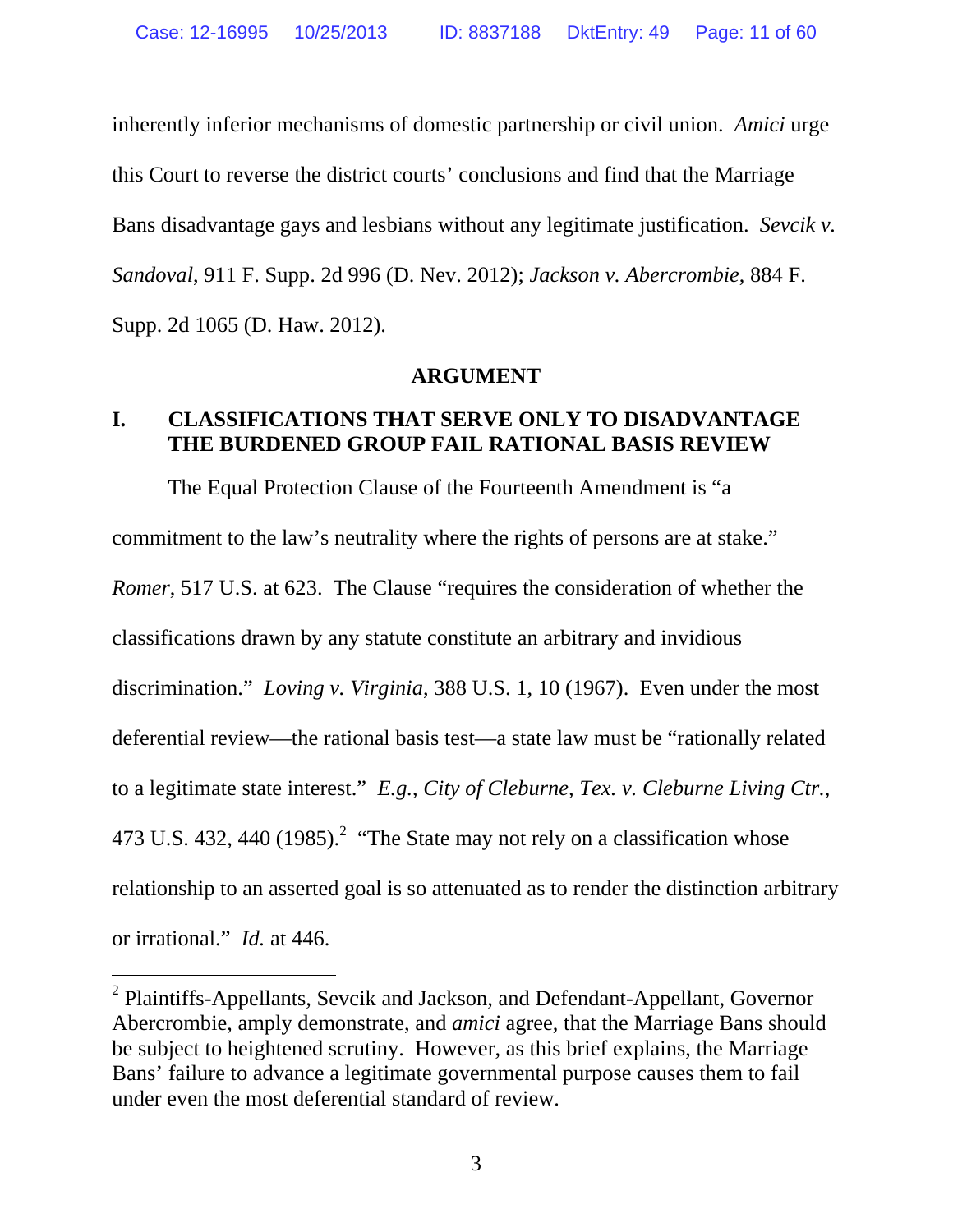A law that classifies persons for no reason other than to confer disfavored legal status fails even rational basis review because it serves no legitimate governmental purpose. *See Romer*, 517 U.S. at 633-35. As the Supreme Court repeatedly has explained, "[i]f the constitutional conception of 'equal protection of the laws' means anything, it must at the very least mean that a bare . . . desire to harm a politically unpopular group cannot constitute a *legitimate* governmental interest." *Id.* at 634-35 (quoting *Dep't of Agric. v. Moreno*, 413 U.S. 528, 534 (1973)). Accordingly, in *Romer*, the Supreme Court struck down a Colorado constitutional amendment that prohibited governmental protection of gay and lesbian individuals. *Id.* at 636.The amendment, the Court found, was a "statusbased enactment" that "impose[d] a special disability upon [gays and lesbians] alone." *Id.* at 631, 635. It "inflict[ed] on [gays and lesbians] immediate, continuing, and real injuries that outrun and belie any legitimate justifications that may be claimed for it." *Id.* at 635; *see also Eisenstadt v. Baird*, 405 U.S. 438, 454- 55 (1972) (law prohibiting distribution of contraceptives to unmarried individuals lacked a rational basis and violated the Equal Protection Clause).

So too here. The injuries that the Marriage Bans inflict upon gay men and lesbians, as *amici* explain below, "outrun and belie" any legitimate governmental purpose that might be claimed for them.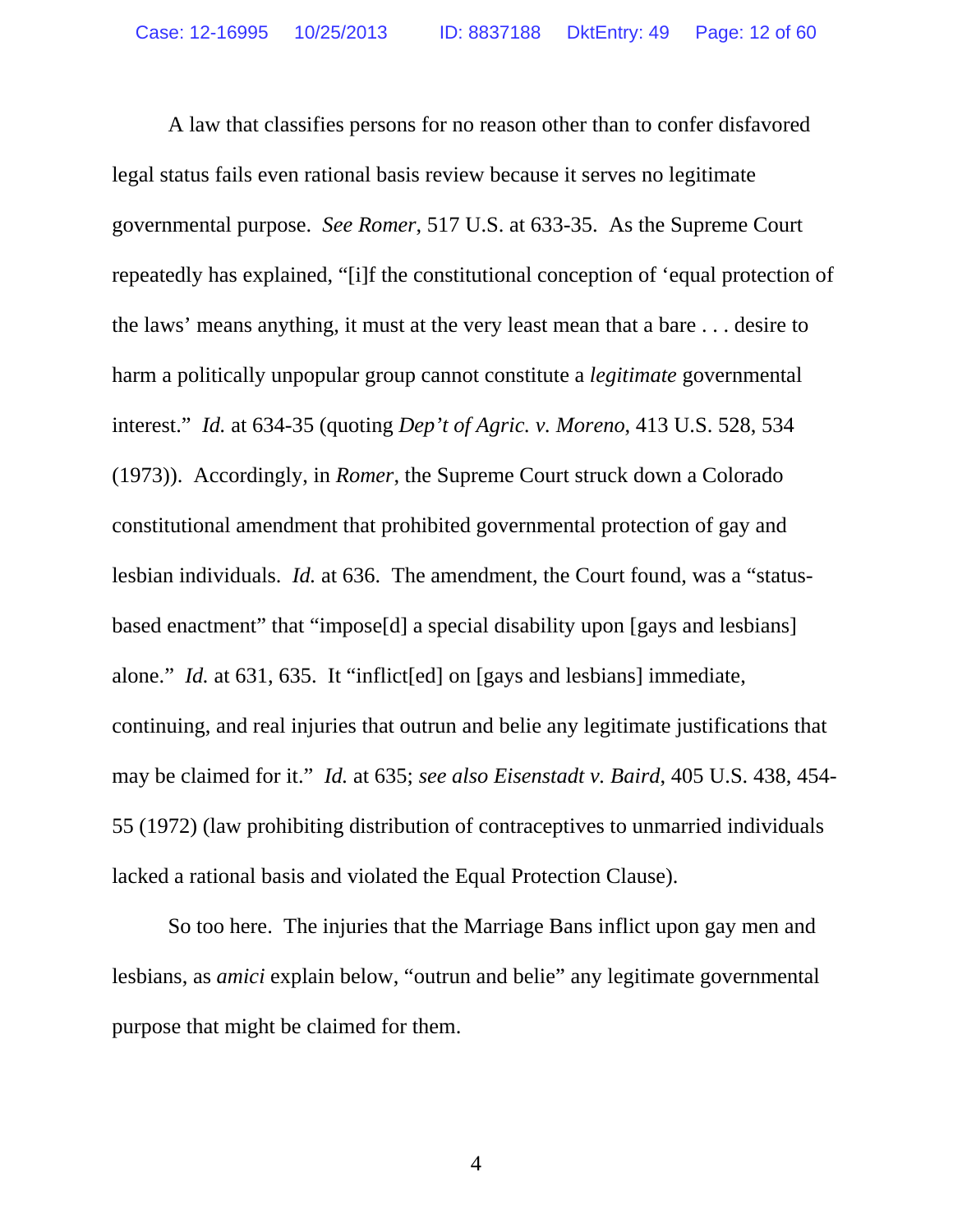### **II. THE MARRIAGE BANS ESTABLISH AN UNEQUAL, TWO-TIERED REGIME AND HARM GAY AND LESBIAN INDIVIDUALS AND THEIR CHILDREN**

The Marriage Bans' overt discrimination against same-sex couples in Nevada and Hawaii establishes a two-tiered regime in which same-sex couples hold second-class status. As explained below, the availability of domestic partnership or civil unions— separate, plainly inferior options—does not cure the Marriage Bans' constitutional deficiency. By excluding same-sex couples from marriage, the Marriage Bans cause severe, actual harm to gay and lesbian individuals and their families.

## **A. The Legalistic Designation of Domestic Partnership Is Patently Inferior to the Revered Institution of Marriage**

Time-honored precedent establishes that state-created, separate institutions for disfavored groups are inherently unequal. As the Supreme Court has repeatedly recognized since *Brown v. Board of Education*, 347 U.S. 483, 495 (1954), such separate institutions offend the guarantees of the Equal Protection Clause. *See, e.g.*, *Mayor & City Council of Balt. v. Dawson*, 350 U.S. 877 (1955) (public beaches and bathhouses); *Holmes v. City of Atlanta*, 350 U.S. 879 (1955) (public golf courses); *Gayle v. Browder*, 352 U.S. 903 (1956) (public transportation); *New Orleans City Park Improvement Ass'n v. Detiege*, 358 U.S. 54 (1958) (public parks); *Peterson v. City of Greenville*, 373 U.S. 244 (1963) (restaurants); *Brown v. Louisiana*, 383 U.S. 131 (1966) (public libraries).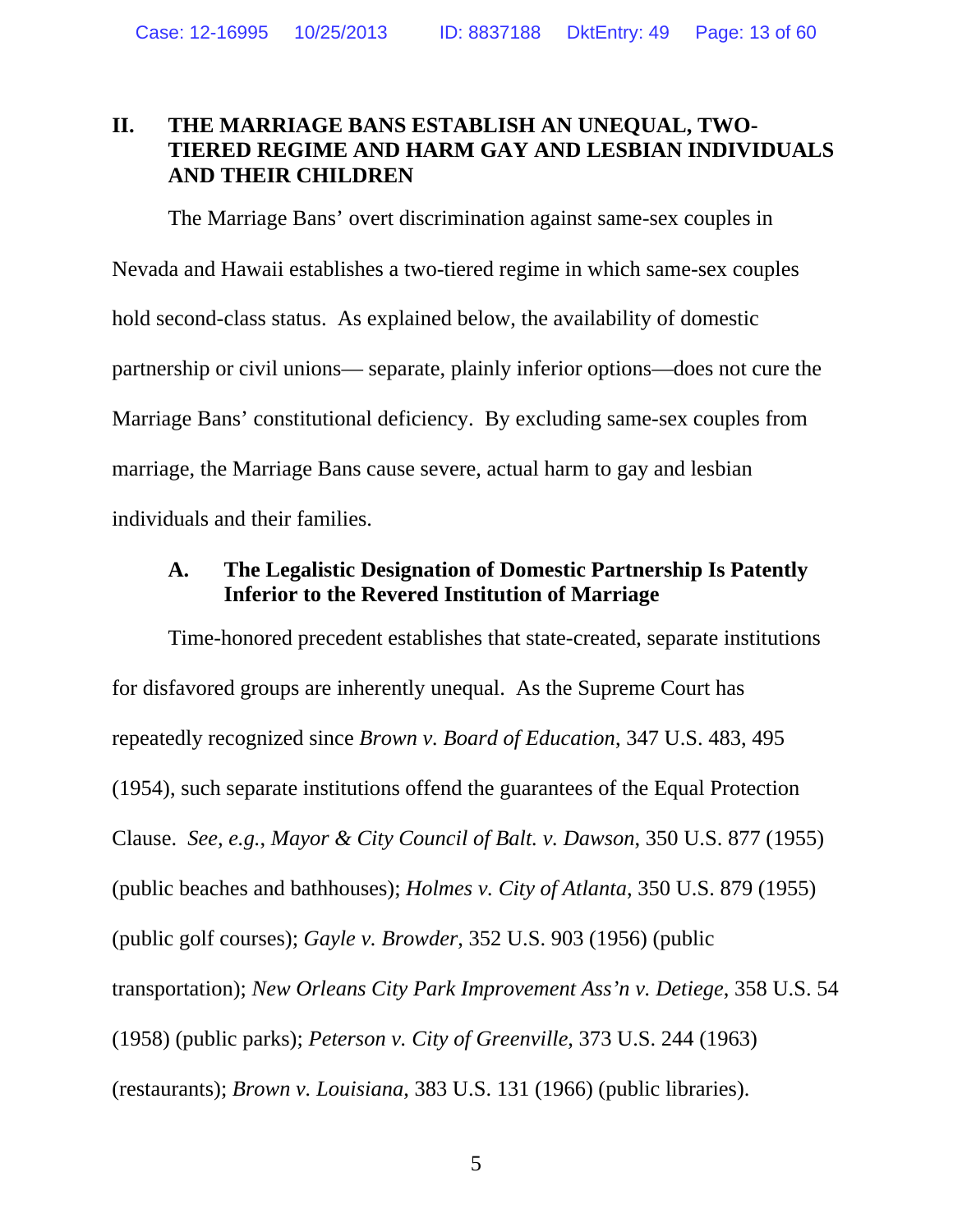Even where separate institutions have the trappings of their more wellregarded counterparts, inequalities remain by definition. Though some distinctions may be intangible, their social significance is real, and they remain constitutionally impermissible. *See Sweatt v. Painter*, 339 U.S. 629, 634 (1950) (noting, in striking down Texas's segregated law schools, that "the [all-white] Law School possesses to a far greater degree those qualities which are incapable of objective measurement but which make for greatness in a law school"); *United States v. Virginia*, 518 U.S. 515, 557 (1996) (holding that Virginia could not restrict women to a military program that lacked, among other features, the "prestige" of Virginia Military Institute).

The unequal separation wrought by the Marriage Bans is blatant and pernicious. The resulting regime welcomes different-sex couples into the revered institution of marriage while shunting same-sex couples into the newly-minted, legalistic apparatus of "domestic partnership" or "civil union." *See* Nev. Rev. Stat. § 122A; Haw. Rev. Stat. § 572B. As the record in these cases makes clear, domestic partnership is different from and inferior to marriage. The availability of domestic partnership thus does not remedy the harm caused by exclusion from marriage, but rather provides a square peg for a round hole. As in *Sweatt*, "[i]t is difficult to believe that one who had a free choice" between domestic partnership and marriage "would consider the question close." *Sweatt*, 339 U.S. at 634.

 $\overline{6}$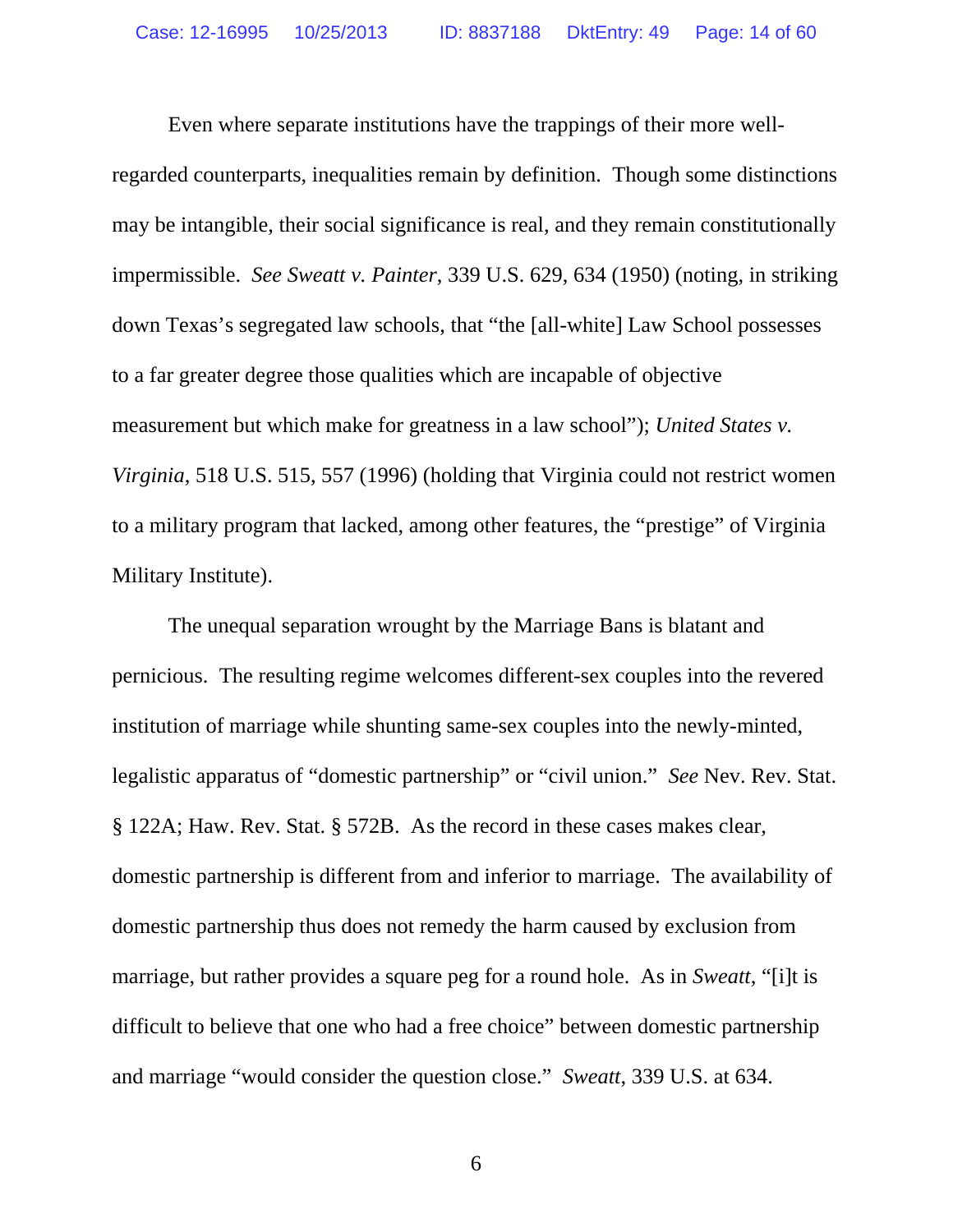## **1. Marriage Is a Uniquely Revered Institution in American Society**

Marriage holds a hallowed status in our society. As courts repeatedly recognize, marriage is an essential aspect of the human experience. Far "more than a routine classification for purposes of certain statutory benefits," *United States v. Windsor*, 133 S. Ct. 2675, 2692 (2013), marriage is "an institution of transcendent historical, cultural and social significance," *Kerrigan v. Comm'r of Pub. Health*, 957 A.2d 407, 418 (Conn. 2008), "an institution more basic in our civilization than any other." *Williams v. North Carolina*, 317 U.S. 287, 303 (1942). Its significance to the couple involved is unparalleled; it is "intimate to the degree of being sacred." *Griswold v. Connecticut*, 381 U.S. 479, 486 (1965). Furthermore, marriage is a time-honored demonstration to family, friends, and the community of a loving commitment between two people—and implies a return promise by society to respect that commitment. *See Turner v. Safley*, 482 U.S. 78, 95 (1987) (recognizing that marriage is an "expression[] of emotional support and public commitment"). The institution is "a highly public celebration of the ideals of mutuality, companionship, intimacy, fidelity, and family." *Goodridge v. Dep't of Pub. Health*, 798 N.E.2d 941, 954 (Mass. 2003). The right to marry, accordingly, "has long been recognized as one of the vital personal rights essential to the orderly pursuit of happiness by free men [and women]." *Loving*, 388 U.S. at 12; *see also Perez v. Lippold*, 198 P.2d 17, 18-19 (Cal. 1948) ("Marriage is . . .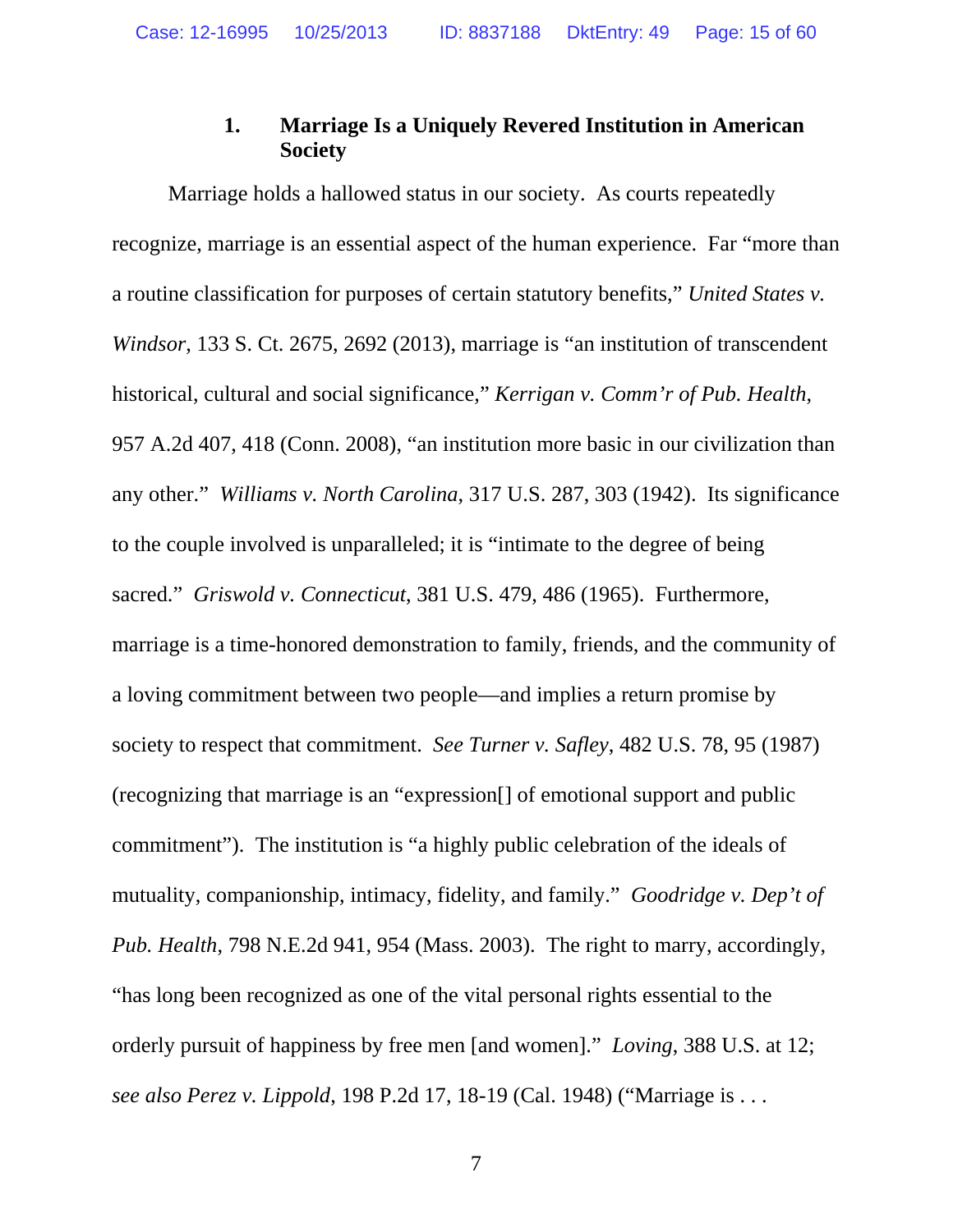something more than a civil contract subject to regulation by the state; it is a fundamental right of free men."). The enormous personal and social significance of marriage is, indeed, a core premise of the decisions below. *See, e.g.*, *Jackson*, 884 F. Supp. 2d at 1108 (explaining that "the title 'marriage' has social benefits and cultural meaning").

As a result of the special significance of marriage in society, the institution has a critical "signaling" role, apart from the specific legal obligations it entails. Elizabeth S. Scott, *Social Norms and the Legal Regulation of Marriage*, 86 Va. L. Rev. 1901, 1917 (2000). The designation of marriage affects both how the two individuals in a married couple behave toward one another and how society behaves toward them.

First, married people understand how they are supposed to behave toward one another: they are to be emotionally and financially supportive, honest, and faithful. *See* Sevcik ER 273-74 (declaration of psychologist Letitia Peplau, Ph.D.). Although married couples may modify their expectations and behavior over time, they benefit by beginning with a common understanding of the marital relationship, gleaned from a lifetime of participating in society, hearing about marriage, and observing married couples. *See* Jeffrey M. Adams & Warren H. Jones, *The Conceptualization of Marital Commitment: An Integrative Analysis*, 72 J. Personality Soc. Psychol. 1177 (1997). This shared understanding assists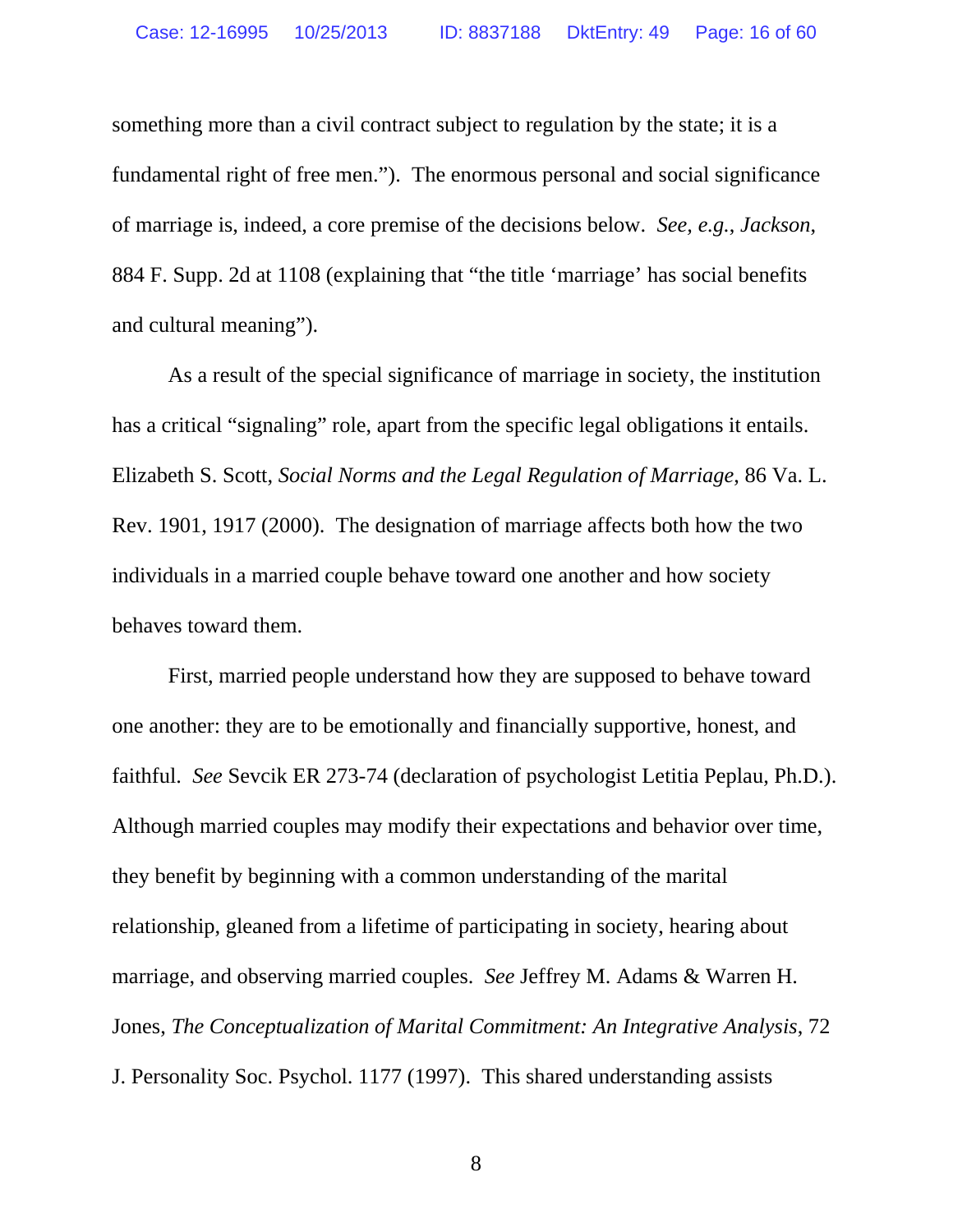married individuals in meeting their own and their spouse's expectations and motivates them to work through temporary difficulties. *See* Sevcik ER 316 (Peplau declaration) ("The security of marriage often enables spouses to adopt a long-term perspective, putting off immediate rewards to build a future life together and encouraging mutual sacrifice.").

The institution of marriage likewise provides common ground for others in society to understand a couple's relationship. Because marriage is universally recognized, married couples are readily treated in a manner that reflects their legal and social status. *See* Sevcik ER 281 (Cott declaration) (noting that excluding same-sex couples from marriage "mark[s] some citizens as unfit to join the national family because of their choice of loved one"). Spouses are immediately seen as family members. *See* Sevcik ER 218 (declaration of plaintiff Mikyla Miller) (getting married in California helped Miller's family understand her relationship with her wife, Katrina "Katie" Miller; despite participating in Mikyla and Katie's commitment ceremony, it was not until after Mikyla and Katie got married that Mikyla's family "started referring to [Katie] as family"); *Id. at* 217-18 ("The significance of our marriage was apparent in many ways, especially with respect to my family's treatment of Katie."). When a married couple opens a joint bank account, or checks into a hotel, or applies for a credit card, or attends a parent-teacher conference, or accompanies a child on a plane flight, or jointly rents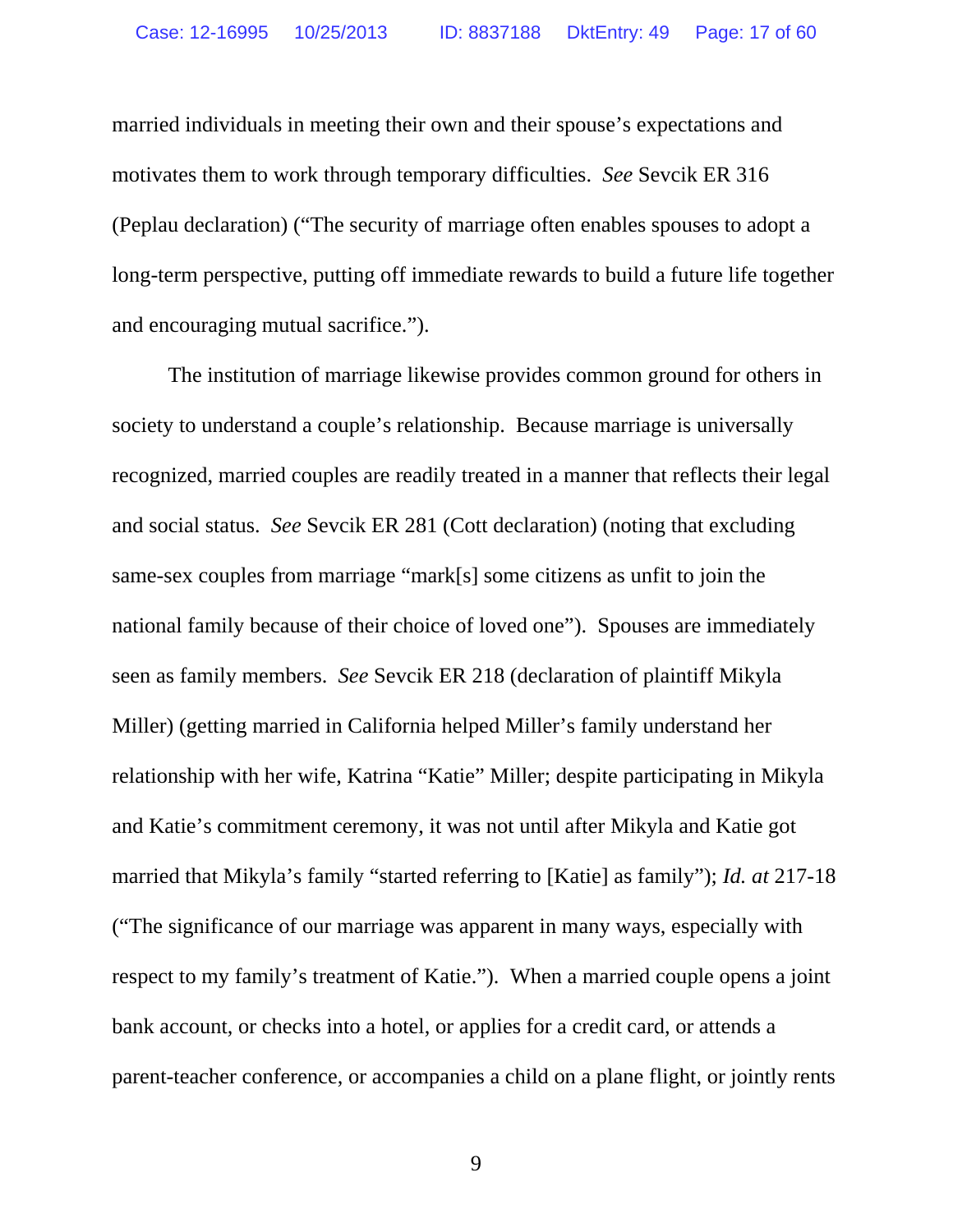a car, there is no need for explanation or documentary proof of the relationship. *See* Sevcik ER 210 (declaration of plaintiff Greg Flamer) ("I therefore carry a letter with me, drafted by an attorney, explaining that Fletcher and I are in a domestic partnership and that both of us are legal parents . . . I have never heard of a married couple needing to do the same with respect to explaining their marriage or documenting legal ties to their own children."); *see generally Varnum v. Brien*, 763 N.W.2d 862, 883-84 (Iowa 2009) ("Iowa's marriage laws" are "designed to bring a sense of order to the legal relationships of committed couples and their families in myriad ways.").

For these reasons and others, many people regard getting married as the most important day in their lives—marriage is "the 'happy ending,' . . . reflected in and perpetuated through law, custom, literature, and even folk tales." Sevcik ER 264 (Cott declaration); *id. at* 180 (declaration of Plaintiff Beverly Sevcik) ("Mary is the love of my life, and I long for the day that I can marry her and call her my wife.").

## **2. Domestic Partnership and Civil Unions Are Legalistic Mechanisms That Lack the Significance, Stability, and Meaning of Marriage**

Domestic partnership and civil unions plainly lack the status, cultural significance, and social meaning of marriage. Unlike marriage, these legalistic categories are not an effective marker of family relationships. And same-sex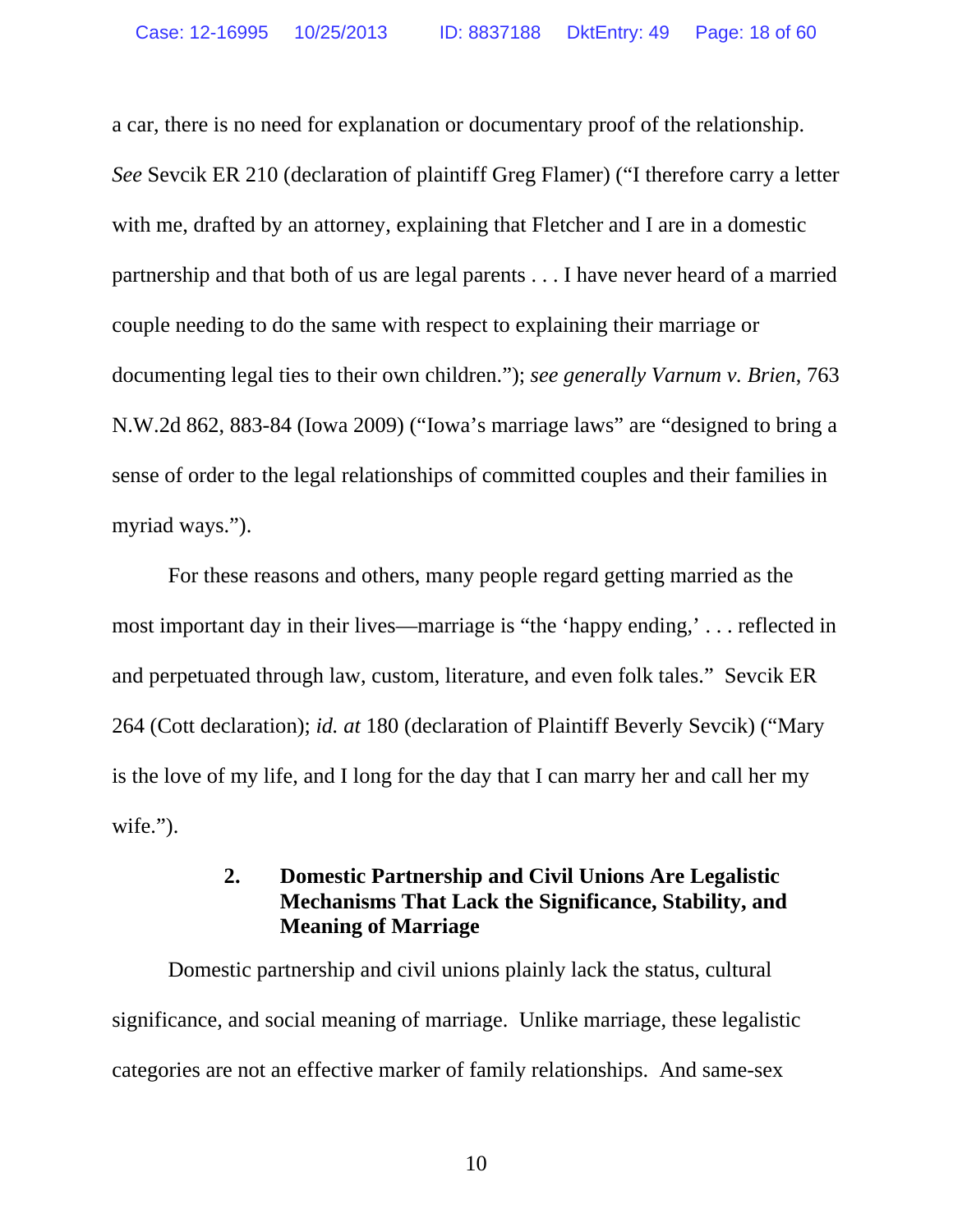couples who have access only to domestic partnerships or civil unions are deprived of many of the tangible and intangible benefits that married couples enjoy.

First, the legal categories of domestic partnership and civil unions are novel and unstable. These categories were invented recently,<sup>3</sup> and their meaning is evershifting. Even the name of the category varies from state to state. *Compare* Nev. Rev. Stat. § 122A ("domestic partnership") *with* Haw. Rev. Stat. § 572B ("civil union"). In Hawaii, both the names and legal contours of the second-tier protections for same sex couples have continued to shift in ways that perpetuate confusion and signify inferior status for same-sex couples.<sup>4</sup> Domestic partnership first began in California as a term used in local ordinances that conferred few legal benefits. It is now one of several labels available in different states to registered same-sex couples who are prohibited from marrying. Nevada modeled its domestic partnership statute on California's revised domestic partnership statute,

-

<sup>&</sup>lt;sup>3</sup> The City of West Hollywood enacted the first domestic partnership ordinance in the mid-1980s.

<sup>&</sup>lt;sup>4</sup> In 1997, Hawaii's legislature passed the Reciprocal Beneficiaries Act, which allowed any two individuals who were prohibited from marrying ("such as a widowed mother and her unmarried son") to obtain about 60 of the rights associated with marriage. *See* Haw. Rev. Stat. § 572C-2; *see also id.* at § 572C-6 ("Unless otherwise expressly provided by law, reciprocal beneficiaries shall not have the same rights and obligations under the law that are conferred through marriage . . . ."). Over a decade later, in 2011, "[a]fter several failed attempts," the legislature passed a civil unions law. *Jackson*, 884 F. Supp. 2d at 1076. That law gives the two members of a civil union all the legal rights given to married couples, except the title of "marriage." *See* Haw. Rev. Stat. § 572B.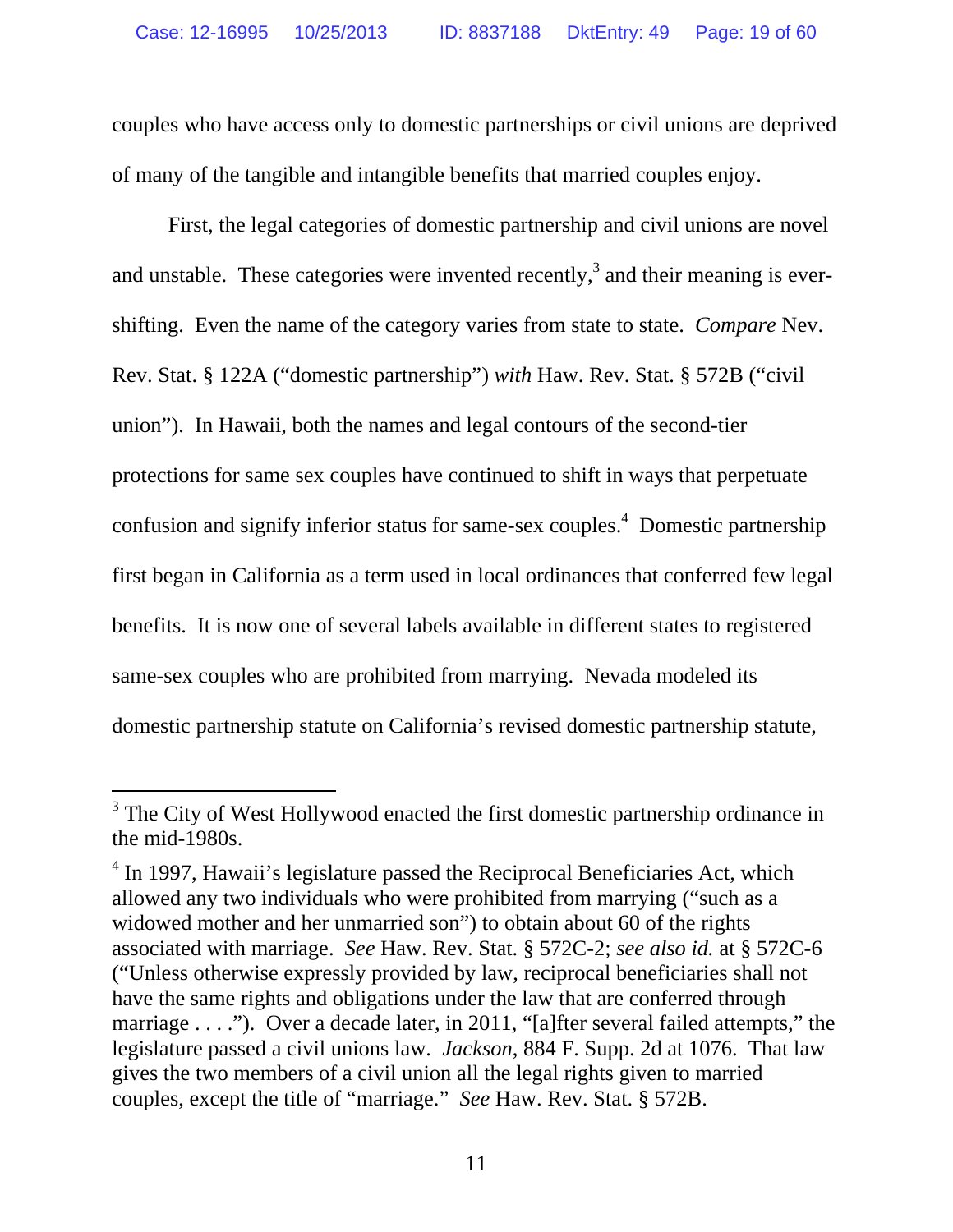which provides that domestic partners must receive the same legal entitlements as married couples. In Hawaii, the civil union statute is intended to serve the same purpose, but using an entirely different name. These different and inconsistent labels further obscure the legal rights and responsibilities of same sex couples. *See Jackson,* 884 F. Supp. 2d. at 1077; *Sevcik*, 911 F. Supp. 2d at 1001.

Not surprisingly, in light of their novel and uncertain stature, domestic partnership and civil unions are not valued by society in a way that compares to marriage. As one plaintiff put it: "When Karen proposed to me, her question was 'Will you marry me?' not '[W]ill you be in a joint state-sanctioned relationship on a secondary level with me?'" Sevcik ER 201 (declaration of Plaintiff Karen Goody). People do not associate these legalistic relationships with the stability and permanence that characterize marriage. This is evident in the way government treats domestic partnership. In Nevada, for example, domestic partners need not solemnize their partnership, whereas marriage requires solemnization by a judge, justice or minister. *See Sevcik*, 911 F. Supp. 2d at 1000-01.

In turn, the registration of a domestic partnership is less meaningful to samesex couples than getting married would be. According to plaintiff Sara Geiger, "[i]n stark contrast to what most people envision when they think about their wedding day, you can notarize your domestic partnership form at a shipping outlet like PostNet." Sevcik ER 243 (declaration of plaintiff Sara Geiger). The record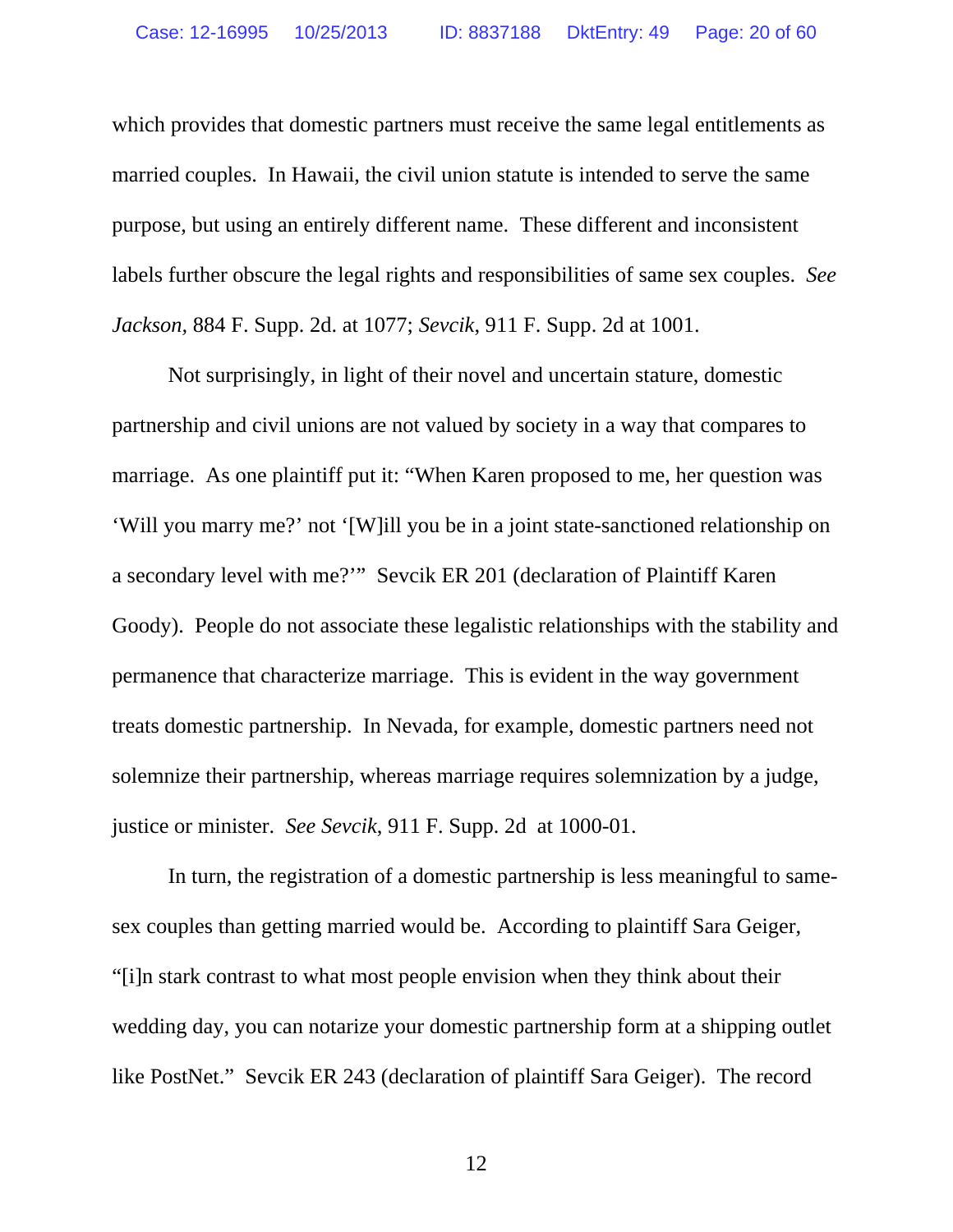demonstrates that the complex emotions people experience when they get married—as well as the joy and human closeness they feel when they attend a wedding—simply do not attach to the ministerial step of registering a domestic partnership or entering a civil union. *See id. at* 192 (declaration of plaintiff Theodore Small) ("We decided not to invite family and friends because it could not begin to approximate a wedding, and we want to have a *real* celebration with them on the day that we can finally get married. Our domestic partnership registration, on the other hand, was a sterile process devoid of any celebration."). Even when domestic partners celebrate their legal registration with a ceremony, the terrain is unfamiliar: Is the event a wedding? A commitment ceremony? Something else? The lack of a common vocabulary underscores the institution's lack of societal stature. *See id. at* 238 (declaration of plaintiff Farrell Cafferata-Jenkins) (describing her inability to accurately use the word "wedding" as "a paintful reminder—in the midst of what should have been a joyful occasion—that we were not equal to other couples and could not use the same vocabulary to express our love and commitment to one another").

These reminders continue throughout the relationship. Even the simple act of referring to one's "partner" can be wrought with embarrassment and misunderstanding: same-sex couples can be left searching for a manner to explain, no matter how uncomfortable the setting, whether they are referring to their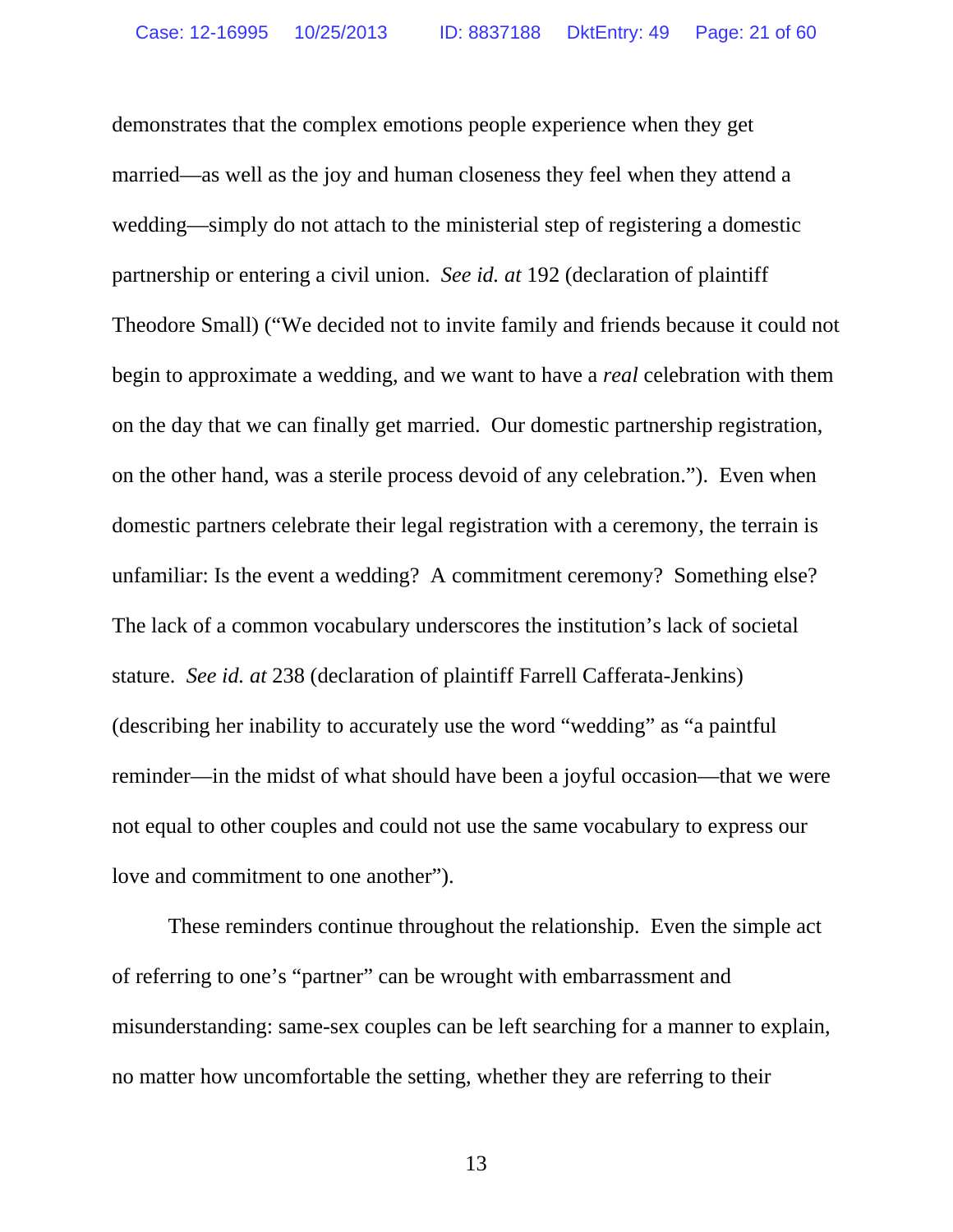*domestic* partner or their professional, athletic, or law partners. *See* Sevcik ER 206 (declaration of plaintiff Karen Vibe) ("Oftentimes, when I introduce Karen as 'my partner,' I get a puzzled look and end up having to explain that we are in a romantic relationship and not a business relationship."); *id. at* 225 (Newberry declaration) ("When we filled out the domestic partnership paperwork . . . [t]he notary asked us what kind of business we were opening up."). Subsequently, same-sex couples must often explain the intricacies of state family law to friends and potentially hostile strangers alike.

Such ambiguities, and the resulting risk of differential treatment, would be less likely if same-sex couples could accurately refer to themselves as "married" and as husband or wife, a vocabulary that is universally understood. *See* N.J. Civ. Union Rev. Comm'n, *The Legal, Medical, Economic and Social Consequences of New Jersey's Civil Union Law* 2, 16 (2008), *available at* http://www.nj.gov/lps/dcr/downloads/CURC-Final-Report-.pdf ("New Jersey Commission Report").

In sum, marriage has a unique status in American society. No party in *Sevcik* or *Jackson* disputes that marriage means far more than inheritance rights, powers of attorney, or community property. It is, instead, "the definitive expression of love, commitment, and family." Sevcik ER 264 (Cott declaration). Domestic partnership is a patently inferior alternative. Simply put: "[N]o other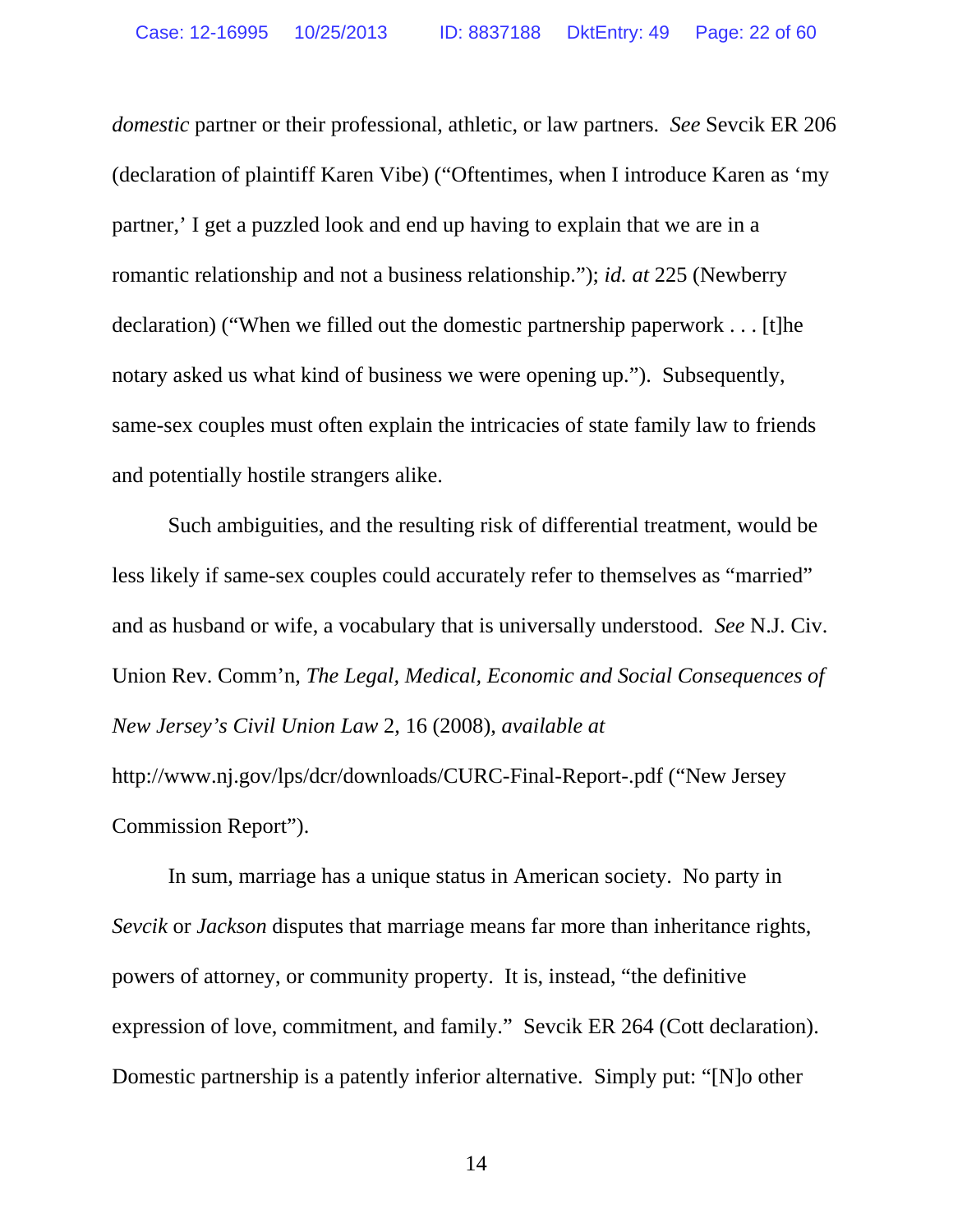means of recognizing a freely-chosen intimate relationship has the same meaning, status, significance, and benefits as marriage." Sevcik ER 281 (Cott declaration).

## **B. Excluding Same-Sex Couples From the Institution of Marriage Causes Tangible Legal and Economic Harm**

Many states and municipalities afford domestic partners fewer rights than are offered to married couples. In Nevada, domestic partners receive some, but not all, of the rights and responsibilities afforded to married couples. For example, employers are not required technically to provide health care benefits for domestic partners of their employees. Nev. Rev. Stat. § 122A.210(1). The fact that domestic partnership in Nevada is also open to different-sex couples confirms that it provides a different set of rights from those afforded by marriage. Nev. Rev. Stat. § 122A.100. Similarly, Maine, which adopted a same-sex marriage provision by popular vote in November 2012, advises citizens to "remember that a registered domestic partnership is NOT the same as a marriage and does not entitle partners to rights other than those for which the registry was intended," namely "rights of inheritance, as well as the rights to make decisions regarding disposal of their deceased partner's remains."<sup>5</sup> In New York City, domestic partners may enjoy, *inter alia*, visitation rights and city health benefits, but "[l]awfully married

<sup>5</sup> *See* Me. Dep't of Health and Human Servs., *Instructions and Information for Declaration of Domestic Partnership* 2 (2011), *available at*  http://www.maine.gov/dhhs/mecdc/public-health-systems/data-research/vitalrecords/documents/pdf-files/dompartinst.pdf.

-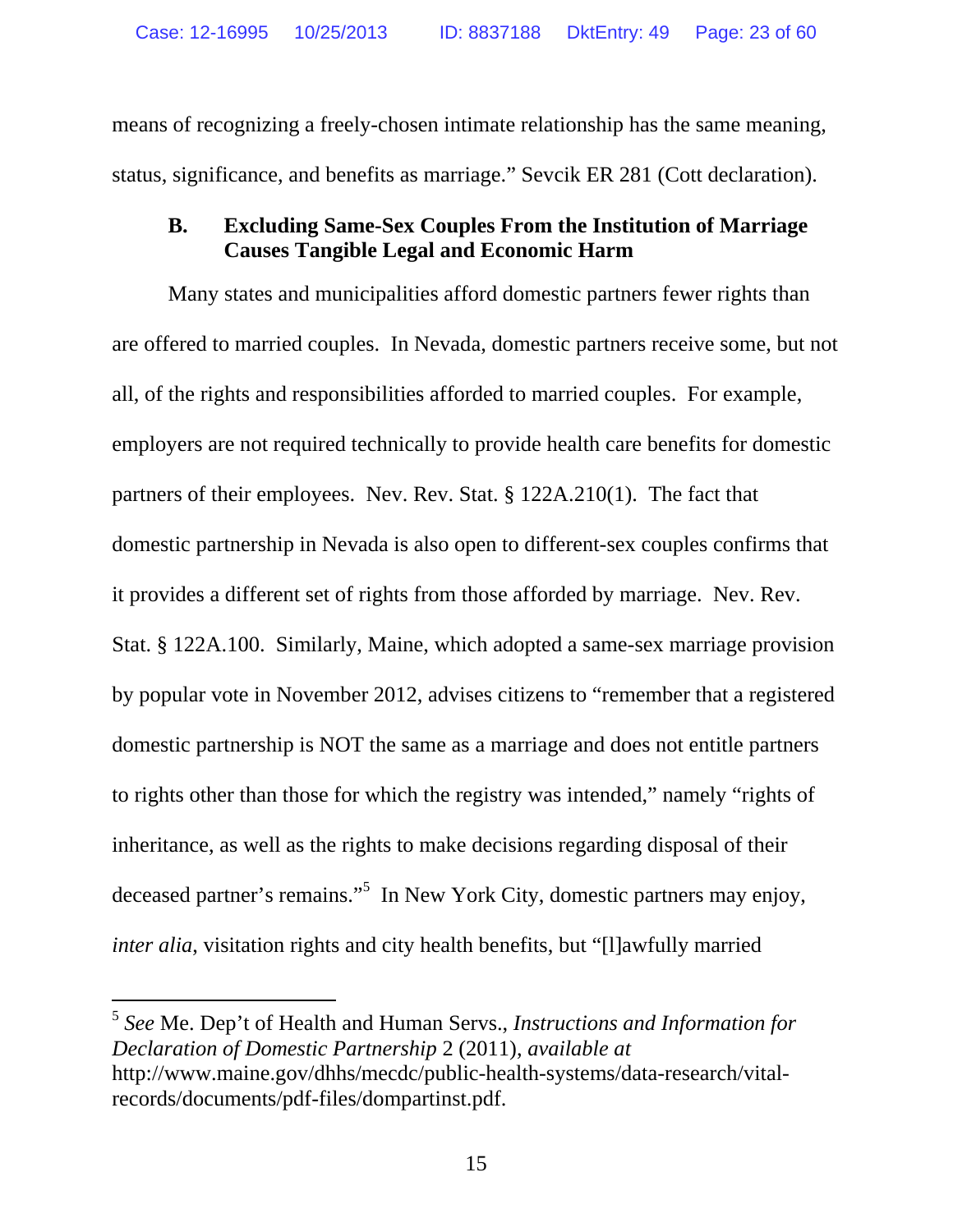individuals, including individuals in same-sex marriages, are entitled to more New York State rights and benefits than those registered as domestic partners."<sup>6</sup>

Even where domestic partners receive many of the same state-conferred legal rights and responsibilities as married couples, exclusion from the institution of marriage causes actual economic and legal harm to same-sex couples. *See generally* Sevcik ER 351 (Badgett declaration) ("The Amendment [banning samesex marriage] imposes substantial economic harms on same-sex couples residing in Nevada and their children."). Because they are not married, same-sex couples may be denied employment-related benefits and may have limited access to affordable employment-based health insurance. *Id. at* 362 (explaining "that people with same-sex unmarried partners are much more likely to be uninsured than are married people"). Many same-sex couples eschew domestic partnerships due to their lesser status. *See id. at* 351-52. Those couples are denied even the limited economic and legal benefits that accrue to that designation.

More generally, marriage confers numerous economic benefits that stem from the unique commitment it represents. Domestic partnership does not confer comparable economic benefits. *See* Sevcik ER 359-62 (Badgett declaration). For

 $\overline{a}$ 

<sup>6</sup> *See* Office of the City Clerk, City of N.Y., Domestic Partnership Registration, *available at* 

http://www.cityclerk.nyc.gov/html/marriage/domestic\_partnership\_reg.shtml#discl aimer (listing rights of marriage that do not attach to domestic partnerships).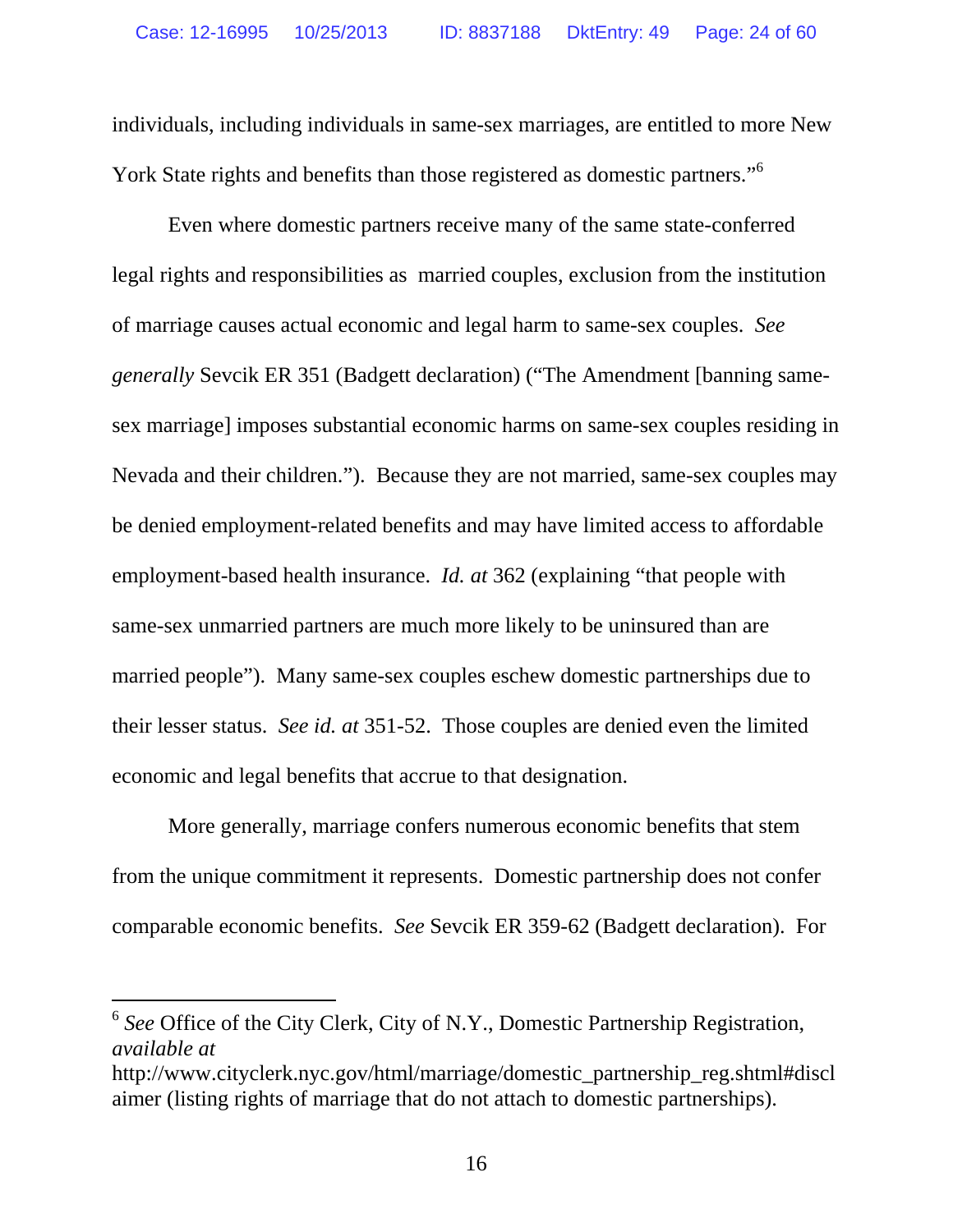example, marriage fosters greater specialization of labor, which can increase a couple's income and the time available for family. *Id. at* 363. Marriage also tends to reduce a couple's transaction costs: as a married couple's economic fortunes change, the commitment and stability inherent in marriage permit them to avoid "renegotiat[ing] the terms of the legal relationship" between them. *Id. at* 364. Furthermore, married individuals may enjoy greater employment-related economic gains, whereas same-sex couples who cannot marry face discrimination that may adversely affect their work performance and related economic rewards. *See id. at* 365-66. Though difficult to quantify, these economic benefits of marriage are well-known and acknowledged in the field of economics. *See id.* at 363-66.

### **C. Excluding Same-Sex Couples from Marriage Perpetuates Discrimination Against Gay Men and Lesbians**

The Marriage Bans cause real harm to same-sex couples and their families. Even to the extent that a domestic partnership or civil union may confer legal benefits of marriage, the two-tiered regime disadvantages same-sex couples in numerous ways. First, banning same-sex couples from the valued institution of marriage demeans and stigmatizes them. This stigma, in turn, affects their physical and emotional health and well-being and encourages further discrimination against gay and lesbian individuals. Moreover, the exclusion of same-sex couples from marriage harms their children.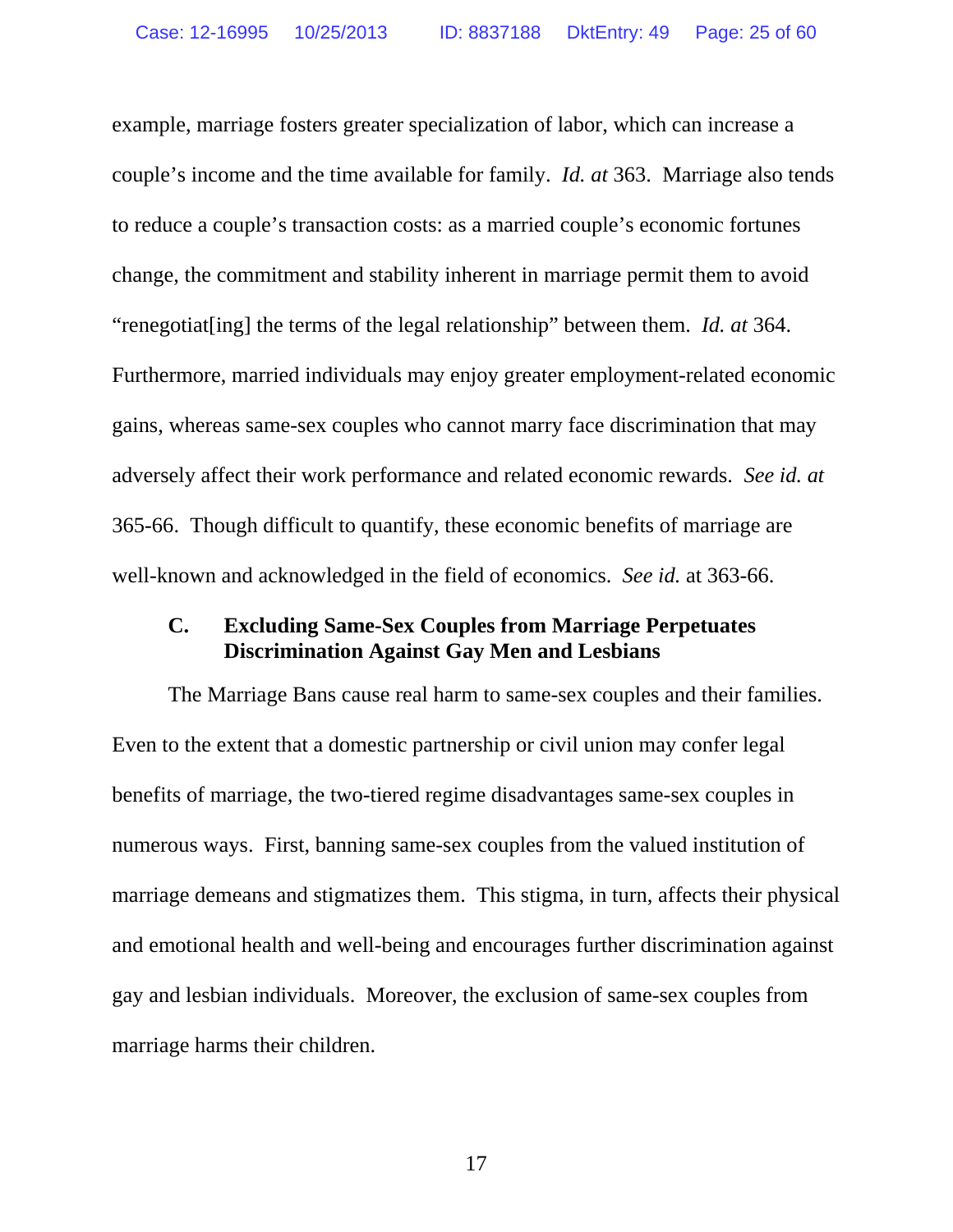# **1. Restricting Same-Sex Couples to Domestic Partnerships Stigmatizes Same-Sex Relationships**

It demeans and stigmatizes same-sex couples to bar them from the valued institution of marriage. The two-tiered regime effected by the Marriage Bans sends an unmistakable, government-backed message that same-sex relationships are less worthy than different-sex relationships. This official disapproval, and the concomitant stigma, are damaging: gay and lesbian individuals suffer "minority stress" that harms their physical and emotional well-being, and face increased discrimination.

## **(a) Excluding Same-Sex Couples from Marriage Expresses Government Disapproval of Same-Sex Relationships**

The two-tiered regime that the Marriage Bans establish conveys official disapproval of same-sex relationships. As the California Supreme Court explained:

> [T]he statutory provisions that continue to limit access to [marriage] exclusively to opposite-sex couples—while providing only a novel, alternative institution for samesex couples—likely will be viewed as an official statement that the family relationship of same-sex couples is not of comparable stature or equal dignity to the family relationship of opposite-sex couples.

*In re Marriage Cases*, 183 P.3d 384, 452 (Cal. 2008). To that end, the Court reasoned: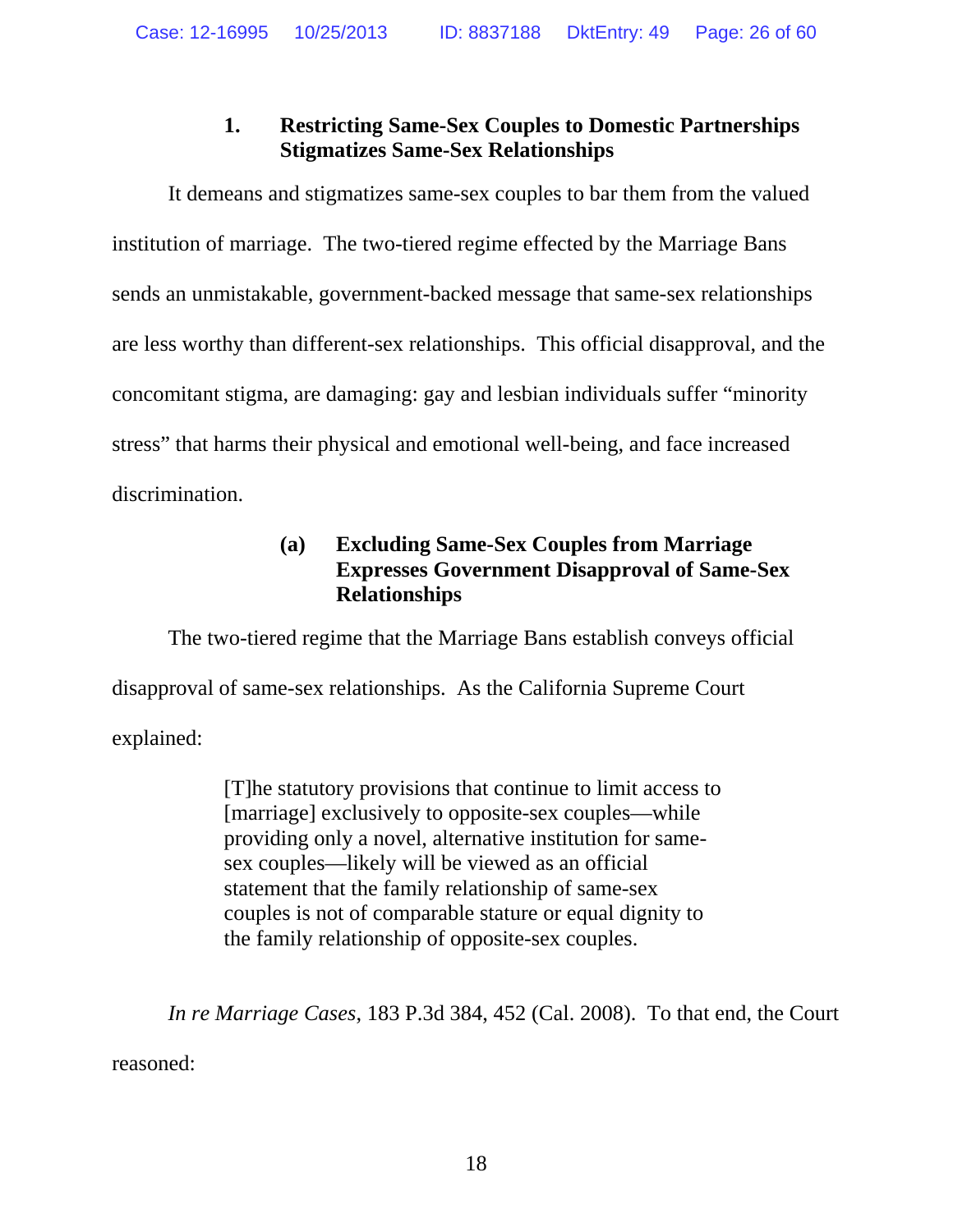[T]here is a very significant risk that retaining a distinction in nomenclature with regard to this most fundamental of relationships whereby the term 'marriage' is denied only to same-sex couples inevitably will cause the new parallel institution that has been made available to those couples to be viewed as of a lesser stature than marriage and, in effect, as a mark of secondclass citizenship.

*Id*., 183 P.3d at 445; *see also Goodridge*, 798 N.E.2d at 962 (statutory bar on marriage for same-sex couples "confers an official stamp of approval on the destructive stereotype that same-sex relationships are inherently unstable and inferior to opposite-sex relationships and are not worthy of respect").

The record in these cases reinforces the role of the Marriage Bans as expressions of government disapproval of same-sex relationships. *See* Sevcik ER 319-20 (Peplau declaration) ("By prohibiting same-sex couples from marrying, Nevada law both reflects and perpetuates stigma against lesbians, gay men, and same-sex couples . . . Nevada law signals that in the eyes of the state, the committed relationships of same-sex couples are inferior to different-sex relationships and that partners in same-sex relationships are less deserving of social recognition and government protection.").

The government disapproval expressed through the Marriage Bans is exacerbated by the clear animus behind the measures. As was true of Section 3 of the federal Defense of Marriage Act, the Marriage Bans' "principal effect is to identify a subset of [relationships] and make them unequal. The principal purpose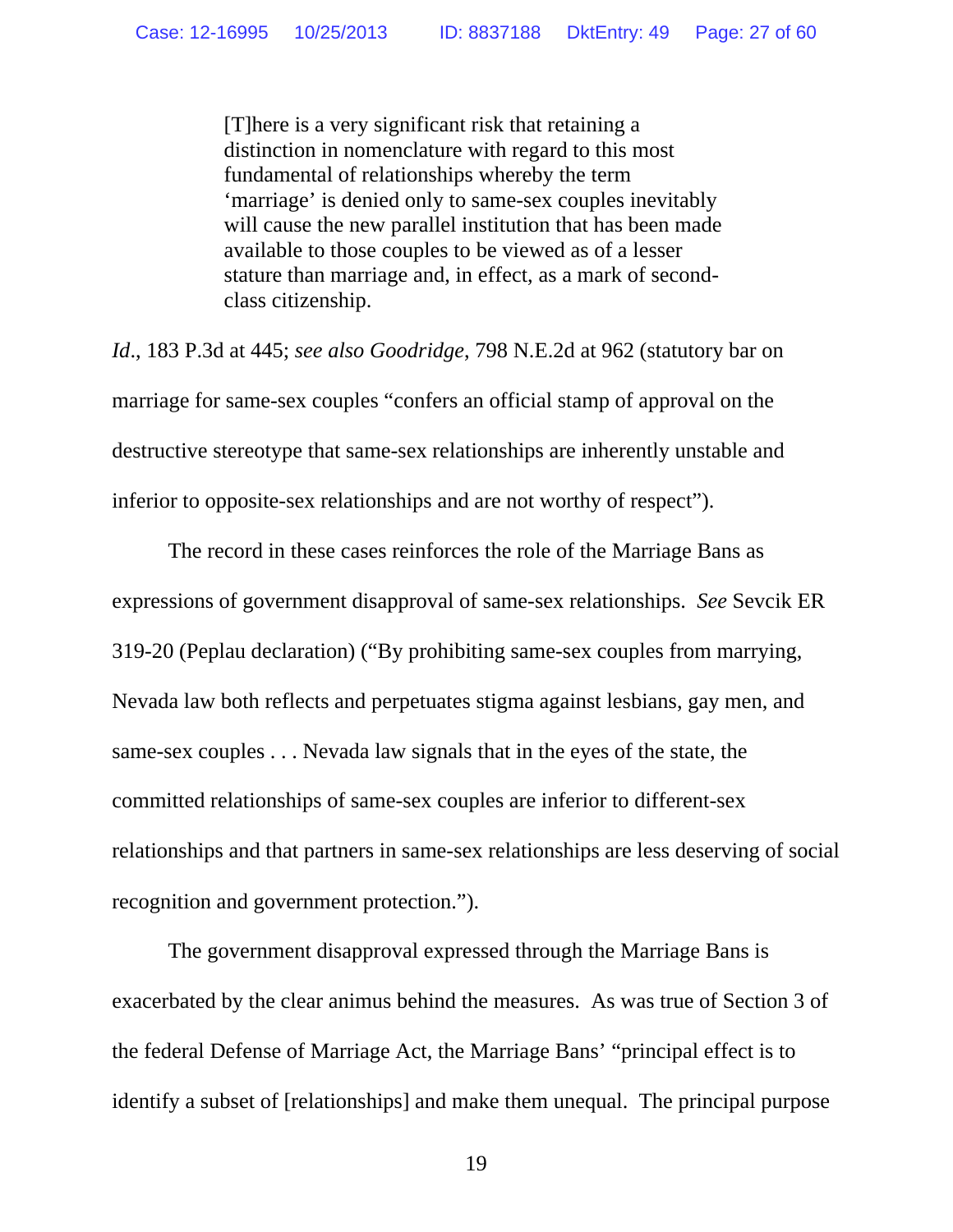is to impose inequality." *Windsor*, 133 S. Ct. at 2694. Indeed, the express purpose of the Hawaii prohibition on marriage for same-sex couples was to divest gay and lesbian individuals of a constitutional right, thereby imposing on them a unique disability: Hawaii's constitutional ban on marriage for same-sex couples, proposed in 1997, came in direct response to a 1996 Hawaii court decision finding a constitutional right of same-sex couples to marry. *See Baehr v. Miike*, CIV. 91- 1394, 1996 WL 694235 (Haw. Cir. Ct. Dec. 3, 1996). In Nevada, the district court also confirmed that the bare "intent behind the law is to prevent homosexuals from marrying." *Sevcik*, 911 F. Supp. 2d at 1005 (suggesting that there may have been an intent to maintain notions of "heterosexual superiority or 'heteronormativity' by relegating (mainly) homosexual legal unions to a lesser status").

Furthermore, the campaigns organized to promote the Marriage Bans stoked fear and anti-gay prejudice. *See e.g.*, Kristin D. Shotwell, *The State Marriage Cases: Implications for Hawai'i's Marriage Equality Debate in the Post-Lawrence and Romer Era*, 31 U. Haw. L. Rev. 653, 656 (2009) (describing the "rancorous debate" over Hawaii's Marriage Ban, with proponents "calling homosexuality a 'moral infection' that 'pollutes the flesh,'" and describing same-sex parents as "'promoters of a moral aberration' whose goal was to destroy the traditional family"). Plaintiff Mary Baranovich testified about the similarly vituperative campaign in Nevada: "I remember hearing the degrading campaign messages on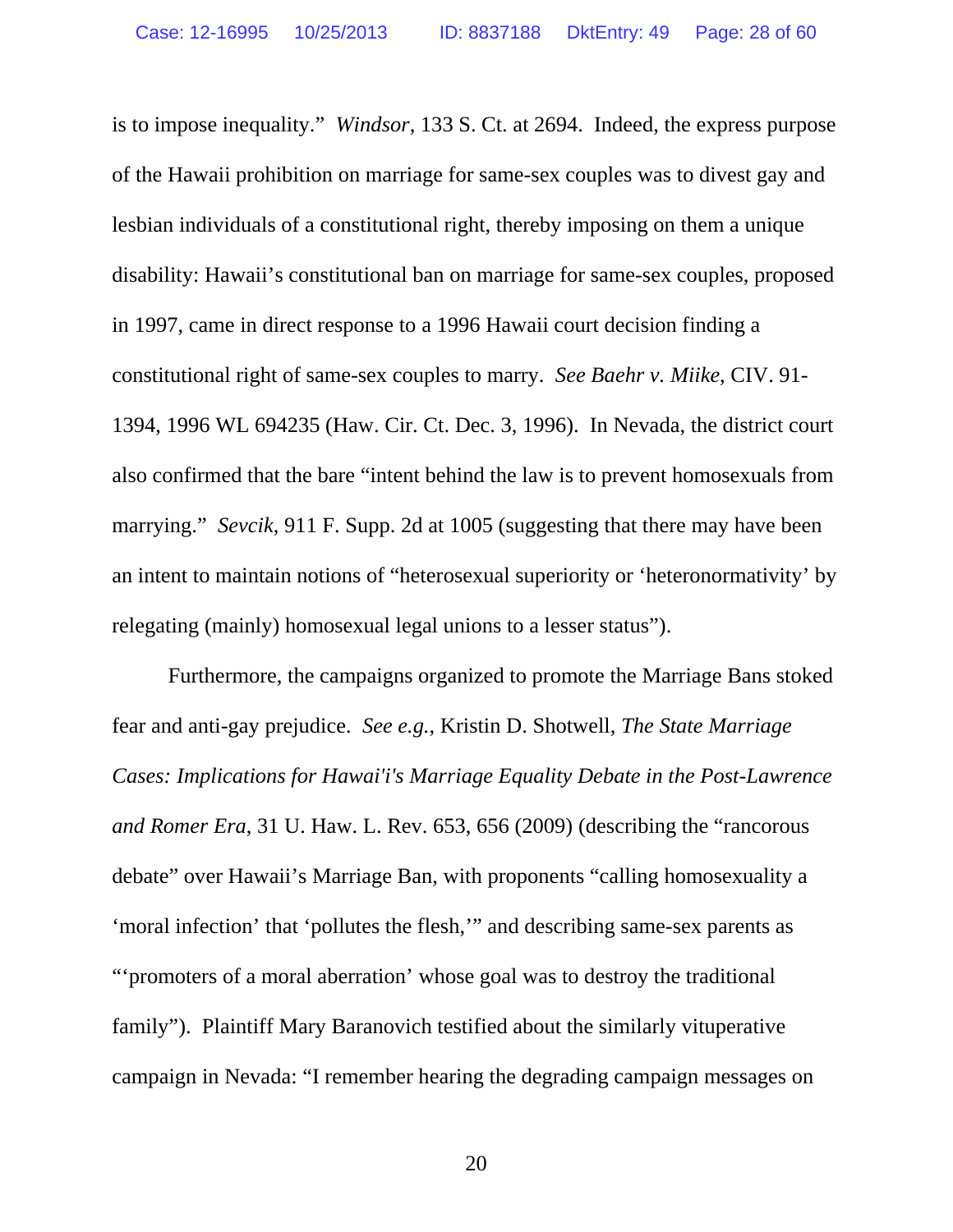the radio and television and seeing them on billboards … [it] was extremely hurtful and disparaging." Sevcik ER 187.

The Marriage Bans' disapproval of same-sex couples is stigmatizing. Both judicial decisions and social science have recognized that government action singling out a group for disfavored treatment stigmatizes that group. *See Lawrence v. Texas*, 539 U.S. 558, 575 (2003) (stating that the "stigma" imposed by the Texas statute criminalizing "homosexual conduct" was "not trivial"); *Brown*, 347 U.S. at 494 (1954) (describing the "feeling of inferiority" that inevitably accompanies differential treatment); *Strauder v. West Virginia*, 100 U.S. 303, 308 (1879), *abrogated on other grounds by Taylor v. Lousiana*, 419 U.S. 522 (1975) (noting that exclusion of non-white citizens from juries was "practically a brand upon them, affixed by the law, an assertion of their inferiority"); Sevcik ER 319 (Peplau declaration) (discussing stigmatizing effects of discriminatory laws). In the same way, the dual system created by the Marriage Bans imposes "structural stigma" on gay and lesbian individuals: it sends the message that "a same-sex couple possesses an 'undesired differentness' and is inherently less deserving of society's full recognition." Jackson CR 93:102 (declaration of psychologist Gregory Herek).

### **(b) The Stigma Created by the Marriage Bans Causes Emotional and Physical Harm**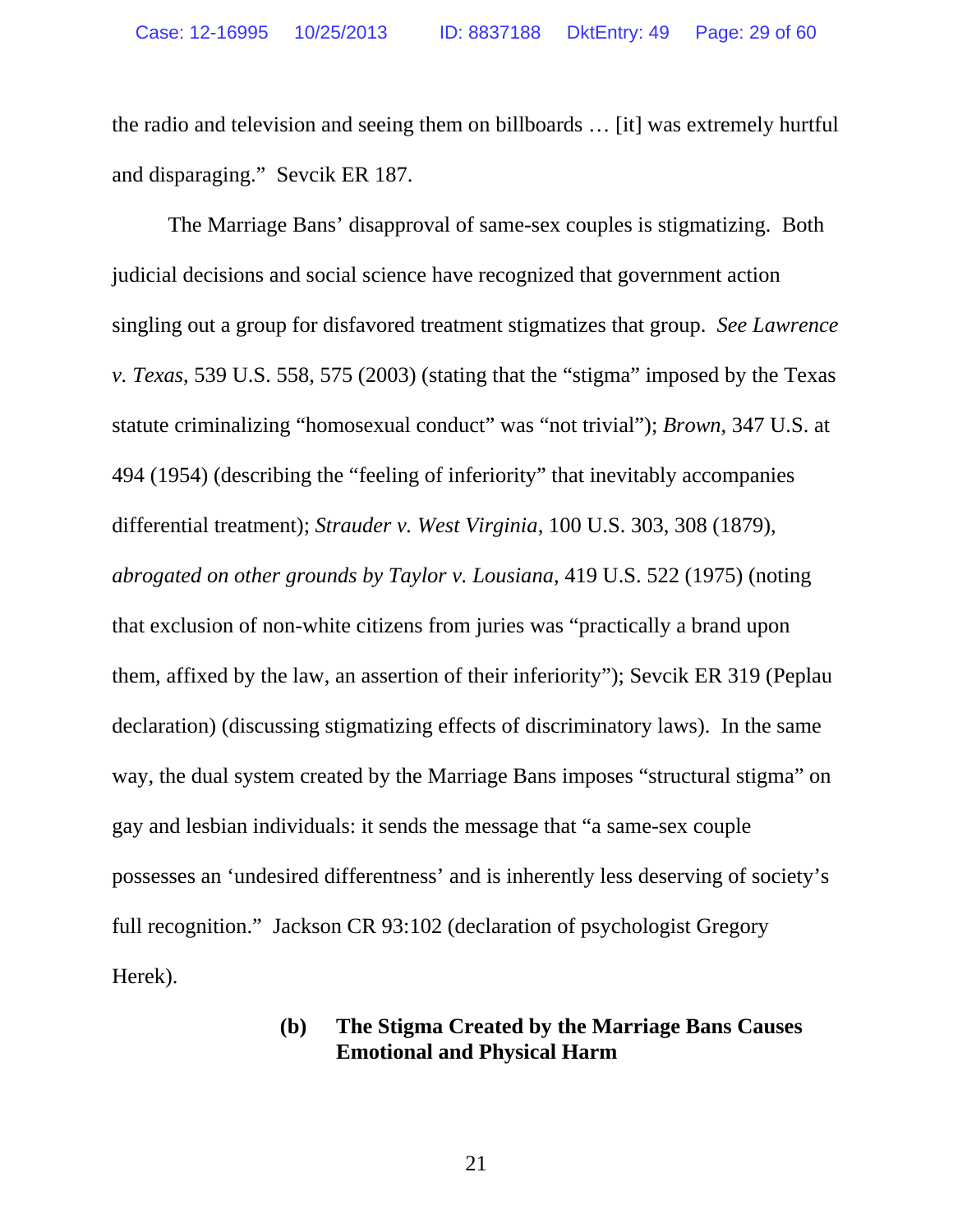The stigma resulting from the Marriage Bans' two-tiered regime has harmful consequences. That stigma can cause gay men and lesbians to suffer "minority stress," which manifests itself through "prejudice events": expectations of rejection and discrimination; concealment of identity; and internalized homophobia. *See* Ilan H. Meyer, *Prejudice, Social Stress, and Mental Health in Lesbian, Gay and Bisexual Populations: Conceptual Issues and Research Evidence*, 129 Psychol. Bull. 674 (2003).

The record reveals the prevalence of each form of minority stress. Individuals experience "prejudice events" daily. Even filling out a form in a doctor's office can become a source of stress. As plaintiff Karen Vibe noted, forms that ask for an individual's relationship status often require domestic partners to modify the wording by crossing out the existing text and writing in their status. *See* Sevcik ER 206-07 (declaration of plaintiff Karen Vibe). This becomes a source of shame: after having her modified form rejected, plaintiff Adele Newberry "had to point out that I would be required to perjure myself on the form if I was not able to modify it. The entire process was demoralizing." *Id.* at 230. Similarly, expectations of rejection are a constant issue for gay and lesbian individuals; the resulting exhaustion often leads gay and lesbian individuals to conceal their identity. *See id.* at 205 (plaintiff Vibe kept her sexual orientation a secret because she knew her family and community did not approve; when she did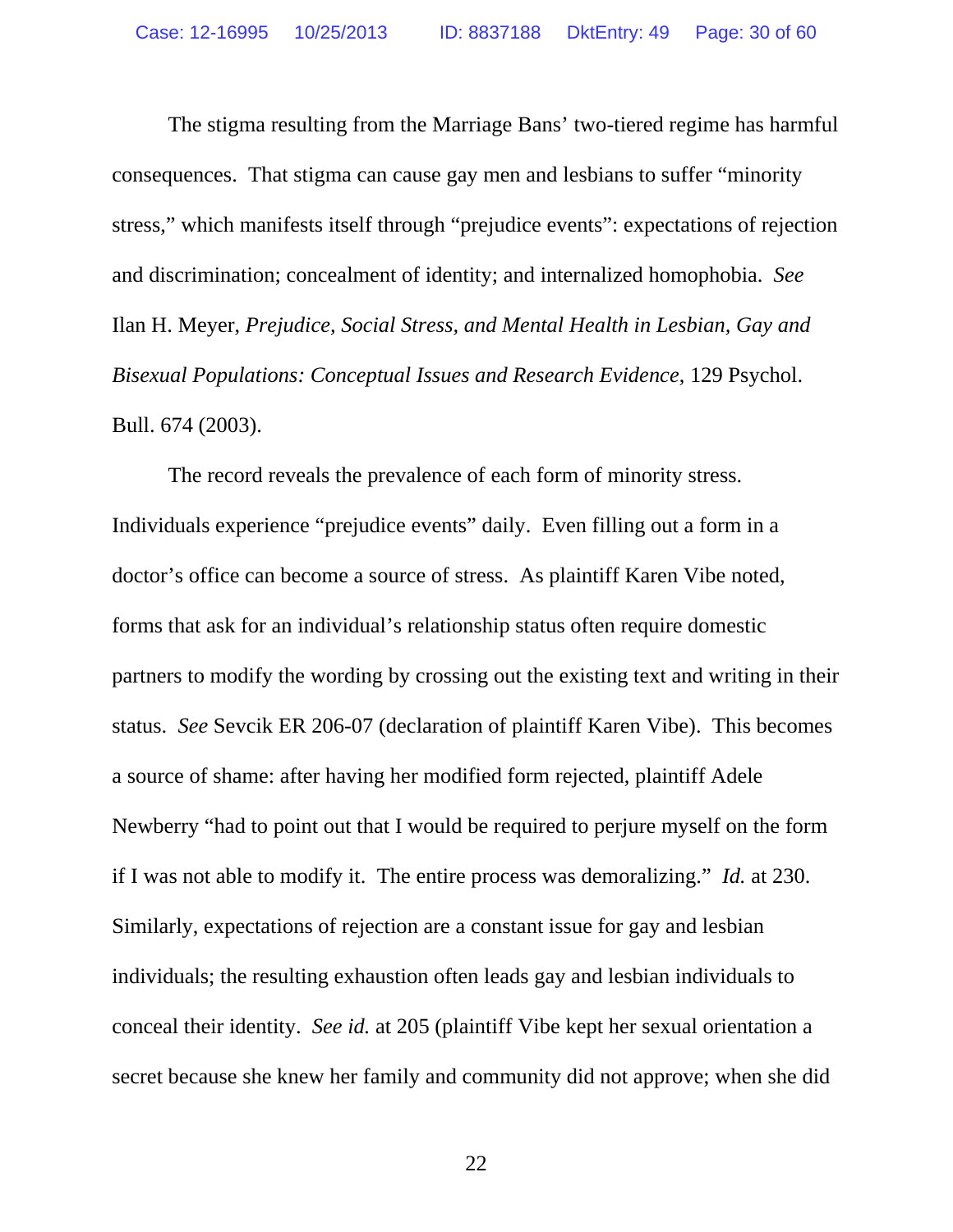come out publicly, her parents disowned her). Plaintiffs' declarations demonstrate that such repeated experiences often cause gay and lesbian individuals to internalize homophobia. *See id.* at 210 (Flamer declaration) (describing feeling "'less than' other people and that our relationship is somehow less valuable than other relationships").

Such stresses negatively affect the mental health and well-being of gay and lesbian individuals. *See, e.g.*, Gilbert Herdt & Robert Kertzner, *I Do, But I Can't: The Impact of Marriage Denial on the Mental Health and Sexual Citizenship of Lesbians and Gay Men in the United States*, 3 J. Sexuality Res. Soc. Policy 33 (2006). Effects include "an increased risk of psychological problems, especially those like anxiety and depression that are most closely linked to stress," as well as more subtle diminishment of well-being. Sevcik ER 312 (Peplau declaration). Internalized homophobia, for example, can lead to lowered self-esteem, anxiety, substance abuse, and depression. Gregory M. Herek et al., *Correlates of Internalized Homophobia in a Community Sample of Lesbians and Gay Men*, 2 J. Gay Lesbian Med. Assoc. 17 (1997). "And the recent spate of suicides among LGBT youth has highlighted the personal consequences of the ostracism and demonization of gay men and lesbians in American society." Sevcik ER 422 (Chauncey declaration).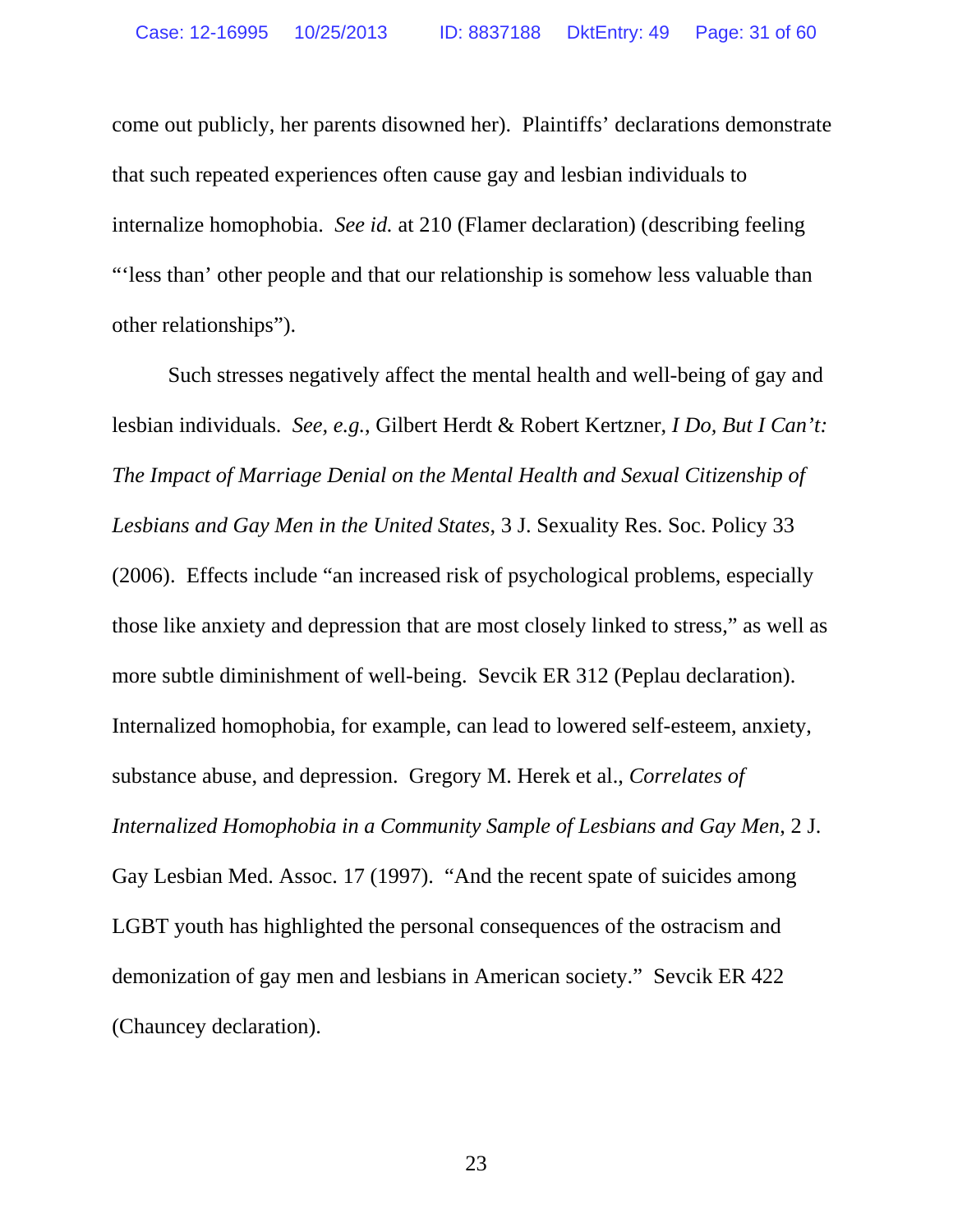## **(c) The Stigma Created by the Marriage Bans Perpetuates Discrimination Against Gay Men and Lesbians**

By making sexual orientation a legally salient characteristic, the Marriage Bans also encourage and provide cover for those who seek to treat gay men and lesbians differently based on their sexual orientation. *See, e.g.*, *Perry v. Schwarzenegger*, 704 F. Supp. 2d 921, 979 (N.D. Cal. 2010) (describing how Proposition 8 sent "a message that gay relationships are not to be respected; that they are of secondary value, if of any value at all; that they are certainly not equal to those of heterosexuals"). Because the state provides for separate and lesser treatment of gay men and lesbians, individuals may logically conclude that it is permissible to treat them as inferior. *Cf. Lawrence*, 539 U.S. at 575 (criminalizing sexual conduct between same-sex couples was "an invitation to subject homosexual persons to discrimination both in the public and in the private spheres"); *Strauder*, 100 U.S. at 308 (exclusion of non-white citizens from juries was "a stimulant to . . . race prejudice").

Moreover, designating same-sex couples as different can trigger unintentional discrimination. Due to confusion regarding legal requirements, hospitals may refuse to allow a same-sex partner to be by a loved one's side during a medical emergency, and doctors may not permit domestic partners to make medical decisions on behalf of an incapacitated partner. In an analogous context,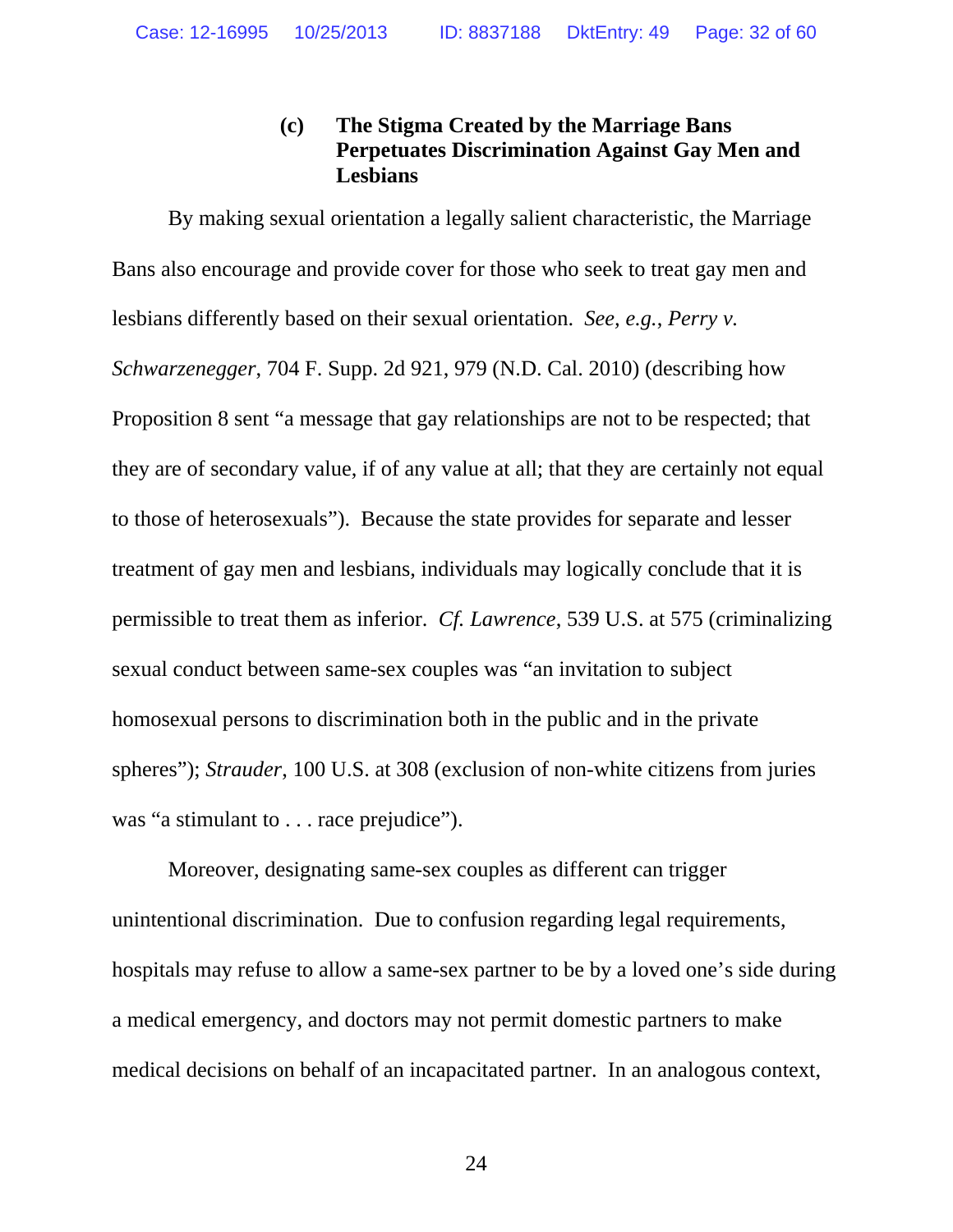the New Jersey Civil Union Review Commission received testimony that gay and lesbian individuals who were legally entitled to hospital visitation rights were delayed in gaining access to their hospitalized partners. For example, a woman whose partner was admitted to the emergency room with a potentially fatal cardiac arrhythmia was temporarily prevented from getting information about her partner's condition because the doctor was unfamiliar with civil unions. *See* New Jersey Commission Report at 1; *see also id.* at 14-15 (providing additional examples). Furthermore, employers may be less understanding of an employee's need to take leave to care for a domestic partner. *Id.* at 21 (testimony explaining that Massachusetts' marriage equality law has had the effect that, "without the term 'civil union' or 'domestic partner' to hide behind, if [employers] don't give equal benefits to employees in same-sex marriages, these employers would have to come forth with the real excuse for discrimination"). Even family members may not understand either the level of commitment expected of a domestic partner towards the couple's child, or the degree of attachment of the child to a domestic partner.

Such discrimination has also been experienced by plaintiffs in the current cases. After she gave birth to her daughter, plaintiff Mikyla Miller had to undertake a "great deal of legwork" before the hospital records staff (in consultation with the hospital's legal department) would designate her domestic partner as a parent on the birth certificate, something "the hospital was obliged to

25 and 25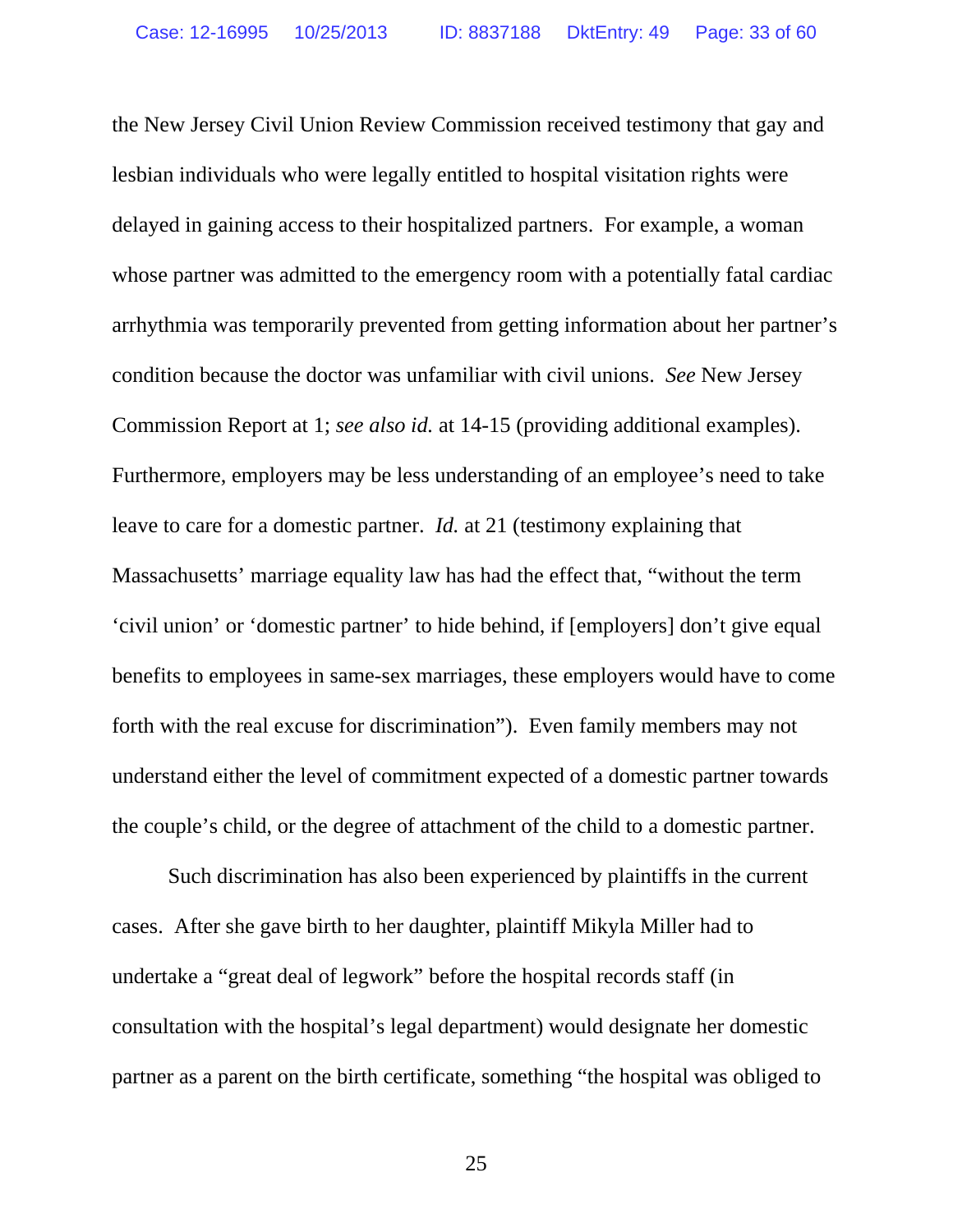do." Sevcik ER 218 (Miller declaration). Similarly, plaintiff Tara Newberry had to consult with a hospital social worker and leave the hospital shortly after the birth of her daughter to recover additional paperwork before she could be listed as a parent. *Id.* at 229-30 (Newberry declaration). In contrast to the institution of marriage, whose very label instantly conveys the nature of the relationship, domestic partnership requires a hospital legal department or social worker to determine the nature of the relationship it codifies and the rights it affords.

Moreover, by segregating gay men and lesbians, the Marriage Bans cause society to focus on sexual orientation to the exclusion of other characteristics. As with segregation on the basis of race, separating gay men and lesbians based on their sexual orientation causes that aspect of their identity to eclipse other attributes. *See* Robin A. Lenhardt, *Understanding the Mark: Race, Stigma, and Equality in Context*, 79 N.Y.U. L. Rev. 803, 818-19 (2004). Thus, when gay men or lesbians disclose that they are in a domestic partnership, others often see them *only* as gay—and treat them accordingly—rather than viewing them as full persons entitled to the same respect and dignity given to other members of society. *See generally* Marc R. Poirier, *Name Calling: Identifying Stigma in the "Civil Union"/ "Marriage" Distinction*, 41 Conn. L. Rev. 1425, 1429-30, 1479-89 (2009) (describing the way in which the nomenclature distinction perpetuates bias and facilitates discrimination).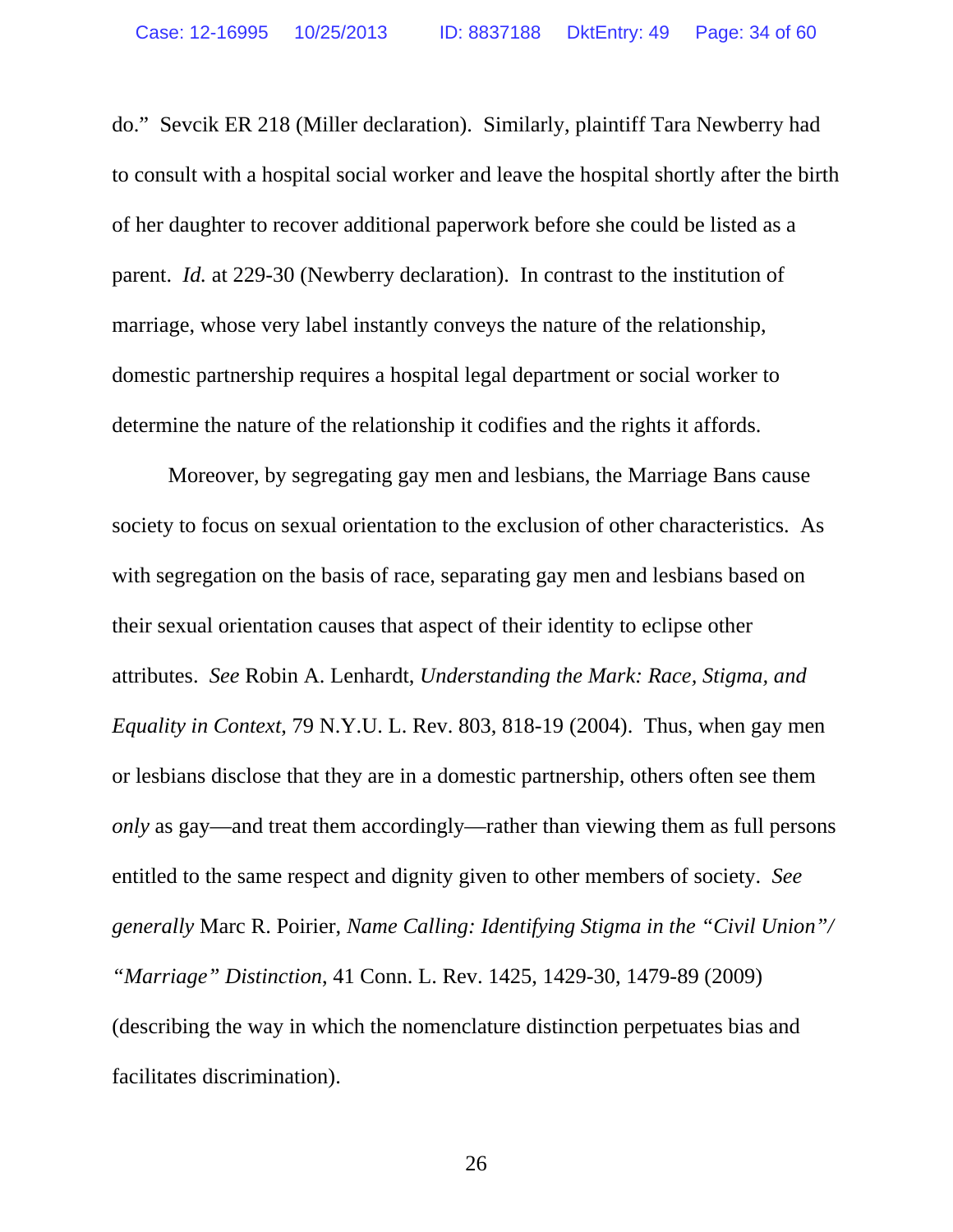## **2. Excluding Same-Sex Couples from Marriage Harms Children**

It is widely recognized that "the ban on same sex marriage is likely to have an especially deleterious effect on the children of same sex couples." *Kerrigan*, 957 A.2d at 474. "A primary reason why many same sex couples wish to marry is so that their children can feel secure in knowing that their parents' relationships are as valid and as valued as the marital relationships of their friends' parents." *Id.* A two-tiered regime, as in Nevada or Hawaii, "humiliates [many] children now being raised by same-sex couples. The law in question makes it even more difficult for the children to understand the integrity and closeness of their own family and its concord with other families in their community and in their daily lives." *Windsor*, 133 S. Ct. at 2694. The specter of this humiliation in turn leads same-sex parents to fear sharing the second-class nature of their relationship with their children. *See* Sevcik ER 214 (declaration of plaintiff Fletcher Whitwell) ("One of the things that I dread, however, is the day when we will have to explain to our daughter why her parents are not married. I want her to understand that her family is as valuable and worthy of dignity as any other family in the community, but it will be difficult to reconcile that with the fact [that] the State has barred our family from marriage.").

Barring same-sex couples from marrying harms their children. "Excluding same-sex couples from civil marriage" prevents their children "from enjoying the immeasurable advantages that flow from the assurance of a stable family structure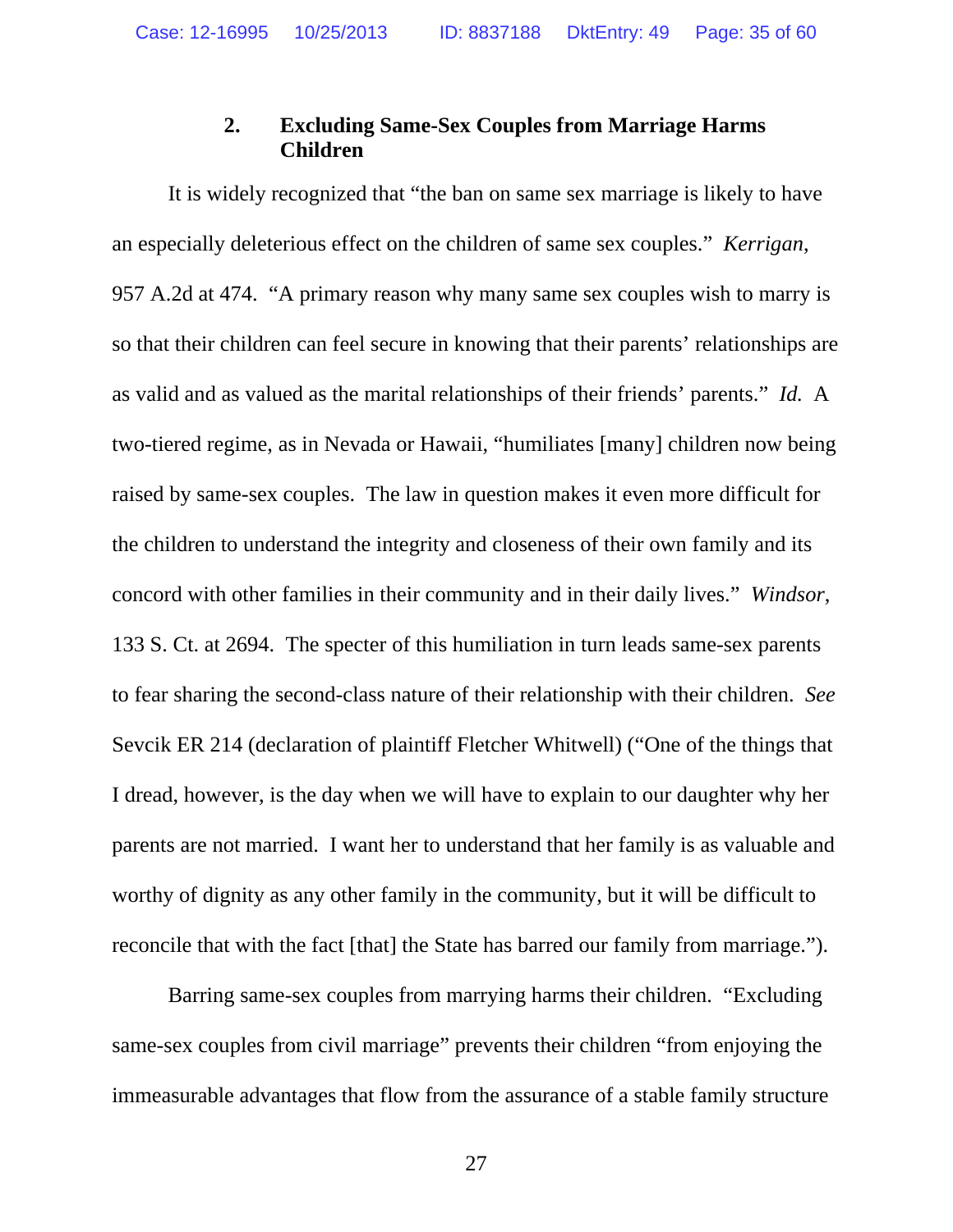in which the children will be reared, educated, and socialized." *Goodridge*, 798 N.E.2d at 964 (internal quotation and citation omitted). Whereas "[c]hildren who are raised by civilly married parents benefit from the legal status granted to their parents," children of same-sex couples whose parents are not permitted to marry may suffer psychological harm. James G. Pawelski, et al., *The Effects of Marriage, Civil Union, and Domestic Partnership Laws on the Health and Wellbeing of Children*, 118 Pediatrics 349, 358, 361 (2006). As the President of the New Jersey Psychological Association attested, children of same-sex relationships whose parents are not permitted to marry must cope with stigma, lack of social support and acceptance, and teasing in school or from peers. New Jersey Commission Report at 16 (testimony of Judith Glassgold, Psy.D.); *id.* at 18-19 (summarizing views of youths that "[i]f the law says that someone is equal, people are going to recognize it," but "if the law is not willing to say that, why should the common person out on the street, in the schools, the teacher, students, recognize that family as being the same?").

A corollary to these negative consequences is that children of same-sex couples would benefit if their parents were able to marry. *See* Jackson CR 93:259 (declaration of psychologist Michael Lamb) ("Many lesbians and gay men already are parents, and it is in the best interests of their children for their parents to have equal access to the state and federal protections and social legitimacy benefits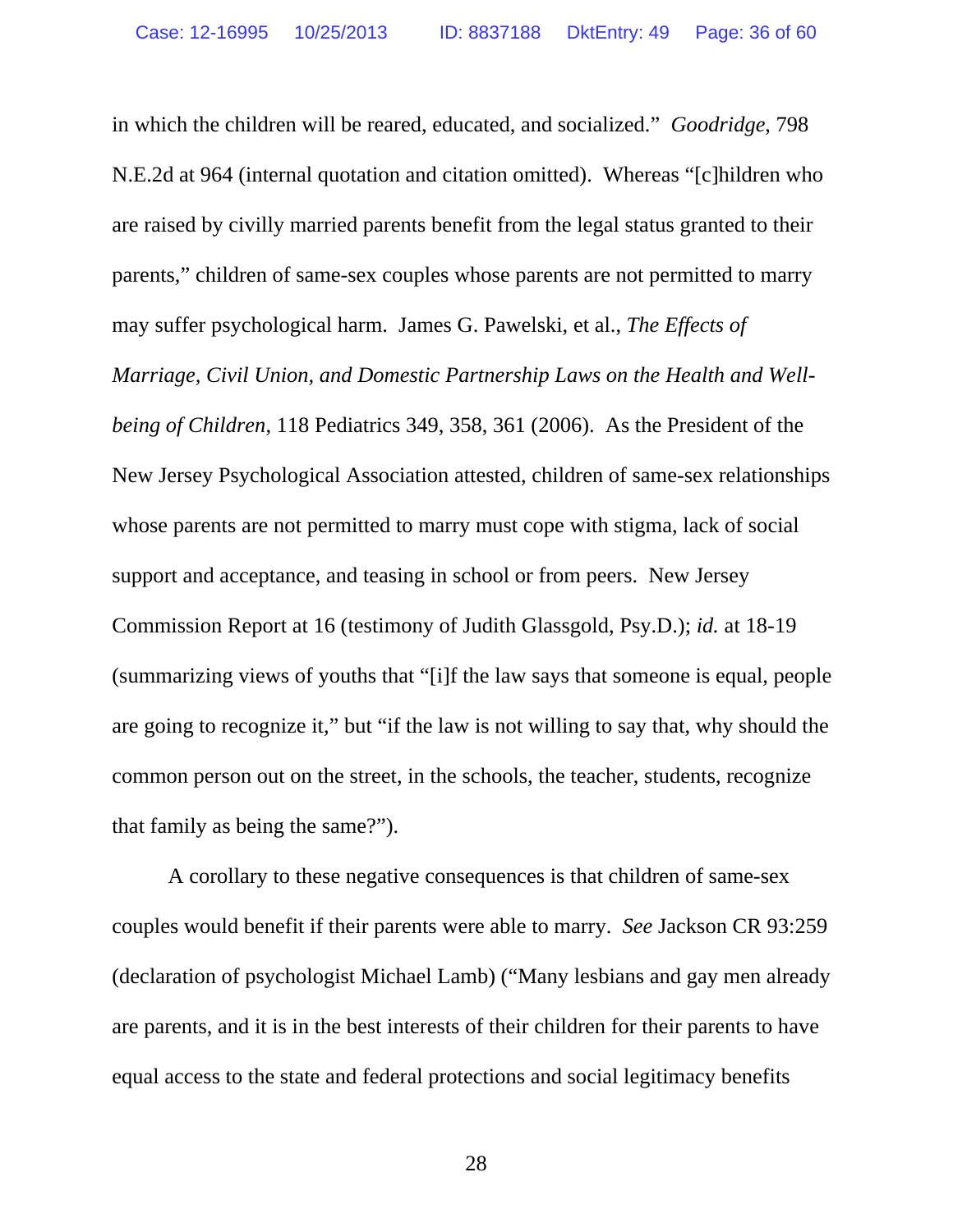afforded through marriage."). A study of married same-sex couples in Massachusetts found that almost all of the parents who were raising children agreed that, for a variety of reasons—from having a family that looks like other families to the ease of dealing with healthcare providers and teachers—their children were better off after marriage. *See* Christopher Ramos, et al., Williams Inst., *The Effects of Marriage Equality in Massachusetts: A Survey of the Experiences and Impact of Marriage on Same-Sex Couples* 1 (2009), *available at* http://williamsinstitute.law.ucla.edu/wp-content/uploads/Ramos-Goldberg-Badgett-MA-Effects-Marriage-Equality-May-2009.pdf. Allowing same-sex couples to marry would allow them to devote additional resources to benefit their children, resources that currently must be expended to combat the discriminatory impact of domestic partnerships. *See* Sevcik ER 247 (declaration of plaintiff Megan Lanz) ("We also are frustrated that the state's refusal to recognize our marriage means having to divert resources to have our child legally recognized as ours—different-sex spouses can put that money toward summer camp for their children or a college fund.").

#### **CONCLUSION**

At odds with time-honored constitutional commands, the Marriage Bans create a separate and unequal regime for a disfavored class of individuals. By excluding same-sex couples from the hallowed institution of marriage, the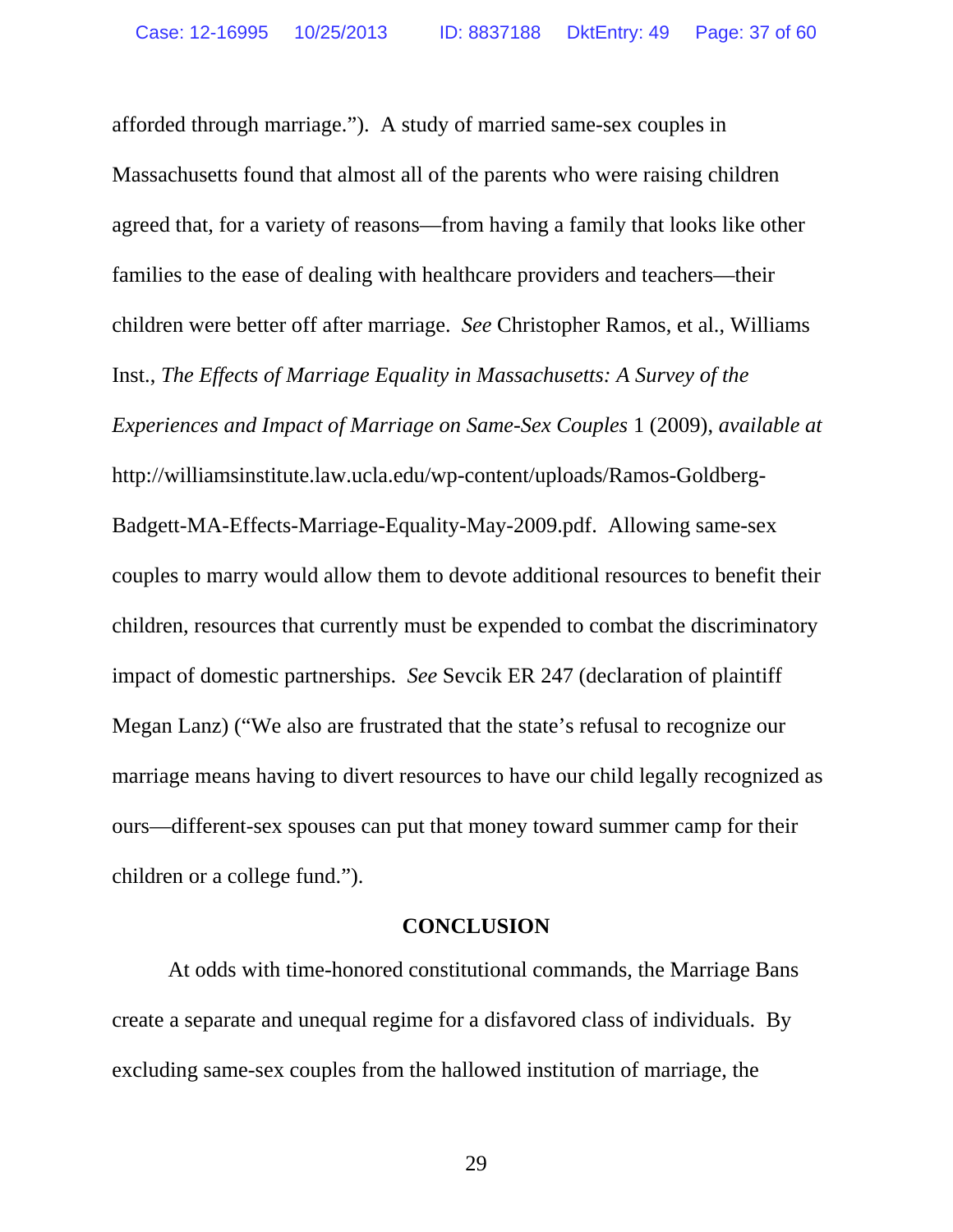Marriage Bans inflict profound injury upon gay and lesbian individuals and their children. Because of the Marriage Bans, gay men and lesbians and their families are deprived of meaningful benefits; suffer from state-sanctioned stigma; and are exposed to further discrimination on the basis of their sexual orientation. There is no doubt that the Marriage Bans impose "immediate, continuing, and real injur[y]" on gay and lesbian individuals. *Romer,* 517 U.S. at635. The patently separate-butunequal regime effected by the Marriage Bans fails any level of judicial scrutiny.

Marital regulations have long been a way of "draw[ing] lines among the citizenry" and "defin[ing] what kinds of sexual relations and which families will be legitimate." Nancy Cott, *Public Vows: A History of Marriage and the Nation* 4 (2000). Numerous racial and religious minorities have, at various times in history, faced restrictions on their privilege to marry. *See id.* But "[a] prime part of the history of our Constitution . . . is the story of the extension of constitutional rights and protections to people once ignored or excluded." *Virginia*, 518 U.S. at 557. Continuing to exclude, demean, and stigmatize gay and lesbian individuals is inconsistent with that constitutional tradition. *Amici* urge this court to find that the Marriage Bans are unconstitutional.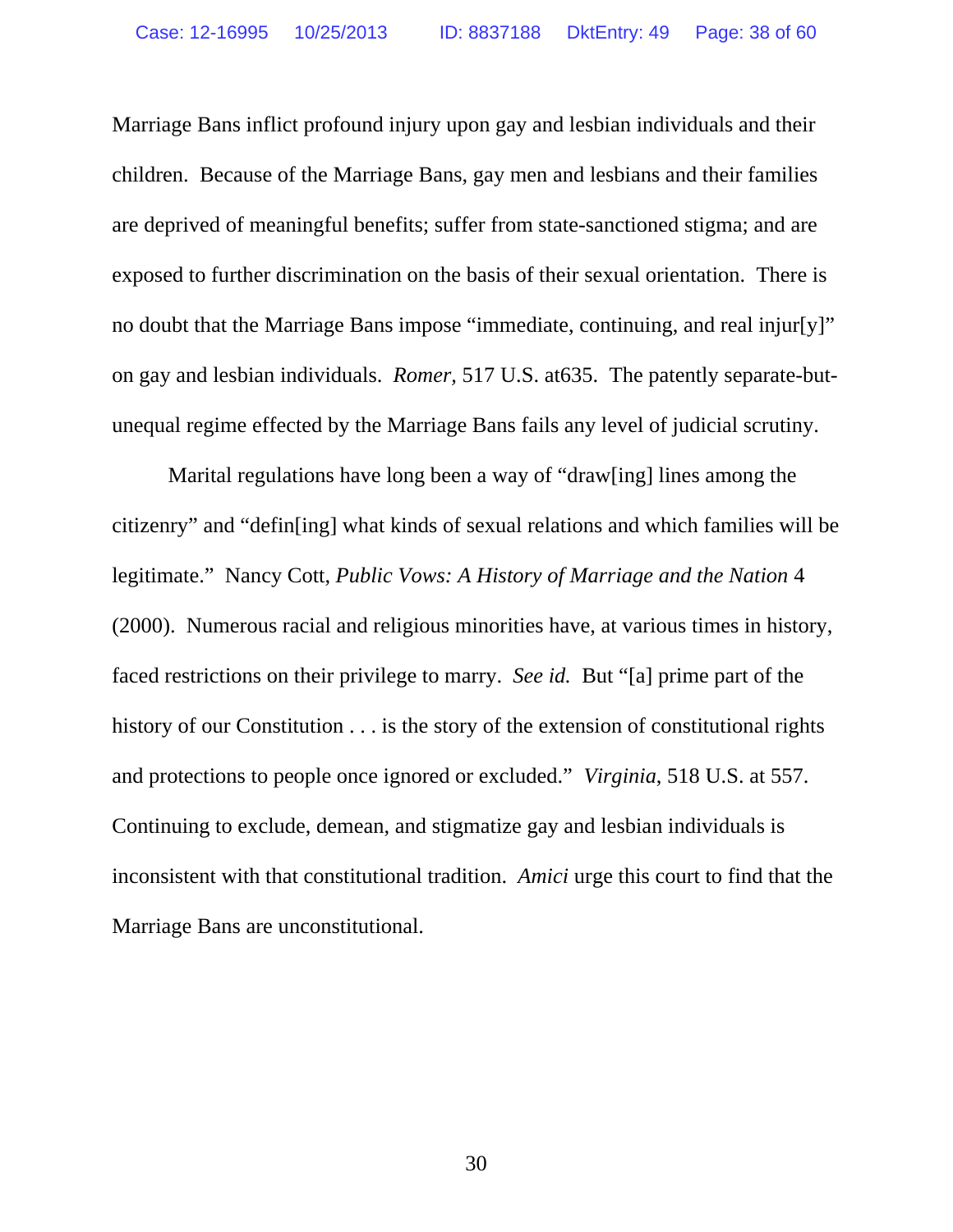DATED: October 25, 2013 Respectfully submitted,

# MUNGER, TOLLES & OLSON LLP JEROME C. ROTH NICOLE S. PHILLIS

By: /s/ Jerome C. Roth JEROME C. ROTH Attorneys for Amicus Curiae BALIF, et al.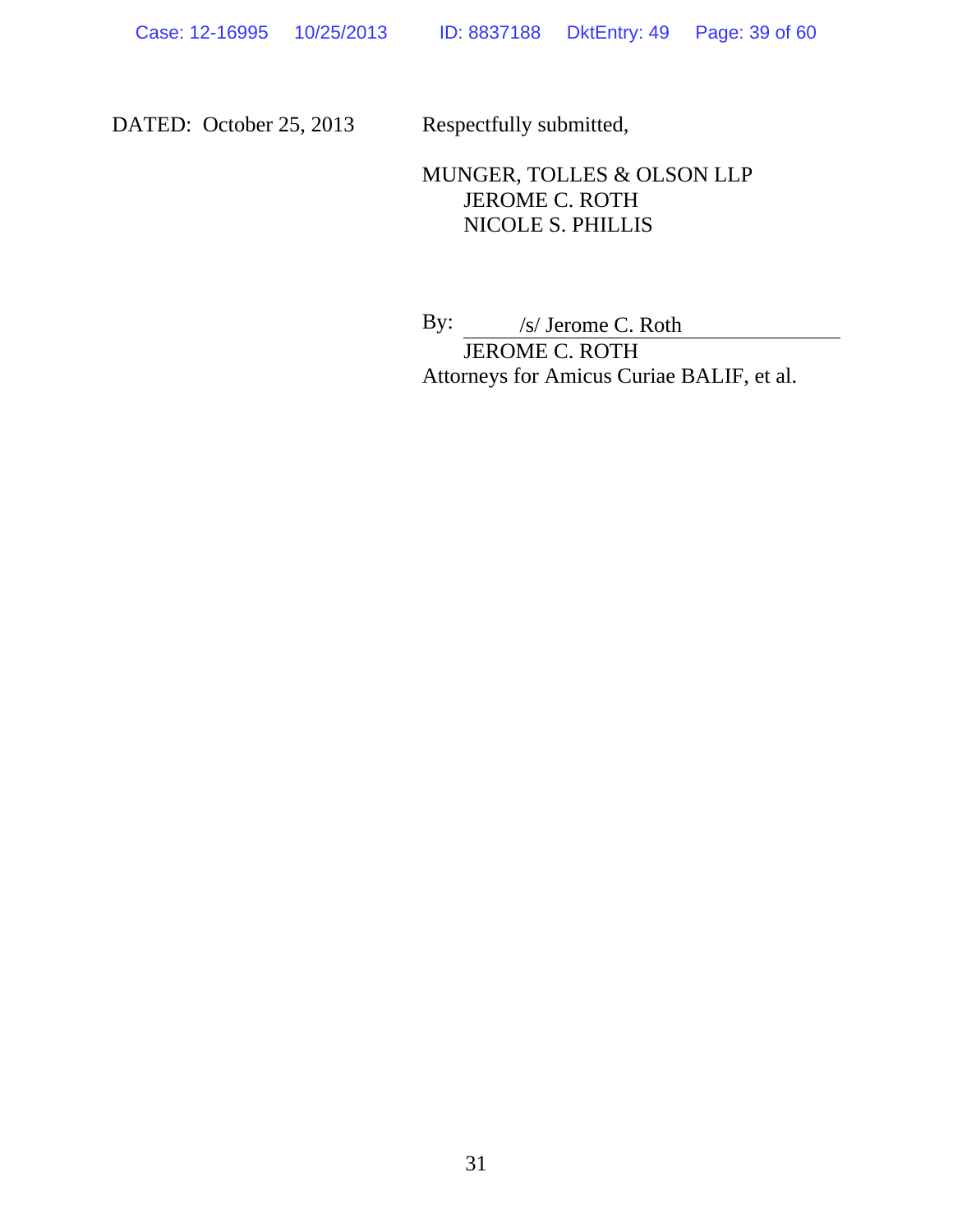## **CERTIFICATE OF COMPLIANCE**

Pursuant to Fed. R. App. P. 32(a)(5) and Ninth Circuit Rule 32-1, the undersigned attorney for the *Amicus Curiae* certifies that this brief is proportionally spaced, has a typeface of 14 points or more and contains 6,927 words, and therefore complies with the word limitation imposed upon amicus curiae briefs by Fed. R. App. P. 29(d) and Fed. R. App. P. 32(a)(7)(i). This brief was prepared using Microsoft Word.

DATED: October 25, 2013 Respectfully submitted,

## MUNGER, TOLLES & OLSON LLP JEROME C. ROTH NICOLE S. PHILLIS

By: /s/ Jerome C. Roth

 JEROME C. ROTH Attorneys for Amicus Curiae BALIF, et al.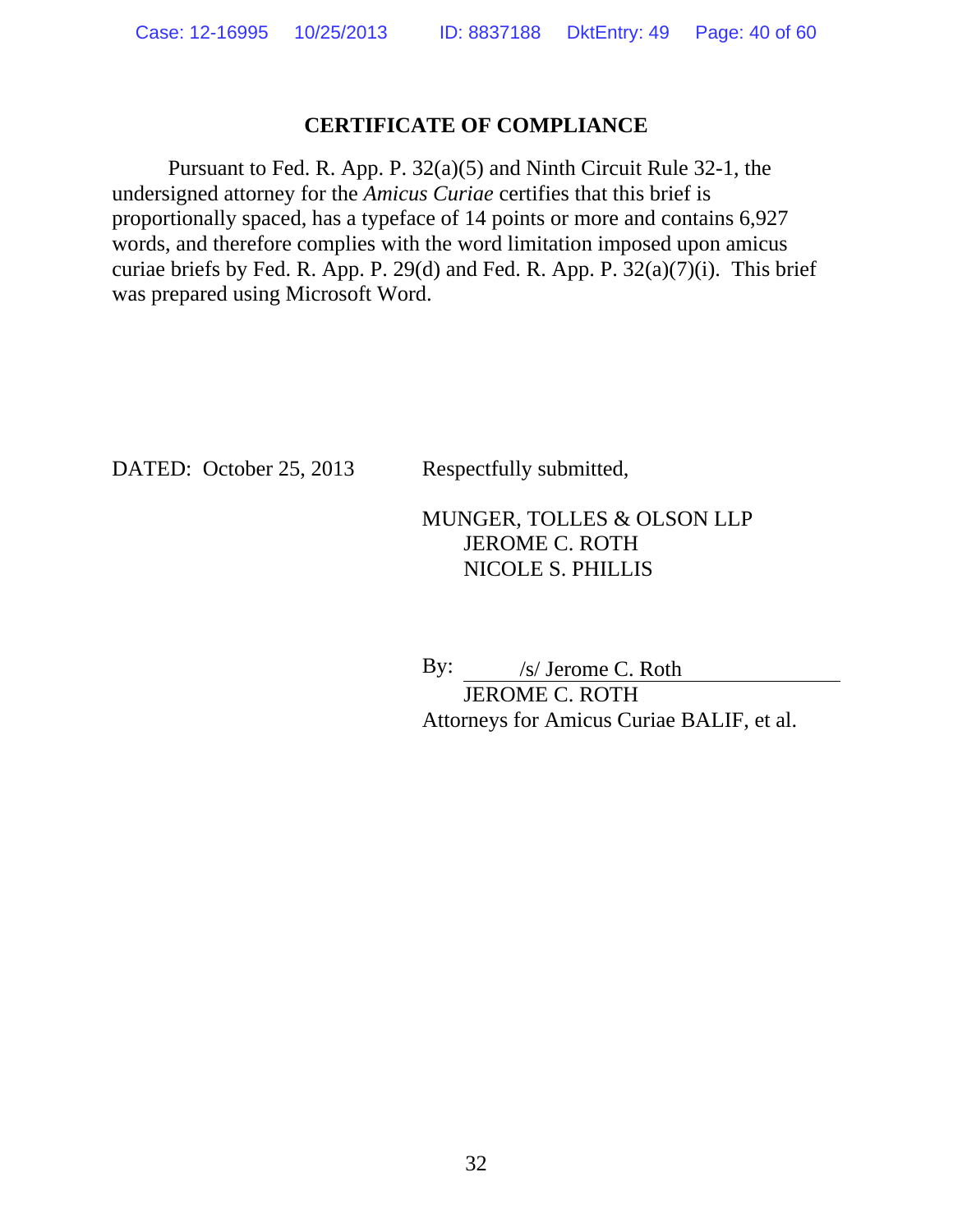### **CERTIFICATE OF SERVICE**

I hereby certify that I electronically filed the foregoing with the Clerk of the Court for the United States Court of Appeals for the Ninth Circuit by using the appellate CM/ECF system on October 25, 2013.

I certify that all participants in the case are registered CM/ECF users and that service will be accomplished by the appellate CM/ECF system.

DATED: October 25, 2013 Respectfully submitted,

## MUNGER, TOLLES & OLSON LLP JEROME C. ROTH NICOLE S. PHILLIS

By: /s/ Jerome C. Roth JEROME C. ROTH

Attorneys for Amicus Curiae BALIF, et al.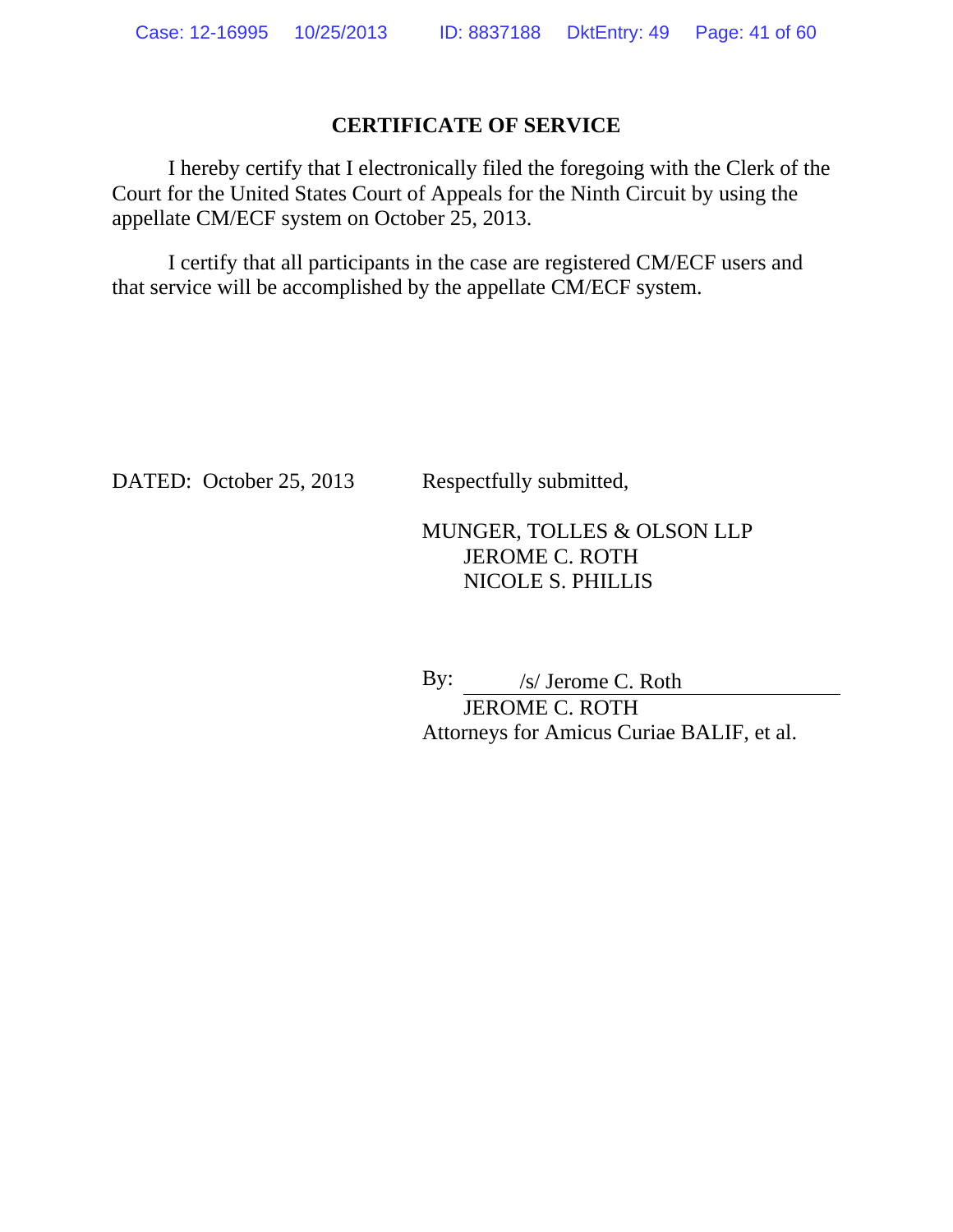#### **APPENDIX: STATEMENTS OF AMICI**

Amici respectfully submit the following statements regarding their interests in this matter:

### **AIDS Legal Referral Panel ("ALRP")**

The AIDS Legal Referral Panel ("ALRP") is a non-profit organization that helps people living with HIV/AIDS maintain or improve their health by resolving their legal issues. ALRP was founded in 1983 and has handled more than 50,000 legal matters for its clients over the last 29 years. ALRP's goals are to provide counsel and representation on legal issues for a community of individuals who might otherwise not be able to afford or obtain legal assistance, and to leverage the resources of the private bar for the public good. ALRP is dedicated to addressing discrimination against people with HIV/AIDS and members of the LGBT community, including working to ensure their marriage rights.

## **The Asian Pacific American Bar Association of Los Angeles County ("APABA-LA")**

The Asian Pacific American Bar Association of Los Angeles County ("APABA-LA") is a membership organization comprised of over 700 attorneys, judges and law students. Since its formation in 1998, APABA-LA has advocated on issues that impact the APA community and has demonstrated a commitment to civil rights, racial justice, and equal opportunity. APABA-LA has, and continues to, oppose initiatives designed to deprive immigrants, people of color, and other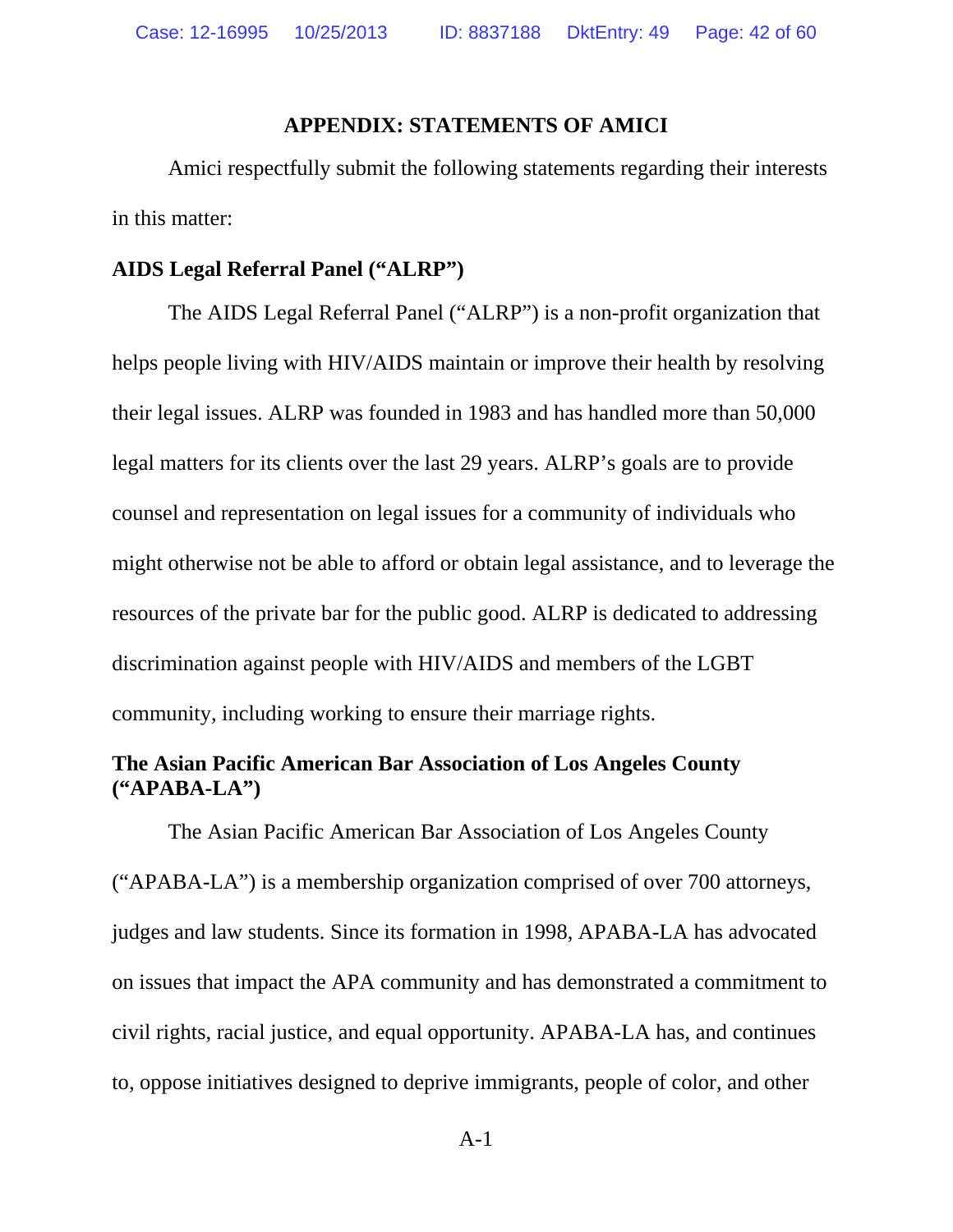minorities of their civil rights, including initiatives that discriminate based upon sexual orientation. APABA-LA strives to address all issues relevant to the equal treatment of those in the APA community.

### **Asian Pacific Islander Equality – Los Angeles ("API Equality-LA")**

API Equality-LA is a coalition of organizations and individuals who are committed to working in the Asian/Pacific Islander ("API") community in the greater Los Angeles area for equal marriage rights and the recognition and fair treatment of LGBT families through community education and advocacy. API Equality-LA recognizes that the long history of discrimination against the API community, especially California's history of anti-miscegenation laws and exclusionary efforts targeted at Asian immigrants, parallels the contemporary exclusion of gays and lesbians from marriage in California.

### **Asian Pacific Islander Legal Outreach ("API Legal Outreach")**

Asian Pacific Islander Legal Outreach ("API Legal Outreach") is a community-based, social justice organization serving the Asian and Pacific Islander communities of the Greater Bay Area. Founded in 1975, our mission is to promote culturally and linguistically appropriate services for the most marginalized segments of the API community. Our work is currently focused in the areas of domestic violence, violence against women, immigration and immigrant rights, senior law and elder abuse, human trafficking, public benefits, and social justice

A-2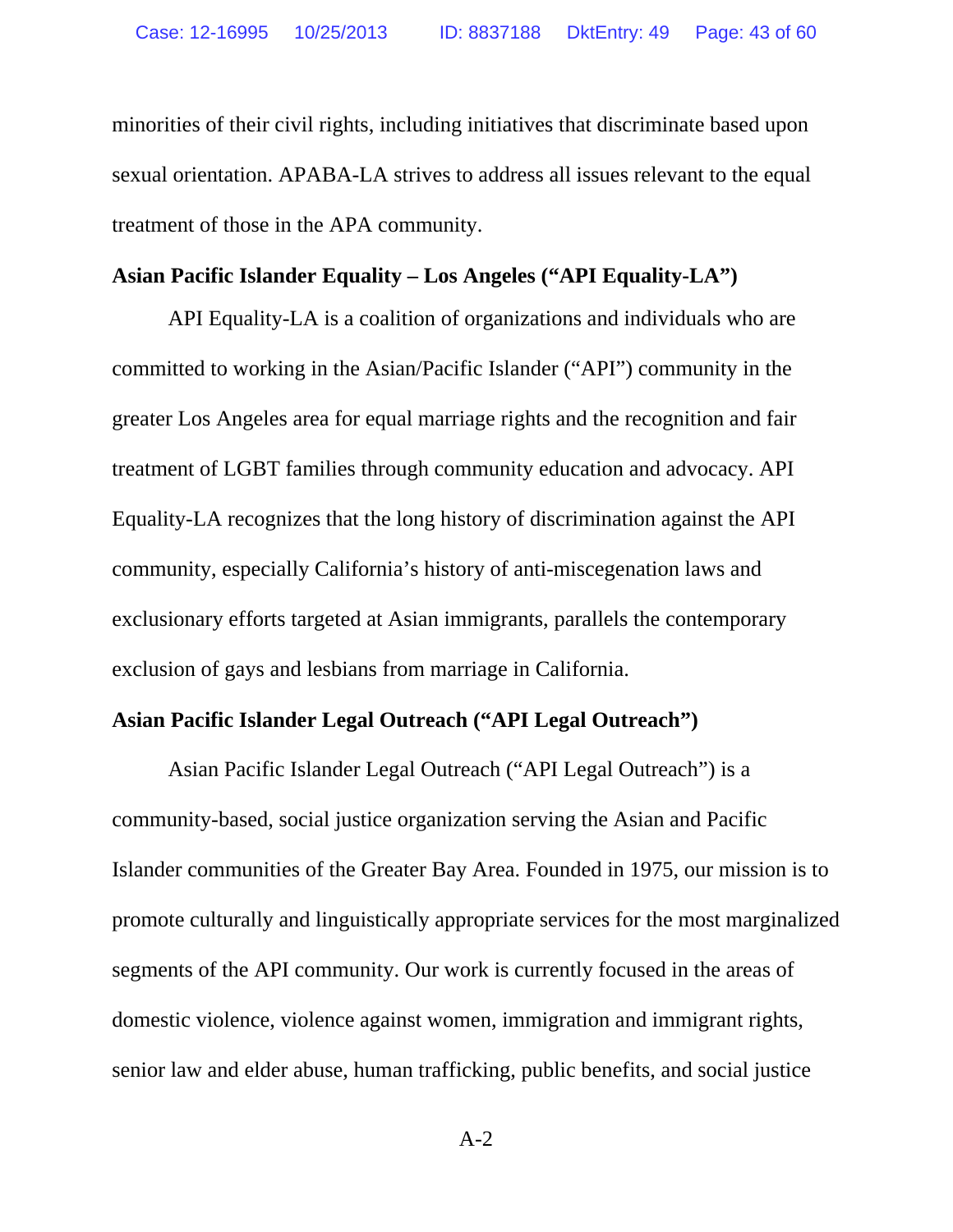issues. API Legal Outreach has been fighting against all forms of discrimination, especially against the LGBTQ community, for many years. API Legal Outreach is a member of API Equality, and also was the lead author of an amicus brief for the 2006 Woo v. Lockyer case advocating for the rights of same-sex marriage. The brief represented 28 Asian American organizations and was joined by over 60 Asian American organizations. In 2013, API Legal Outreach initiated its hosting of a fellowship focusing on domestic violence in the API LGBTQ community.

### **California Women Lawyers ("CWL")**

California Women Lawyers ("CWL") has represented the interests of more than 30,000 women in all facets of the legal profession since 1974. CWL's mission includes advancing women's interests, extending universal equal rights and eliminating bias. In pursuing its values of social justice and gender equality, CWL often joins amici briefs challenging discrimination by private and governmental entities, weighs in on proposed California and federal legislation, and implements programs fostering the appointment of women and other qualified candidates to the bench.

A-3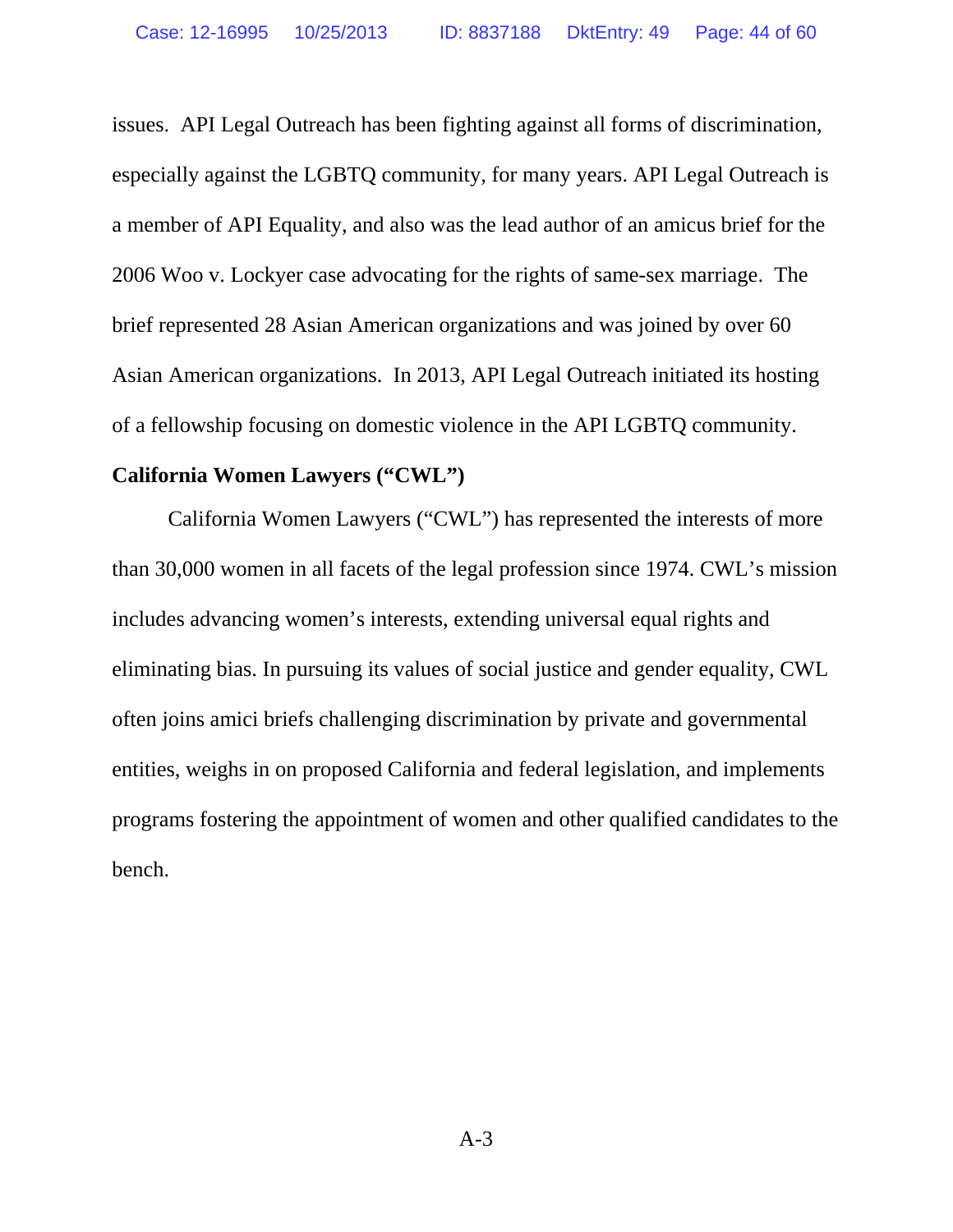#### **The Center (Nevada)**

 The Gay and Lesbian Community Center of Southern Nevada, a communitybased organization, supports and promotes activities directed at furthering the wellbeing, positive image, and human rights of the lesbian, gay, bisexual, transgender, and queer community, its allies, and low to moderate income residents in Southern Nevada.

## **Equality Nevada**

 Equality Nevada seeks to improve the lives of lesbian, gay, bisexual and transgender (LGBT) individuals and their families by advocating for equal rights and benefits in the workplace, ensuring individuals are treated equally under the law and increasing public support through innovative advocacy, education and outreach programs. Equality Nevada works to secure equal rights for individuals in the state of Nevada by lobbying elected officials, mobilizing grassroots supporters, providing educational programs and partnering with other organizations.

#### **Filipino Bar Association of Northern California ("FBANC")**

The Filipino Bar Association of Northern California ("FBANC") is an association of Filipino and Filipino-American attorneys, students, and legal professionals in Northern California. It is our mission to support, educate, encourage and empower the members of our association to excel and succeed in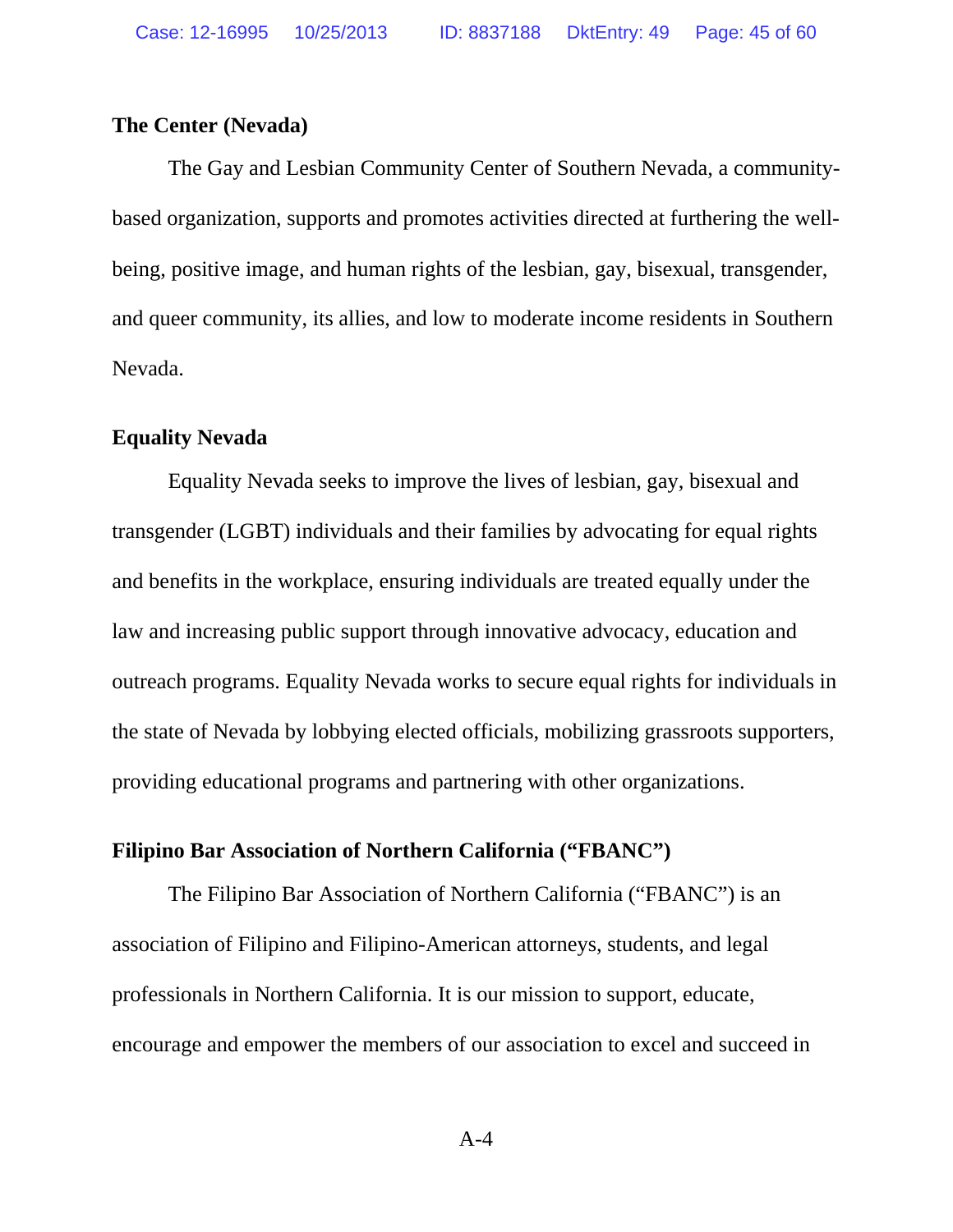their educational and professional endeavors. It is further our mission to guard against injustices affecting our community.

## **Freedom to Marry**

Freedom to Marry is the campaign to win marriage nationwide. Freedom to Marry works with partner organizations and individuals to win marriage in more states, solidify and diversify the majority for marriage, and challenge and end federal marriage discrimination. Freedom to Marry is based in New York, and has participated as amicus curiae in several marriage cases in the United States and abroad.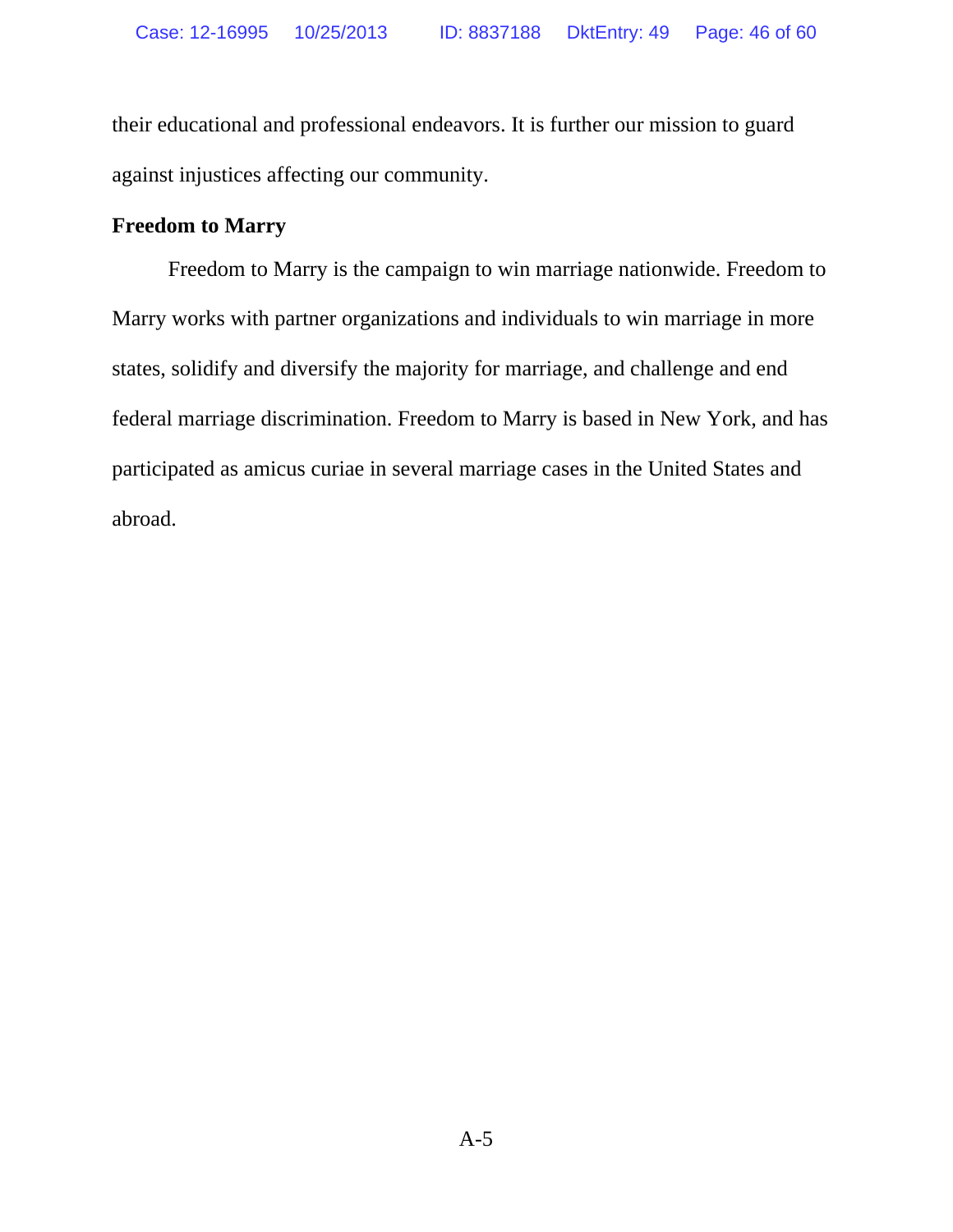### **Gay and Lesbian Lawyers of Philadelphia ("GALLOP")**

Gay and Lesbian Lawyers of Philadelphia ("GALLOP") is a non-profit organization of more than 300 lesbian, gay, bisexual, and transgender ("LGBT") member lawyers of the Philadelphia Area legal community. As the Philadelphia oldest organization of gay lawyers, GALLOP promotes the professional interests of its members and the legal interests of the LGBT community at large. To accomplish this mission, GALLOP actively participates in public policy debates concerning the rights of LGBT individuals and families. GALLOP has appeared as amicus curiae in cases previously, where it believes it can provide valuable perspective and argument that will inform court decisions on matters of broad public importance.

#### **Georgia Benefits Counsel, Inc.**

 Georgia Benefits Counsel, Inc. protects the sanctity of lesbian, gay, bisexual, and transgender relationships by educating the community about simple estate planning documents and connecting LGBT couples with lawyers who provide wills, financial powers of attorney, and advance directives for health care, all for the cost of a marriage license in the couple's county of residence.

### **Impact Fund**

The Impact Fund is a nonprofit foundation that provides funding, training, and co-counsel to public interest litigators nationwide. The Impact Fund is also a

A-6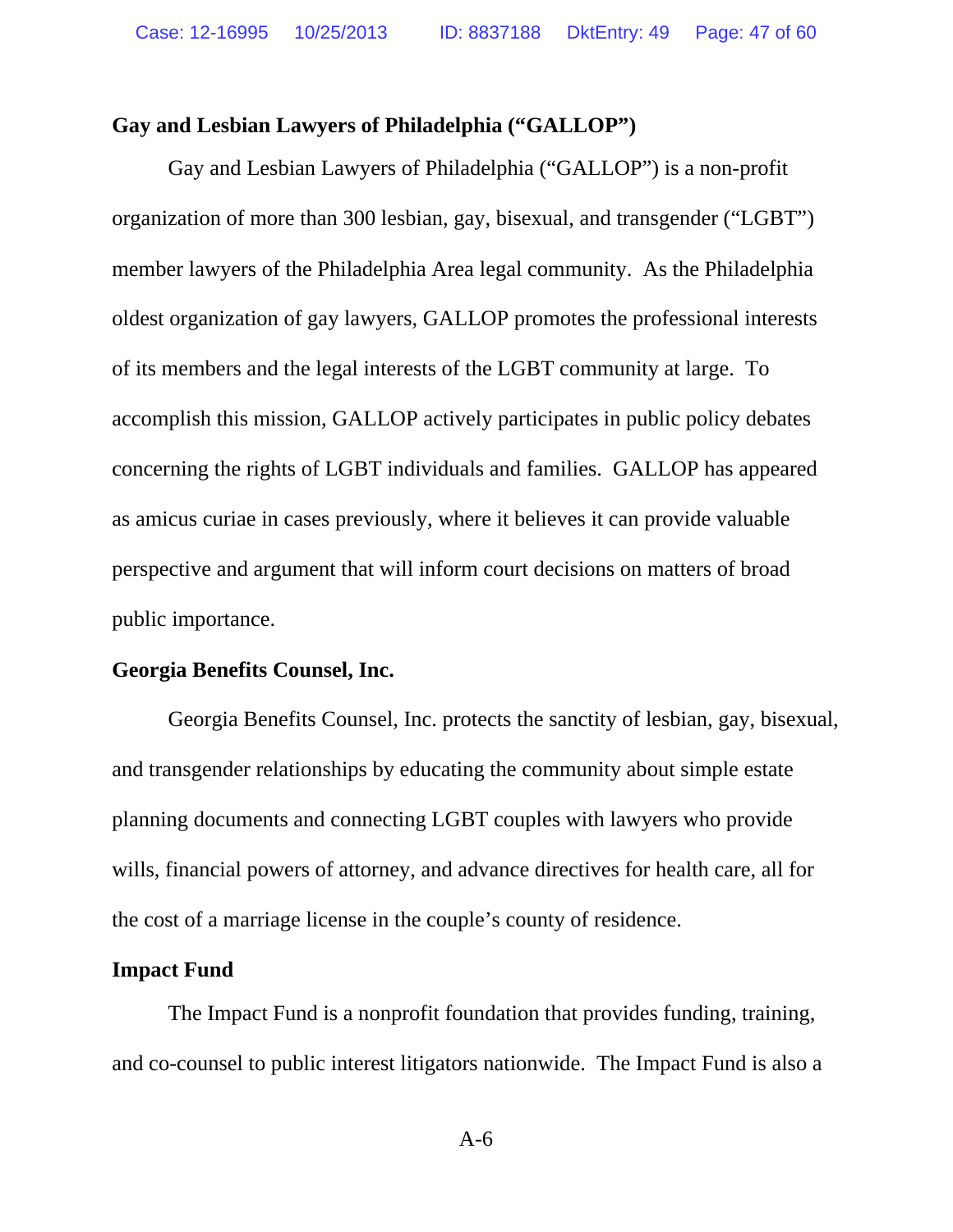California State Bar Legal Services Trust Fund Support Center that offers assistance to legal services projects throughout the State. The Impact Fund has served as counsel in a number of major civil rights class actions, including cases challenging employment discrimination, lack of access for those with disabilities, and violations of other important civil rights laws.

#### **Japanese American Bar Association ("JABA")**

Japanese American Bar Association ("JABA") is one of the oldest Asian Pacific American bar associations in the country and consists of a diverse membership of over 300 attorneys, judicial officers, and law students of Japanese and Asian Pacific Islander ancestry in the greater Los Angeles area and beyond, including gay and lesbian individuals. With a deep appreciation of the unique history of Japanese Americans in the United States and the failure of constitutional protections that led to their internment during World War II, JABA has a proud history of actively advocating and devoting resources to issues of civil rights and social justice, especially for those members of society who continue to suffer from discrimination and unequal treatment.

### **Lambda Business & Professional Association, Inc. ("LBPA")**

The Lambda Business & Professional Association, Inc. (LBPA), established in 1991, is a two hundred thirty member non-profit business organization for Lesbian, Gay, Bisexual, Transgender and gay-friendly business owners and

A-7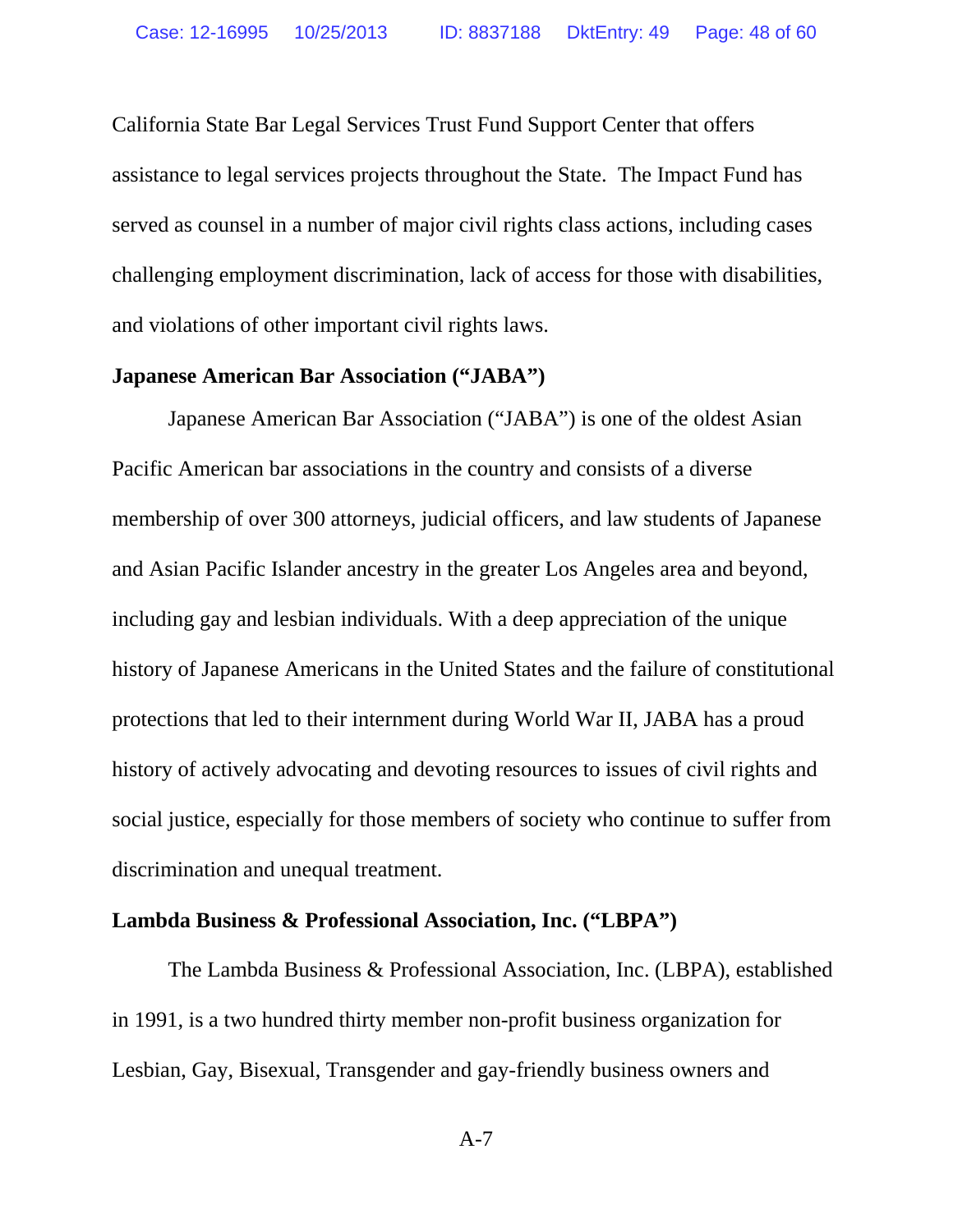professionals and others in the Las Vegas, Nevada community. LBPA's goal is to provide an environment of success for the LGBT and gayfriendly business community through the exchange of ideas, information and resources, creating a sense of unity, pride and visibility for the LGBT business community and for LGBT people generally. In pursuit of LGBT equality and justice, including marriage equality, LBPA and its members work with and contribute volunteer time and financial support to a number of LGBT organizations in the Las Vegas area.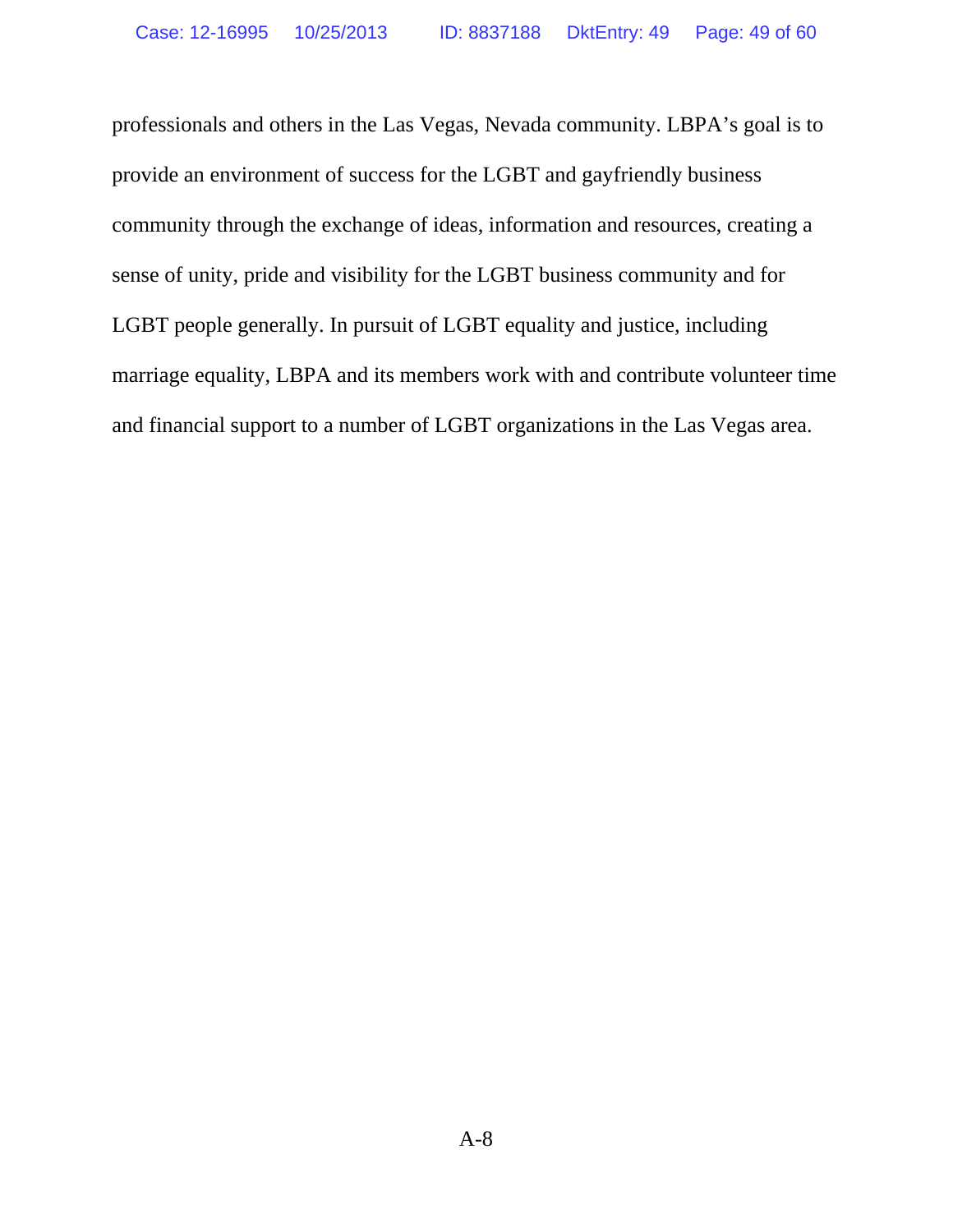#### **Lesbian and Gay Lawyers Association of Los Angeles ("LGLA")**

The Lesbian and Gay Lawyers Association of Los Angeles ("LGLA") was founded in 1979 and has grown into a relevant, multi-cultural, open and active bar association of gay, lesbian, bisexual and transgender lawyers, judges, law students and other legal professionals. LGLA is dedicated to furthering justice and equality and the advancement of gay, lesbian, bisexual and transgender issues throughout California and around the nation by making judicial endorsements, appearing amicus curiae in cases such as this one, holding representation on the Conference of Delegates for the State Bar of California, and providing educational and networking opportunities for its members. LGLA has fought for equal justice for all persons without regard for their sexual orientation for more than thirty years.

# **Lesbian, Gay, Bisexual, and Transgender (LGBT) Bar Association of Maryland**

The Lesbian, Gay, Bisexual and Transgender (LGBT) Bar Association of Maryland is a state association of lawyers, judges and other legal professionals, law students, activists, and affiliate lesbians, gay, bisexual, and transgender legal organizations.

### **Love Honor Cherish ("LHC")**

Love Honor Cherish ("LHC") is the largest grassroots marriage equality organization in Southern California. Founded in May 2008 to defend the California Supreme Court's decision In re Marriage Cases, 43 Cal. 4th 757 (2008),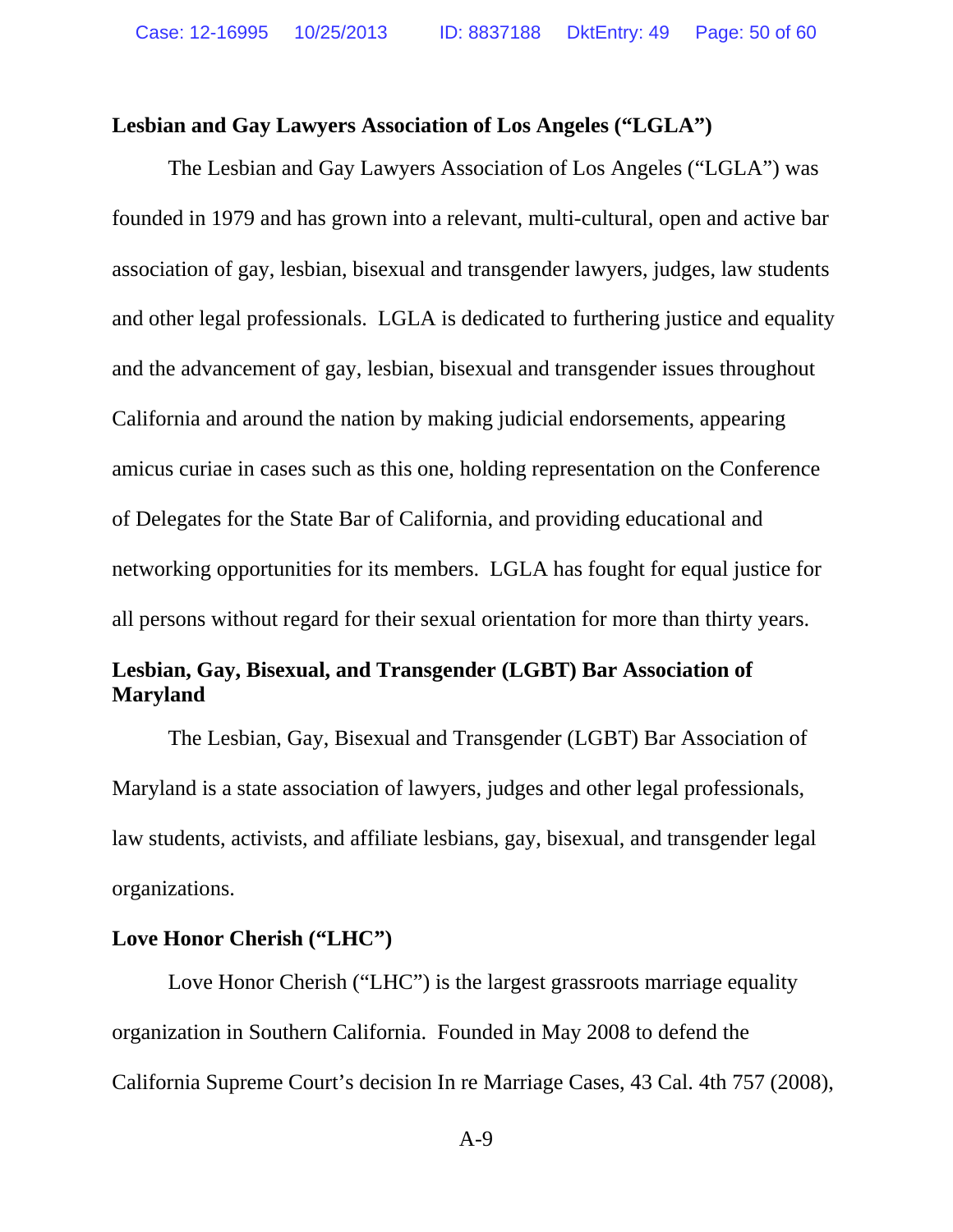LHC has strategically moved marriage equality forward since its inception. In 2010 and 2012, LHC launched efforts to gather signatures to put repeal of Proposition 8 on the ballot in California due to its unwavering dedication to restore marriage equality in California as soon as possible. While those efforts were unsuccessful due to the prohibitive cost of funding a signature gathering campaign, LHC's volunteers had more than one million conversations about the importance of marriage equality with California voters. LHC continues to advance marriage equality through public education, community empowerment and outreach in collaboration its coalition partners.

### **Marriage Equality USA ("MEUSA")**

 Marriage Equality USA is a national, not-for profit, volunteer-based organization, comprised of over 40,000 same-sex couples, lesbian, gay, bisexual, and transgender people, their families, friends, supporters, and allies. The organization leads nonpartisan, community-based educational efforts to secure the freedom to marry for all loving, committed couples without regard to sexual orientation or gender identity and to have those marriages fully recognized by the federal government.

#### **Minnesota Lavender Bar Association ("MLBA")**

The Minnesota Lavender Bar Association (MLBA) is a voluntary professional association of LGBT attorneys and allies, promoting fairness and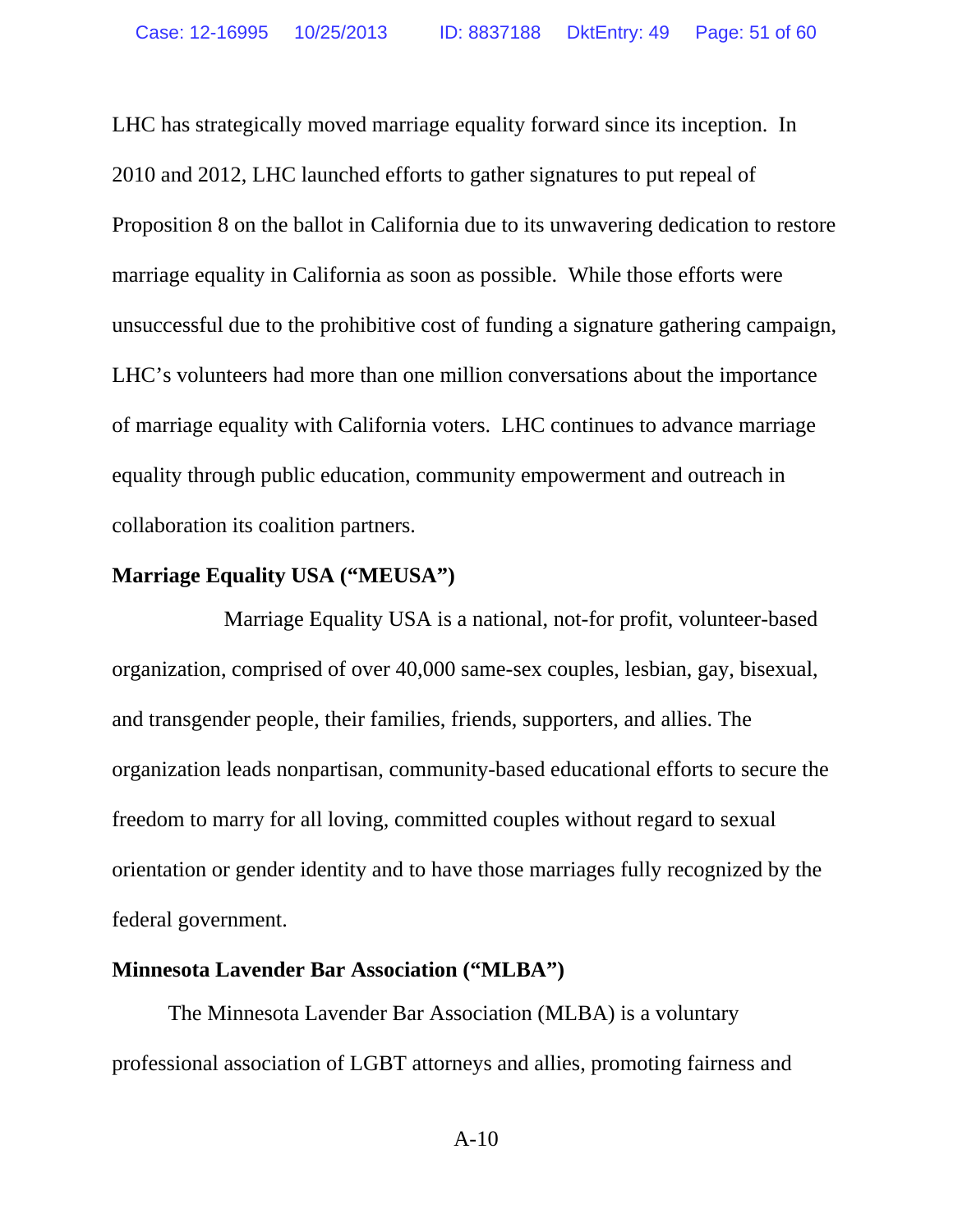equality for the LGBT community within the legal industry and for the Minnesota community. The MLBA envisions a Minnesota where LGBT attorneys, clients, and community members are treated equally and without discrimination. The MLBA's mission is to promote equality and justice in the legal profession and the LGBT community in Minnesota.

#### **National Asian Pacific American Bar Association ("NAPABA")**

The National Asian Pacific American Bar Association ("NAPABA") is the national association of Asian Pacific American attorneys, judges, law professors, and law students. NAPABA represents the interests of over 40,000 attorneys and 62 local Asian Pacific American bar associations, who work variously in solo practices, large firms, corporations, legal services organizations, non-profit organizations, law schools, and government agencies. Since its inception in 1988, NAPABA has been at the forefront of national and local activities in the areas of civil rights. Equal access to the fundamental right to marry is one such right which Asian Pacific Americans were long denied through anti-miscegenation laws, and NAPABA joins amici to continue the defense of equal access to the fundamental right to marry.

### **OGALLA: The LGBT Bar Association of Oregon**

OGALLA: The LGBT Bar Association of Oregon is a voluntary organization of legal practitioners – including attorneys, judges, paraprofessionals,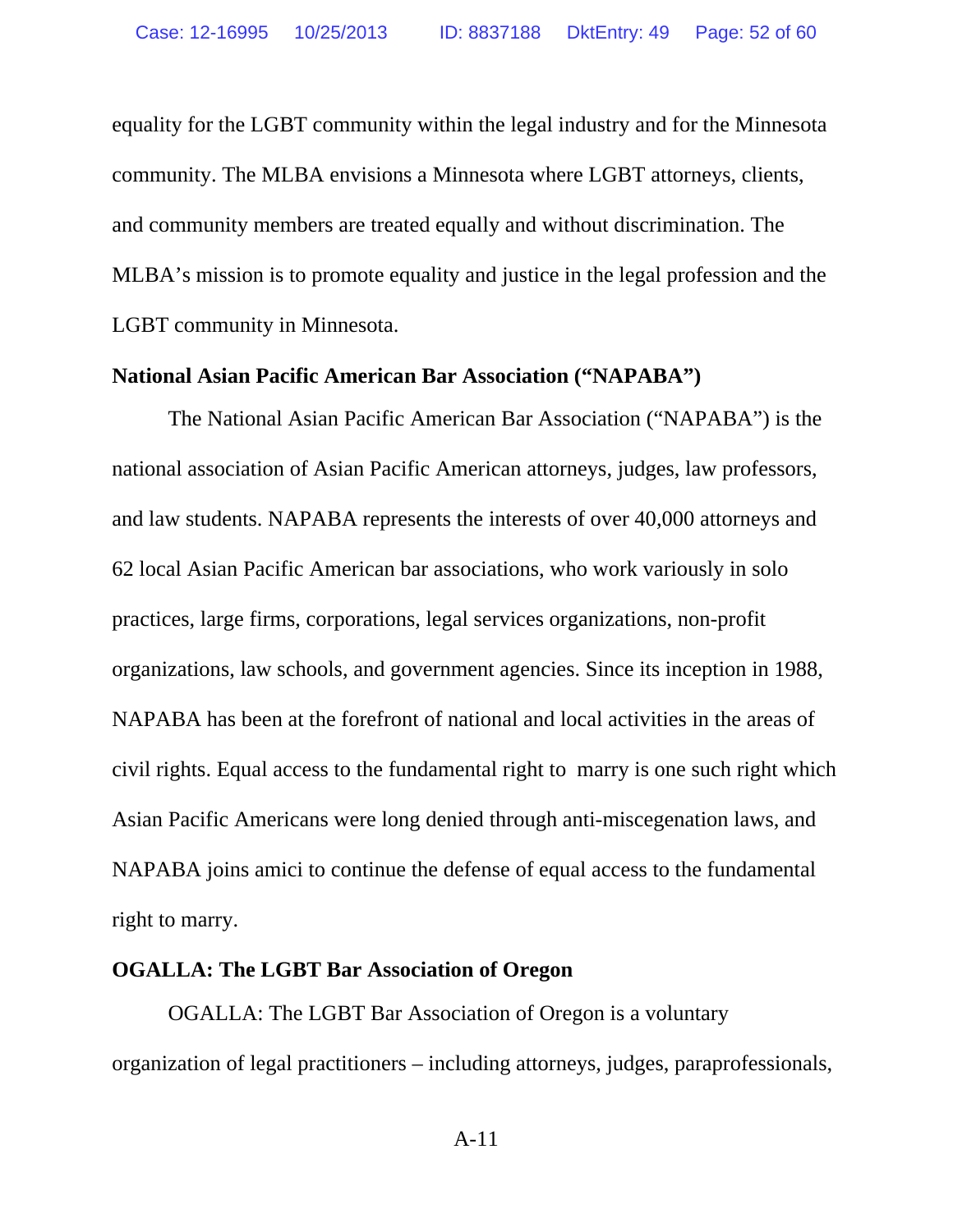and educators – dedicated to the promotion of the fair and just treatment of all people under the law regardless of sexual orientation, gender identity or gender expression, to providing visibility for LGBT persons in the law, to educating the public, the legal profession and the courts about legal issues of particular concern to the LGBT community, to identifying and eliminating the causes and conditions of prejudice in society, and to promoting a spirit of unity, while valuing the diversity of our community.

### **Philippine American Bar Association of Los Angeles ("PABA")**

The Philippine American Bar Association of Los Angeles ("PABA") is an organization of attorneys, students, and community leaders who have been dedicated to advancing the interests of the Filipino-American community and the Asian-American community-at-large for over twenty years. PABA is fervently committed to creating a more compassionate and just future, and proudly joins its colleagues on this *amicus* brief to ensure the preservation of equality for persons from every walk of life.

#### **Pride Law Fund**

Pride Law Fund promotes the legal rights of the lesbian, gay, bisexual, and transgendered community, and people living with HIV and AIDS, by funding legal services and projects and by sponsoring education and outreach on topics of interest to the community. Pride Law Fund has assisted innovative academic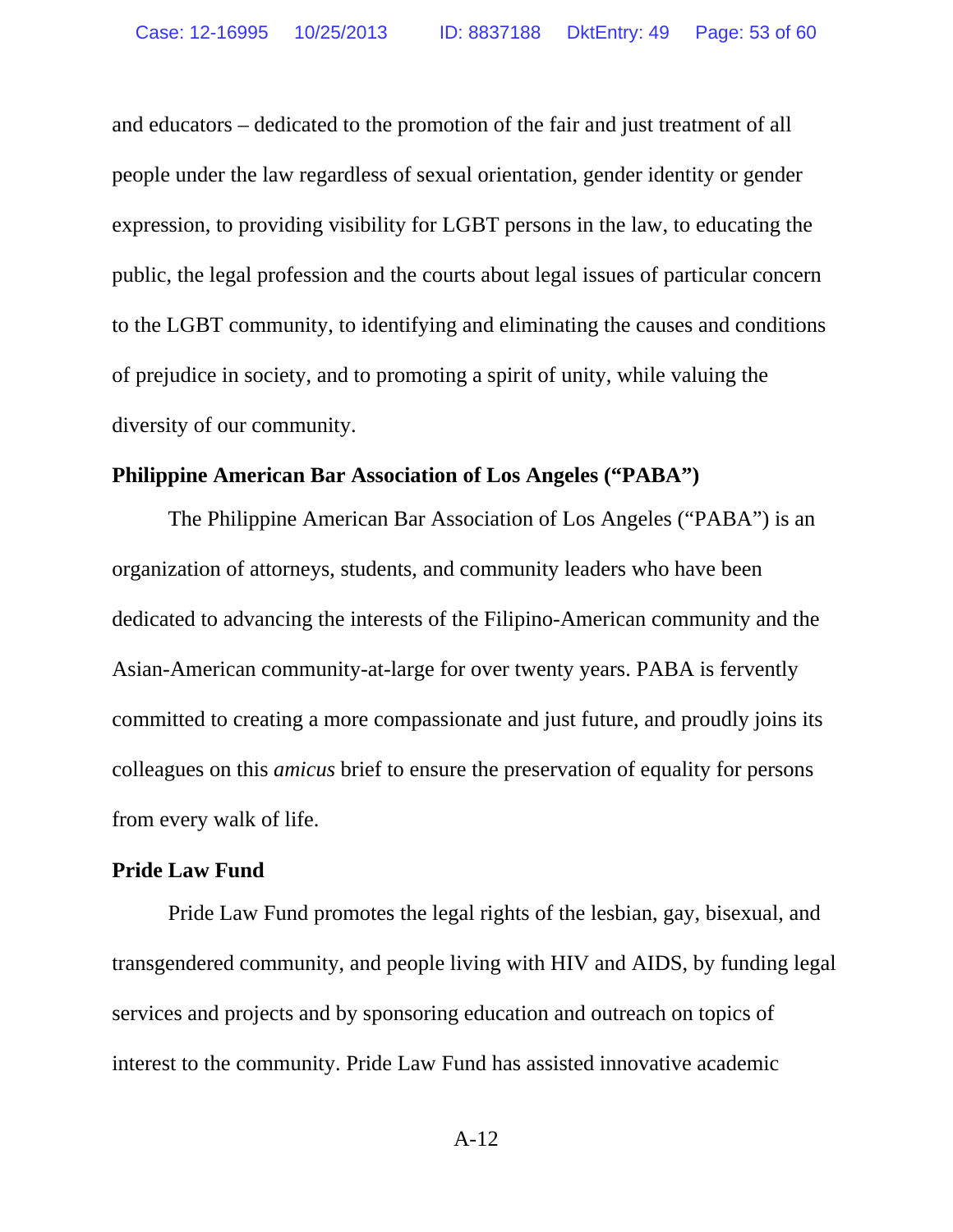programs, supported the development and distribution of legal and educational materials, and financed independent and documentary film projects to educate the public. Pride Law Fund and the communities we support have a strong interest in securing the right of same-sex couples in California to marry.

#### **Progressive Leadership Alliance of Nevada ("PLAN")**

PLAN is a statewide coalition of 30 organizational member groups including the largest labor unions in the state, LGBT, conservation and women's groups, civil rights and Latino organizations, Native American Tribes, and anti-poverty advocacy groups. Founded in 1994, PLAN employs eight full-time staff in Reno and Las Vegas. Current programs include marriage equality, immigration reform, civic engagement, health care, mining tax reform, racial equity, tax fairness and youth organizing.

### **Public Counsel**

Public Counsel is the nation's largest pro bono law firm. Founded in 1970, Public Counsel is the public interest law office of the Los Angeles County and Beverly Hills Bar Associations and the Southern California affiliate of the Lawyers' Committee for Civil Rights Under Law. Public Counsel is dedicated to advancing equal justice under law by delivering free legal services to indigent and underrepresented children, adults and families throughout Los Angeles County, ensuring that other community-based organizations serving this population have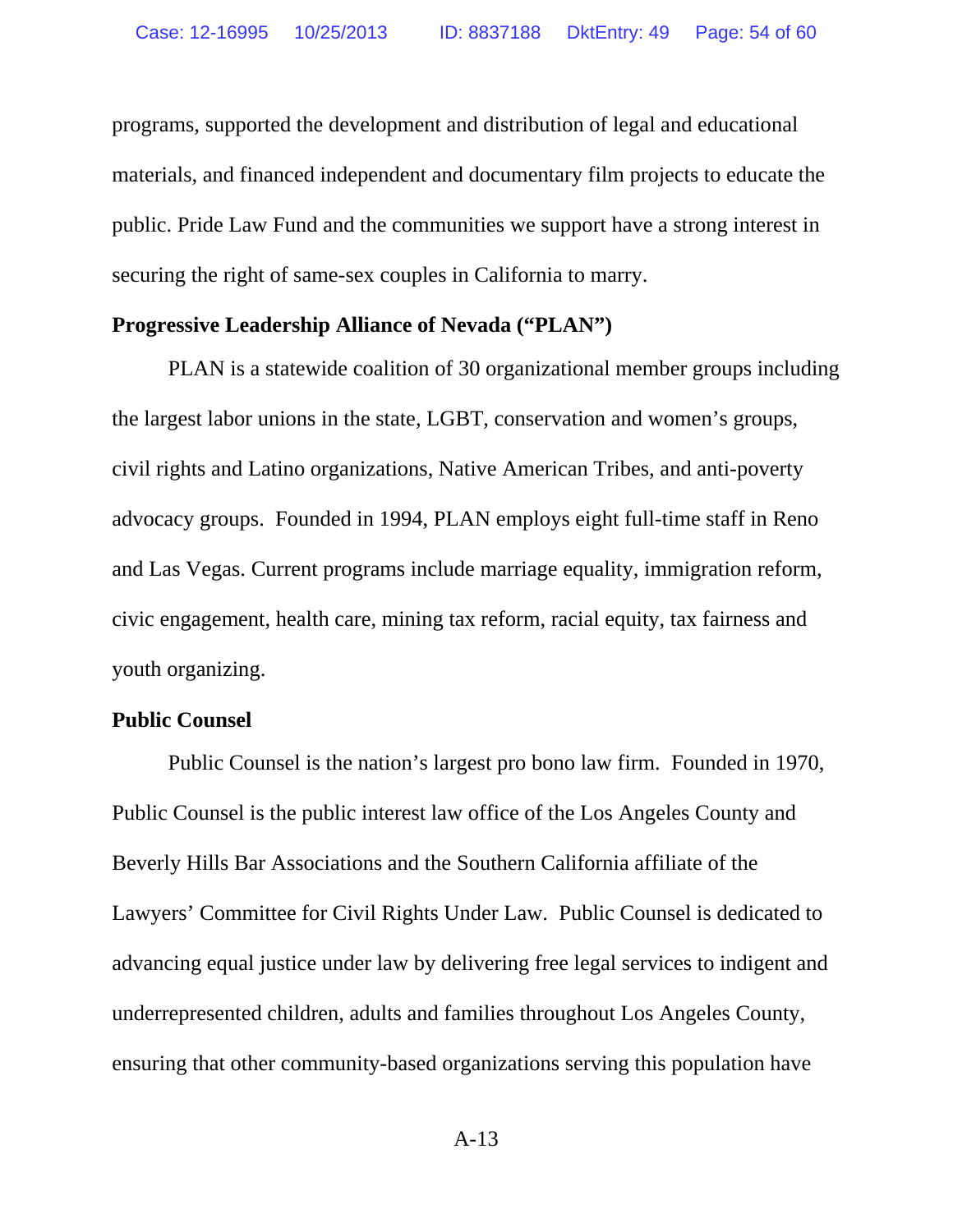legal support, and mobilizing the pro bono resources of attorneys, law students and other professionals. With the help of over 5,000 volunteers, Public Counsel assists over 32,000 children, youth, families, and community organizations every year. In 2011, Public Counsel provided over \$88 million in free legal services. Public Counsel's clients include gay, lesbian, bisexual and transgender youth and adults who are homeless or at risk of homelessness or who seek asylum in the U.S. because of persecution in their country of origin. As a civil rights organization, Public Counsel has steadfastly supported marriage equality.

#### **QLaw, the GLBT Bar Association of Washington**

QLaw, the GLBT Bar Association of Washington, is an association of gay, lesbian, bisexual, and transgender (GLBT) legal professionals and their friends. QLaw serves as a voice for gay, lesbian, bisexual, and transgender lawyers and other legal professionals in the state of Washington on issues relating to diversity and equality in the legal profession, in the courts, and under the law. The organization has five purposes: to provide opportunities for members of the GLBT legal community to meet in a supportive, professional atmosphere to exchange ideas and information; to further the professional development of GLBT legal professionals and law students; to educate the public, the legal profession, and the courts about legal issues of particular concern to the GLBT community; to empower members of the GLBT community by improving access to the legal and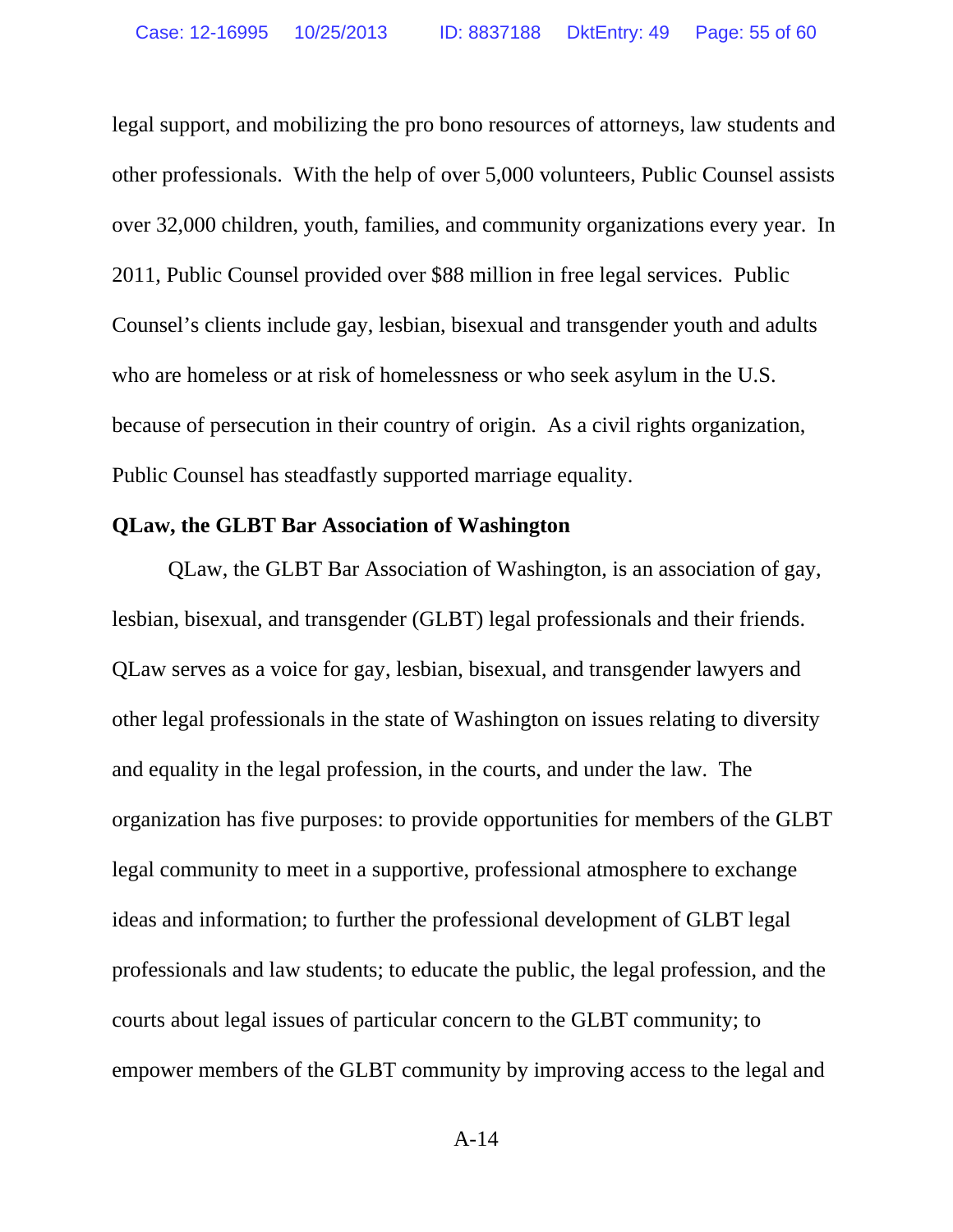judicial system and sponsoring education programs; and to promote and encourage the advancement of lesbian, gay, bisexual, and transgender attorneys in the legal profession.

#### **Queen's Bench Bar Association**

Queen's Bench Bar Association is a non-profit voluntary membership organization made up of judges, lawyers, and law students in the San Francisco Bay Area. Established in 1921, Queen's Bench is one of the oldest women's bar associations in the country. Queen's Bench seeks to advance the interests of women in law and society, and to serve the professional needs of women lawyers, judges, and law students. Queen's Bench has a strong and demonstrated interest in the preservation of the Constitutional right to equal protection of the laws.

### **Sacramento Lawyers for the Equality of Gays and Lesbians**

Sacramento Lawyers for the Equality of Gays and Lesbians is a professional association of attorneys, legal professionals, and legislative advocates which seeks to promote equality for members of the lesbian, gay, bisexual, transgender, queer, questioning, intersex, and ally community through strong leadership, legislative advocacy, education, and participation in civic and social activities within the legal community and the community at large.

#### **San Francisco Chamber of Commerce ("Chamber")**

Founded in 1850, the San Francisco Chamber of Commerce ("Chamber") is the oldest business organization in California, representing 1,500 San Francisco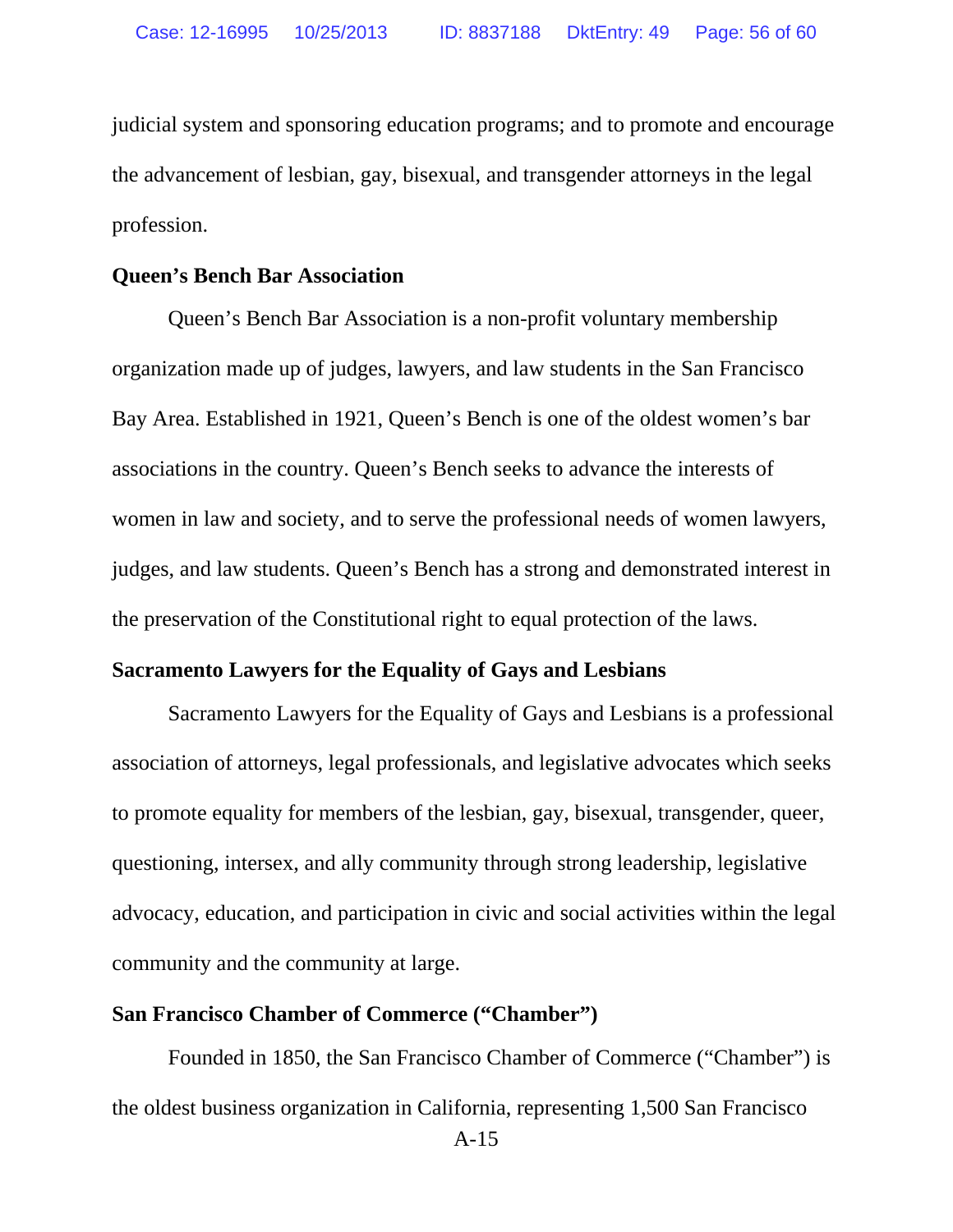businesses of all sizes from every industry. These businesses employ over 200,000 persons in San Francisco, representing half of the city's workforce. Chamber has a long history of supporting workplace diversity and equal rights. Chamber believes ending marriage discrimination against same-sex couples would improve the ability of California businesses to recruit and retain talented employees, a key to increased business development and economic growth.

#### **Santa Clara County Black Lawyers Association ("SCCBLA")**

Santa Clara County Black Lawyers Association is an advocate for equal opportunity and justice for all citizens of the United States of America. The right to marry and choose one's spouse is a fundamental right that all citizens must be guaranteed without regard to race, gender, or sexual orientation.

#### **Stonewall Bar Association of Georgia, Inc.**

Stonewall Bar Association of Georgia, Inc. was established in 1995 as a coalition of attorneys, judges, law students, paralegals, and other legal professionals to utilize their expertise to support the rights of lesbian, gay, bisexual, and transgender people and oppose discrimination based on sexual orientation and gender identity. A voluntary bar association, consisting of almost 300 dues-paying members, SBA publishes an on-line directory of attorneys who are eager to serve gay, lesbian, bisexual and transgender clients. The organization also publishes a monthly newsletter that is emailed to approximately 800 legal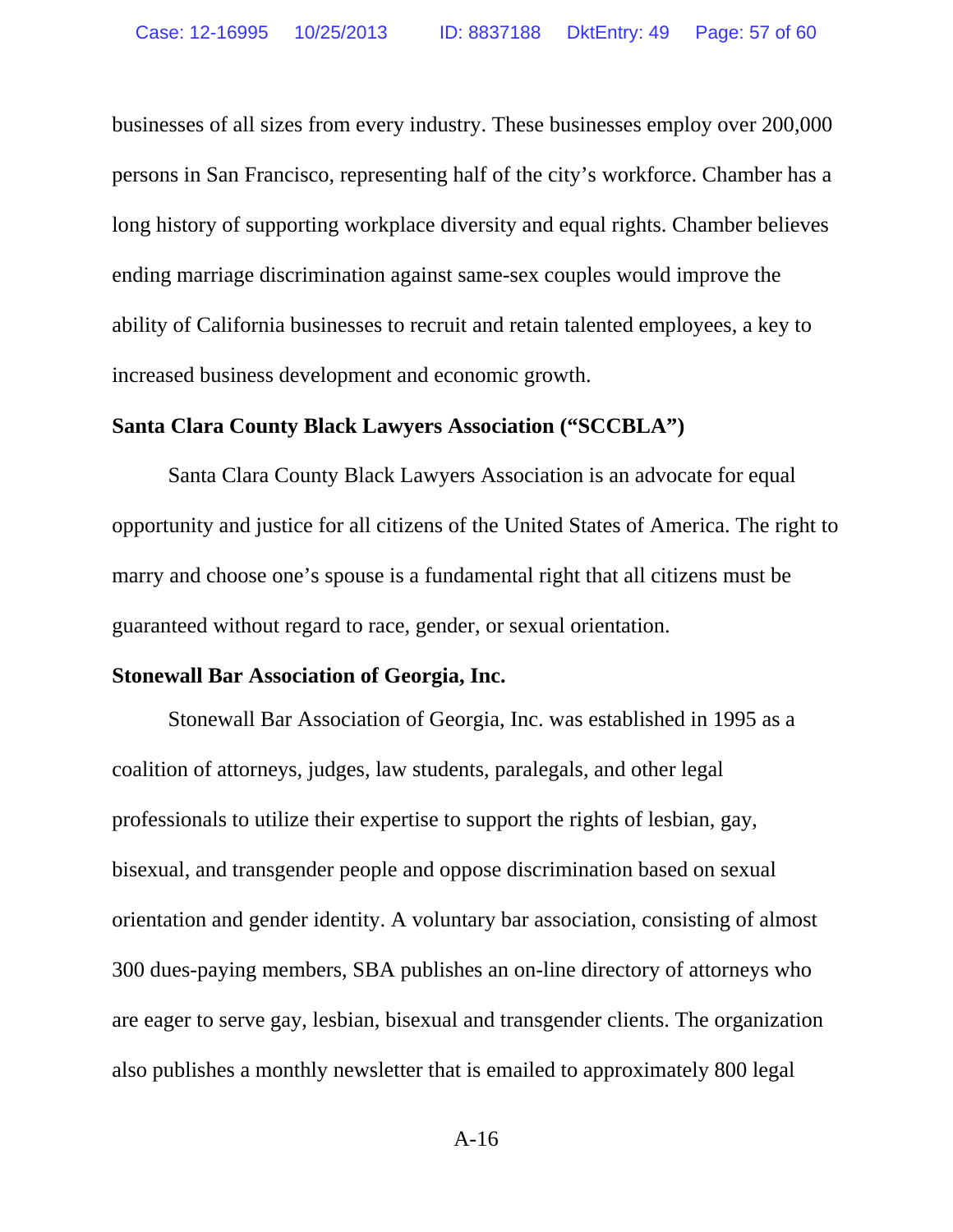professionals, provides scholarships to law students, conducts continuing education for attorneys, and provides opportunities for networking with judges and other legal professionals. SBA has worked with other organizations to file amicus briefs in cases that impact our community in Georgia. Such briefs have been submitted in cases that overturned Georgia's sodomy law and secured the rights of local governments and private corporations to offer domestic partnership benefits to company employees and their life partners.

#### **Stonewall Bar Association of Michigan**

The Stonewall Bar Association of Michigan is a voluntary state-wide professional association of lesbian, gay, bisexual and transgender lawyers and our allies providing a visible LGBT presence within the Michigan legal system. SBA members seek to protect and advance the rights of all Michiganders by providing legal representation, advocacy, education and outreach on the issues facing members of the LGBT community. Our membership forms a network for referrals and support, and provides a forum for discussing the needs of LGBT attorneys and clients throughout Michigan. SBA supports marriage equality for all Americans, and opposes discrimination based upon sexual orientation or gender identity or expression.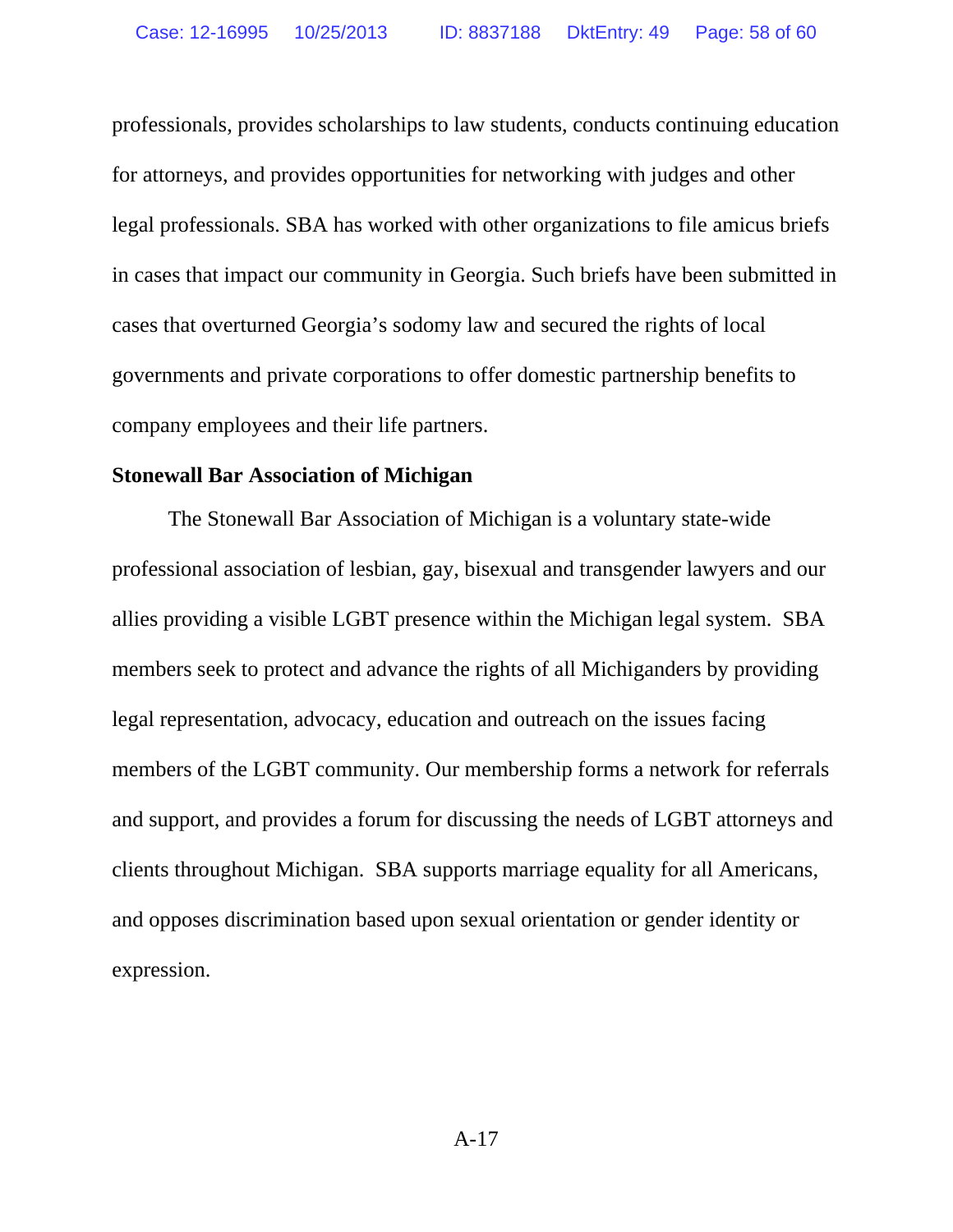#### **Stonewall Law Association of Greater Houston**

Stonewall Law Association of Greater Houston is a voluntary professional association of gay, lesbian, bisexual and transgender attorneys, judges, paralegals, law students and allies who provide a LGBT presence within the greater Houston legal community. SLAGH encourages the recognition of civil and human rights, promotes sensitivity to legal issues faced by LGBT community and those living with HIV, assures the fair and just treatment of members of the LGBT community, provides opportunities for LGBT attorneys, judges, law students and their allies to interact in a professional setting, builds alliances with other minority bar associations and legal organizations, and enhances the practice and professional expertise of lawyers who serve or are members of the LGBT community.

### **Tom Homann LGBT Law Association ("THLA")**

The Tom Homann LGBT Law Association ("THLA) is a non-profit voluntary membership bar association of attorneys, law students, judges, and other legal professionals dedicated to the advancement of gay, lesbian, bisexual and transgender issues throughout California and the nation. We are the place for San Diego's LGBT lawyers to network, build friendships, and develop their careers. THLA members are also committed to establishing and maintaining personal connections with local law student community. Through our successful mentor